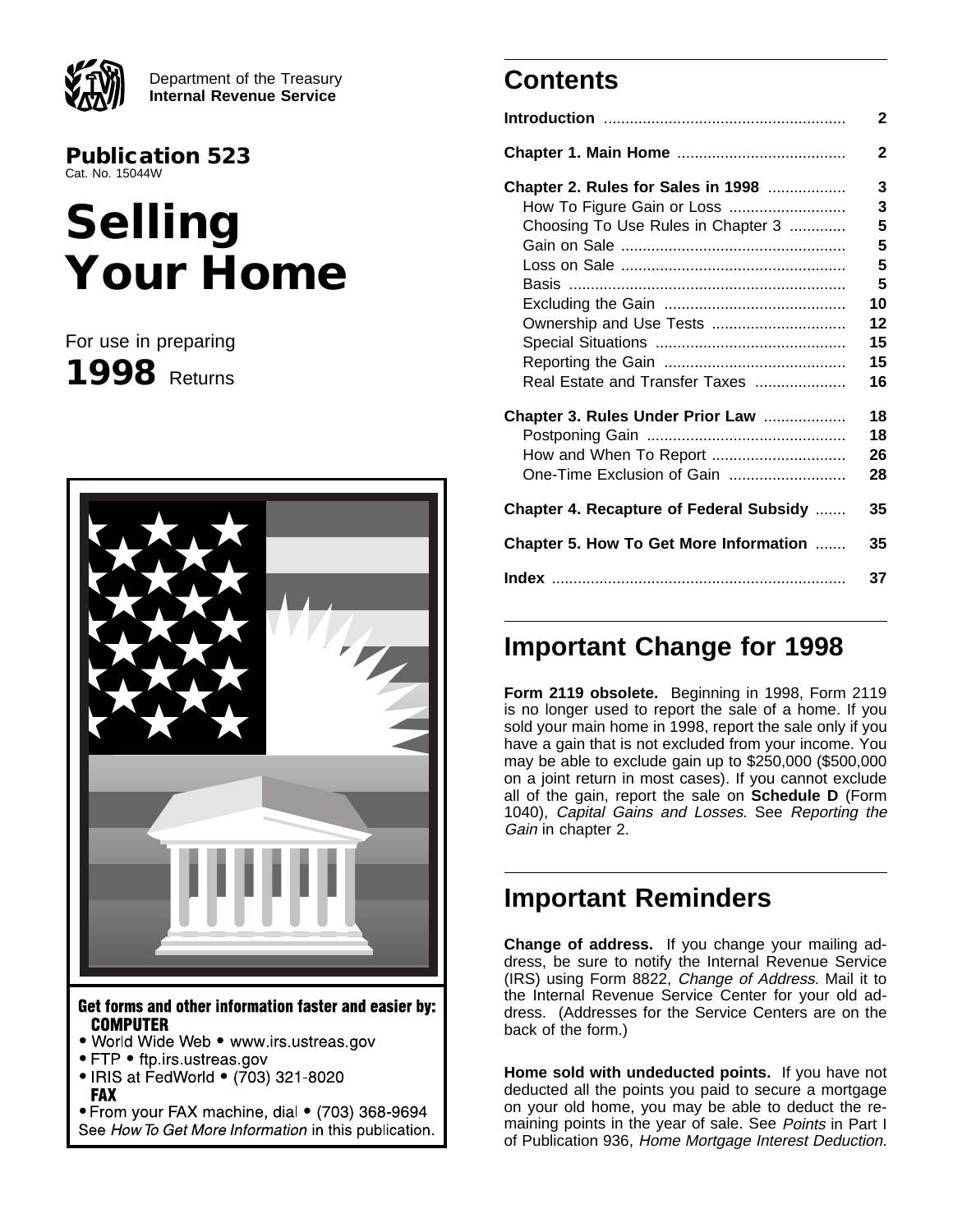## **Introduction**

This publication explains the tax rules that apply when you sell your main home. Generally, your main home is the one in which you live most of the time.

**Gain.** If you have a gain from the sale of your main home, you may be able to exclude it from income up to a limit of \$250,000 (\$500,000 on a joint return in most cases).

**Loss.** You cannot deduct a loss from the sale of your main home.

**Worksheets.** Worksheets are included in the publication to help you figure the adjusted basis of the home you sold, the gain (or loss) on the sale, and the amount of the gain that you can exclude.

**Reporting the sale.** Do not report the 1998 sale of your main home on your tax return unless you have a gain and at least part of it is taxable. Report any taxable gain on Schedule D (Form 1040).

**Who may need to read chapter 3.** Chapter 3 of this publication explains the rules that applied to sales before May 7, 1997. Those rules may still apply to you if you are in either of the following situations.

- 1) You sold your main home at a gain before May 7, 1997, and either:
	- a) Bought your new home in 1998 or later, or
	- b) Did not buy a new home within the replacement period.
- 2) You sold your main home at a gain after May 6, 1997, made the choice described on page 5, and either 1(a) or 1(b) above is true.

If you are in either of these situations and have questions, see chapter 3.

**Date of sale.** If you received a Form 1099–S, Proceeds From Real Estate Transactions, the date of sale should be shown in box 1. If you did not receive this form, the date of sale is the earlier of (a) the date title transferred or (b) the date economic burdens and benefits of ownership shifted to the buyer. In most cases, these dates are the same.

**What is not covered in this publication.** This publication does not cover the sale of rental property, second homes, or vacation homes. For information on how to report those sales, see Publication 544, Sales and

#### Other Dispositions of Assets.

#### **Useful Items**

You may want to see:

#### **Publication**

- □ 521 Moving Expenses
- □ 527 Residential Rental Property
- □ 530 Tax Information for First-Time Homeowners
- □ 544 Sales and Other Dispositions of Assets
- □ 547 Casualties, Disasters, and Thefts (Business and Nonbusiness)
- □ 551 Basis of Assets
- □ 587 Business Use of Your Home
- □ 936 Home Mortgage Interest Deduction

#### **Form (and Instructions)**

- □ Schedule D (Form 1040) Capital Gains and Losses
- □ 1040X Amended U.S. Individual Income Tax Return
- □ 8822 Change of Address
- □ 8828 Recapture of Federal Mortgage Subsidy

See chapter 5 for information about getting these publications and forms.

## **1. Main Home**

#### This chapter explains the term "main home." Usually, the home you live in most of the time is your main home and can be a:

- House,
- Houseboat,
- Mobile home,
- Cooperative apartment, or
- Condominium.

To exclude gain under the rules in chapter 2, you generally must have owned and used the property as your main home for at least 2 years during the 5-year period ending on the date of sale.

To postpone gain under the rules in chapter 3, the home you sold and the home you buy to replace it must both qualify as your main home.

**Land.** You may sell the land on which your main home is located, but not the house itself. In this case, you cannot postpone or exclude any gain you have from the sale of the land.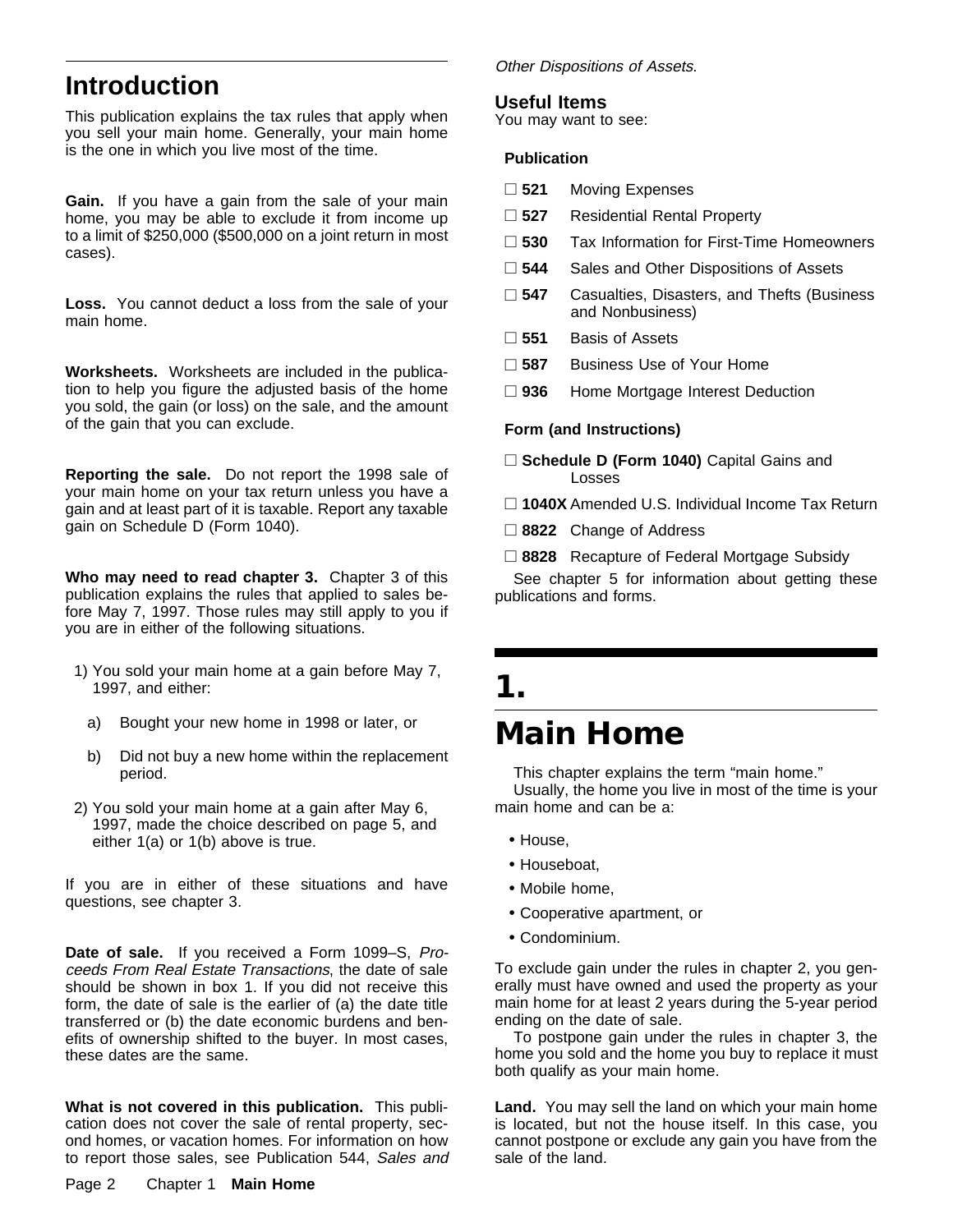**Example.** On March 3, 1998, you sell the land on which your main home is located. You buy another piece of land and move your house to it. This sale is not considered a sale of your main home, and you cannot exclude any gain on the sale.

**More than one home.** If you have more than one home, only the sale of your main home qualifies for postponing or excluding gain. If you have two homes and live in both of them, your main home is ordinarily the one you live in most of the time.

**Example 1.** You own and live in a house in town. You also own a beach house, which you use in the summer months. The town house is your main home; the beach house is not.

**Example 2.** You own a house, but you live in another house that you rent. The rented home is your main home.

**Property used partly as your home.** If you use only part of the property as your main home, the rules discussed in this publication apply only to the gain or loss on the sale of that part of the property. For details, see Property used partly as your home and partly for business or rental under Ownership and Use Tests in chapter 2. Also see Part of property used as main home under One-Time Exclusion of Gain in chapter 3.

## **2.**

## **Rules for Sales in 1998**

Generally, you use the rules in this chapter if you sold your main home in 1998.

You may be able to exclude any gain from income up to a limit of \$250,000 (\$500,000 on a joint return in most cases). If you can exclude all of the gain, you do not need to report the sale on your tax return.

If you have gain that cannot be excluded, report it on Schedule D (Form 1040).

The main topics in this chapter are:

- How to figure gain or loss,
- Choosing to use rules in chapter 3,
- Gain on sale,
- Loss on sale,
- Basis,
- Excluding gain,
- Ownership and use tests,
- Special situations,
- Reporting gain, and
- Real estate and transfer taxes.

This chapter includes worksheets you can use to figure your gain (or loss) and your exclusion. Use

Worksheet 1 to figure the adjusted basis of the home you sold. Use Worksheet 2 to figure the gain (or loss), the exclusion, and the taxable gain (if any) on the sale. If you cannot take the full exclusion, use Worksheet 3 to figure the reduced exclusion amount.

## **How To Figure Gain or Loss**

To figure the gain (or loss) on the sale of your main home, you must know the **selling price**, the **amount realized**, and the **adjusted basis**.

**Selling price.** The selling price is the total amount you receive for your home. It includes money, all notes, mortgages, or other debts assumed by the buyer as part of the sale, and the fair market value of any other property or any services you receive.

**Personal property.** The selling price of your home does not include amounts you received for personal property sold with your home. Personal property is property that is not a permanent part of the home. Examples are furniture, draperies, and lawn equipment. Separately stated cash you received for these items should not be shown on Form 1099–S (discussed later).

Payment by employer. You may have to sell your home because of a job transfer. If your employer pays you for a loss on the sale or for your selling expenses, do **not** include the payment as part of the selling price. Include it in your gross income as wages on line 7 of Form 1040. (Your employer will include it with the rest of your wages in box 1 of your Form W–2.)

**Option to buy.** If you grant an option to buy your home and the option is exercised, add the amount you receive for the option to the selling price of your home. If the option is not exercised, you must report the amount as ordinary income in the year the option expires. Report this amount on line 21 of Form 1040.

**Form 1099–S.** If you received Form 1099–S, box 2 should show the total amount you received for your home.

However, box 2 will not include the fair market value of any property other than cash or notes, or any services, you received or will receive. Instead, box 4 will be checked.

If you can exclude the entire gain from a sale in 1998, the person responsible for closing the sale generally will not have to report it on Form 1099–S. You will use sale documents and other records to figure the total amount you received for your home.

**Amount realized.** The amount realized is the selling price minus selling expenses.

**Selling expenses.** Selling expenses include commissions, advertising fees, legal fees, and loan charges paid by the seller, such as loan placement fees or "points."

**Adjusted basis.** While you owned your home, you may have made adjustments (increases or decreases) to the basis. This adjusted basis is used to figure gain or loss on the sale of your home. For information on how to figure your home's adjusted basis, see Basis, later.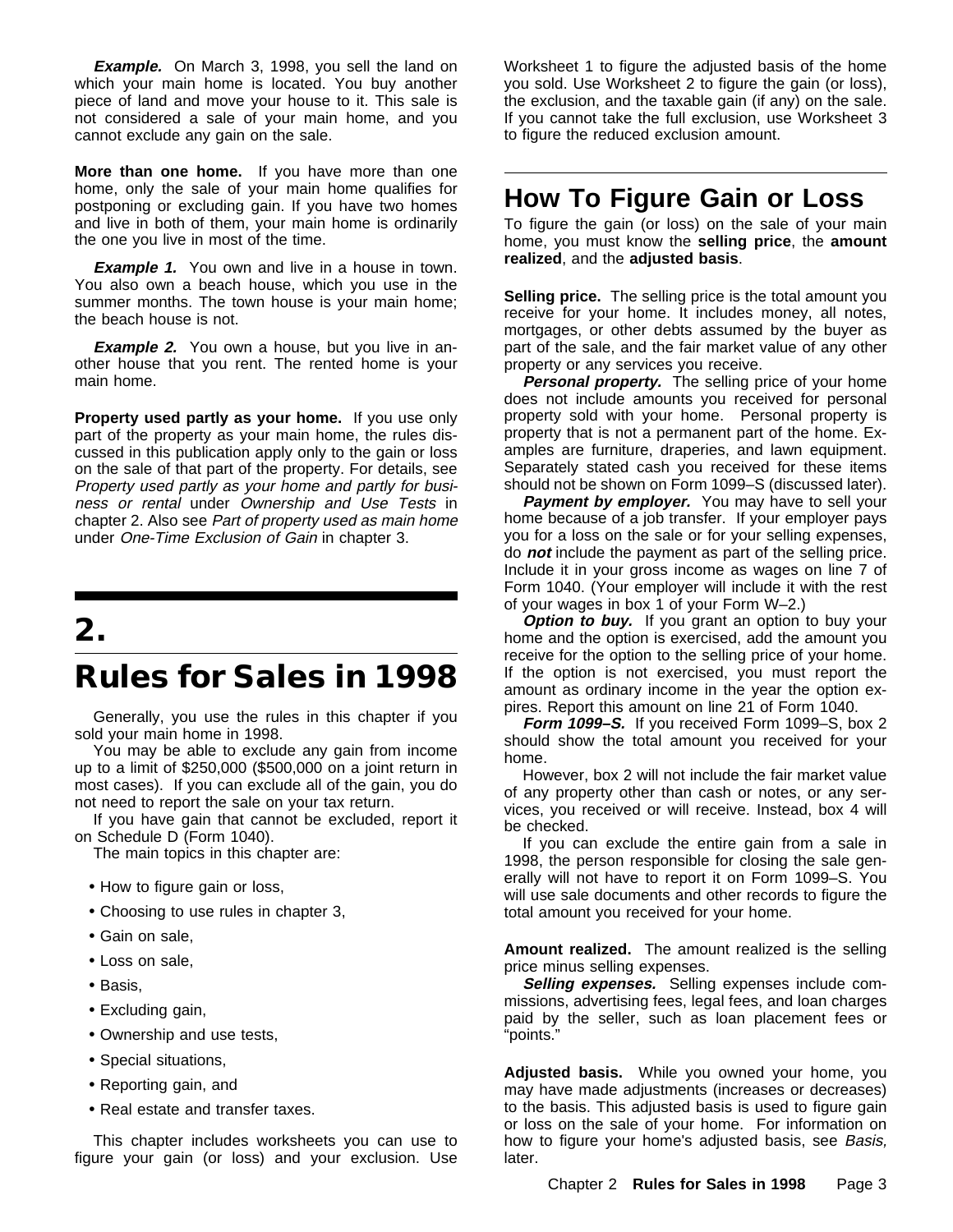**Amount of gain or loss.** When you know the amount realized and the home's adjusted basis, you can figure your gain or loss. If the amount realized is more than the adjusted basis, the difference is a gain and you may be able to exclude it.

If the amount realized is less than the adjusted basis, the difference is a loss. A loss on the sale of your main home cannot be deducted.

**Jointly owned home.** If you and your spouse sell your jointly owned home and file a joint return, you figure your gain or loss as one taxpayer.

Separate returns. If you file separate returns, each of you must figure your own gain or loss according to your ownership interest in the home. Your ownership interest is determined by state law.

**Joint owners not married.** If you and a joint owner other than your spouse sell your jointly owned home, each of you must figure your own gain or loss according to your ownership interest in the home. Each of you applies the rules discussed in this publication on an individual basis.

**Trading homes.** If you trade your old home for another home, treat the trade as a sale and a purchase.

**Example.** You owned and lived in a home with an adjusted basis of \$41,000. A real estate dealer accepted your old home as a trade-in and allowed you \$50,000 toward a new house priced at \$80,000. You are considered to have sold your old home for \$50,000 and to have had a gain of \$9,000 (\$50,000 − \$41,000).

If the dealer had allowed you \$27,000 and assumed your unpaid mortgage of \$23,000 on your old home, your sales price would still be \$50,000 (the \$27,000 trade-in allowed plus the \$23,000 mortgage assumed).

**Foreclosure or repossession.** If your home was foreclosed on or repossessed, you have a sale. If the sale resulted in a taxable gain, report it on Schedule D (Form 1040).

You figure the gain or loss from the sale in generally the same way as a gain or loss from any sale. But the amount of your gain or loss depends, in part, on whether you were personally liable for repaying the debt secured by the home, as shown in the following chart.

| IF you were                           | <b>THEN your selling</b><br>price includes                                                                                           |  |  |
|---------------------------------------|--------------------------------------------------------------------------------------------------------------------------------------|--|--|
| Not personally liable<br>for the debt | The full amount of<br>debt canceled by the<br>foreclosure or<br>repossession                                                         |  |  |
| Personally liable for<br>the debt     | The amount of<br>canceled debt up to<br>the home's fair market<br>value. You may also<br>have ordinary income,<br>as explained next. |  |  |

**Ordinary income.** If you were personally liable for the canceled debt, you may have ordinary income in addition to any gain or loss. If the canceled debt is more than the home's fair market value, you have ordinary income equal to the difference. Report that income on line 21, Form 1040. However, the income from cancellation of debt is not taxed to you if the cancellation is intended as a gift, or if you are insolvent or bankrupt. For more information on insolvency or bankruptcy, see Publication 908, Bankruptcy Tax Guide.

**Form 1099–A and Form 1099–C.** Generally, you will receive Form 1099-A, Acquisition or Abandonment of Secured Property, from your lender. This form will have the information you need to determine the amount of your gain or loss and whether you have any ordinary income from cancellation of debt. If your debt is canceled, you may receive Form 1099–C, Cancellation of Debt.

**More information.** If part of your home is used for business or rental purposes, see Foreclosures and Repossessions in chapter 1 of Publication 544 for more information. Publication 544 also has examples of how to figure gain or loss on a foreclosure or repossession.

**Abandonment.** If you abandon your home, you may have ordinary income. If the abandoned home secures a debt for which you are personally liable and the debt is canceled, you have ordinary income equal to the amount of canceled debt.

If the home is secured by a loan and the lender knows the home has been abandoned, the lender should send you Form 1099–A or Form 1099–C. See Foreclosure or repossession, earlier, for information about those forms. If the home is later foreclosed on or repossessed, gain or loss is figured as explained in that discussion.

**Transfer to spouse.** If you transfer your home to your spouse, or to your former spouse incident to your divorce, you generally have no gain or loss (unless the Exception applies). This is true even if you receive cash or other consideration for the home. Therefore, the rules explained in this publication do not apply.

If you owned your home jointly with your spouse and transfer your interest in the home to your spouse, or to your former spouse incident to your divorce, the same rule applies. You have no gain or loss.

If you buy or build a new home, its basis will not be affected by your transfer of your old home to your spouse, or to your former spouse incident to divorce. The basis of the home you transferred will not affect the basis of your new home.

**Exception.** These rules do not apply if your spouse or former spouse is a nonresident alien. In that case, the other rules in this publication apply.

**More information.** See Property Settlements in Publication 504, Divorced or Separated Individuals, if you need more information.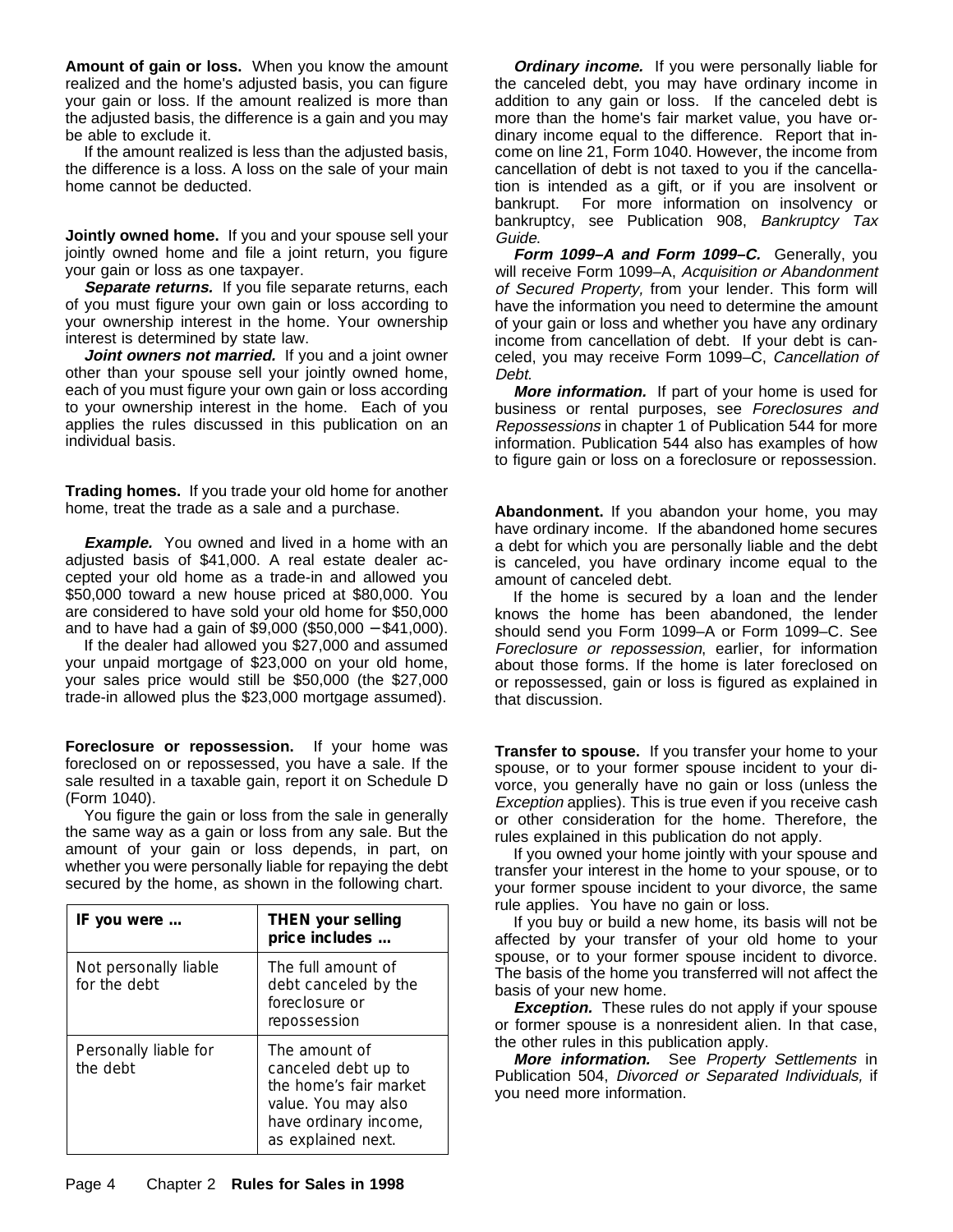## **Choosing To Use Rules in Chapter 3**

Generally, you use the rules in chapter 2 if you sold your main home in 1998.

You can choose to use the rules in chapter 3, rather than the rules in this chapter, if:

- 1) You sold your home in 1998 under a contract that was binding on August 5, 1997, or
- 2) You sold your home in 1998, and you bought a new home on or before August 5, 1997, or under a binding contract that was in effect on that date.

You were also eligible to make this choice if you sold your home after May 6, 1997, and before August 6, 1997, or if you met condition (1) or (2) except that you sold your home in 1997 (after August 5).

**Example.** You sold your old main home at a gain on February 3, 1998. On June 27, 1997, before selling your old main home, you bought and moved into a new one. You can choose whether to use the rules of this chapter or the rules of chapter 3.



**TIP** you cannot exclude your entire gain under the You might want to use the rules in chapter 3 if rules in this chapter. In that case, compare the amount of gain that would be taxed using the rules in this chapter with the amount that would be taxed using the rules in chapter 3.

## **Gain on Sale**

You will generally be subject to tax on all of the gain on the sale of your main home unless you exclude all or part of the gain under the rules described in this chapter.

## **Loss on Sale**

You **cannot** deduct a loss on the sale of your home. It is a personal loss.

Payment by employer. You must include in income any amount your employer pays you for a loss on the sale of your home or for expenses of the sale when you transfer to a new location. Do **not** include the payment as part of the selling price. Include it in your gross income as wages on line 7 of Form 1040. (Your employer will include it with the rest of your wages in box 1 of your Form W–2.)

## **Basis**

You will need to know your basis in your home as a starting point for determining any gain or loss when you sell it. Your basis in your home is determined by how you got the home. Your basis is its cost if you bought it or built it. If you got it in some other way, its basis is either its fair market value when you received it or the adjusted basis of the person you received it from.

While you owned your home, you may have made adjustments (increases or decreases) to the basis. This **adjusted basis** is used to figure gain or loss on the sale of your home.

To figure your adjusted basis, you can use Worksheet 1. A filled-in example of that worksheet is included in the comprehensive Example later in this chapter.

Table 1 in this publication explains how to use the worksheet in certain special situations.

The main topics in this section are:

- Cost as basis,
- Basis other than cost, and
- Adjusted basis.

## **Cost As Basis**

The cost of property is the amount you pay for it in cash or other property.

**Purchase.** If you buy your home, your basis is its cost to you. This includes the purchase price and certain settlement or closing costs. Your purchase price includes your down payment and any debt, such as a first or second mortgage or notes you gave the seller in payment for the home.

**Seller-paid points.** If the person who sold you your home paid points on your loan, you may have to reduce your home's basis by the amount of the points, as shown in the chart below.

| IF you bought your<br>home $\ldots$    | THEN reduce your<br>home's basis by the<br>seller-paid points                        |  |  |
|----------------------------------------|--------------------------------------------------------------------------------------|--|--|
| After 1990 but before<br>April 4, 1994 | Only if you chose to<br>deduct them as home<br>mortgage interest in<br>the year paid |  |  |
| After April 3, 1994                    | Even if you did not<br>deduct them                                                   |  |  |

If you must reduce your basis by seller-paid points and you use Worksheet 1 to figure your adjusted basis, enter the seller-paid points on line 2 of the worksheet (unless you used the seller-paid points to reduce the amount on line 1).

**Settlement fees or closing costs.** When buying your home, you may have to pay settlement fees or closing costs in addition to the contract price of the property. You can include in your basis the settlement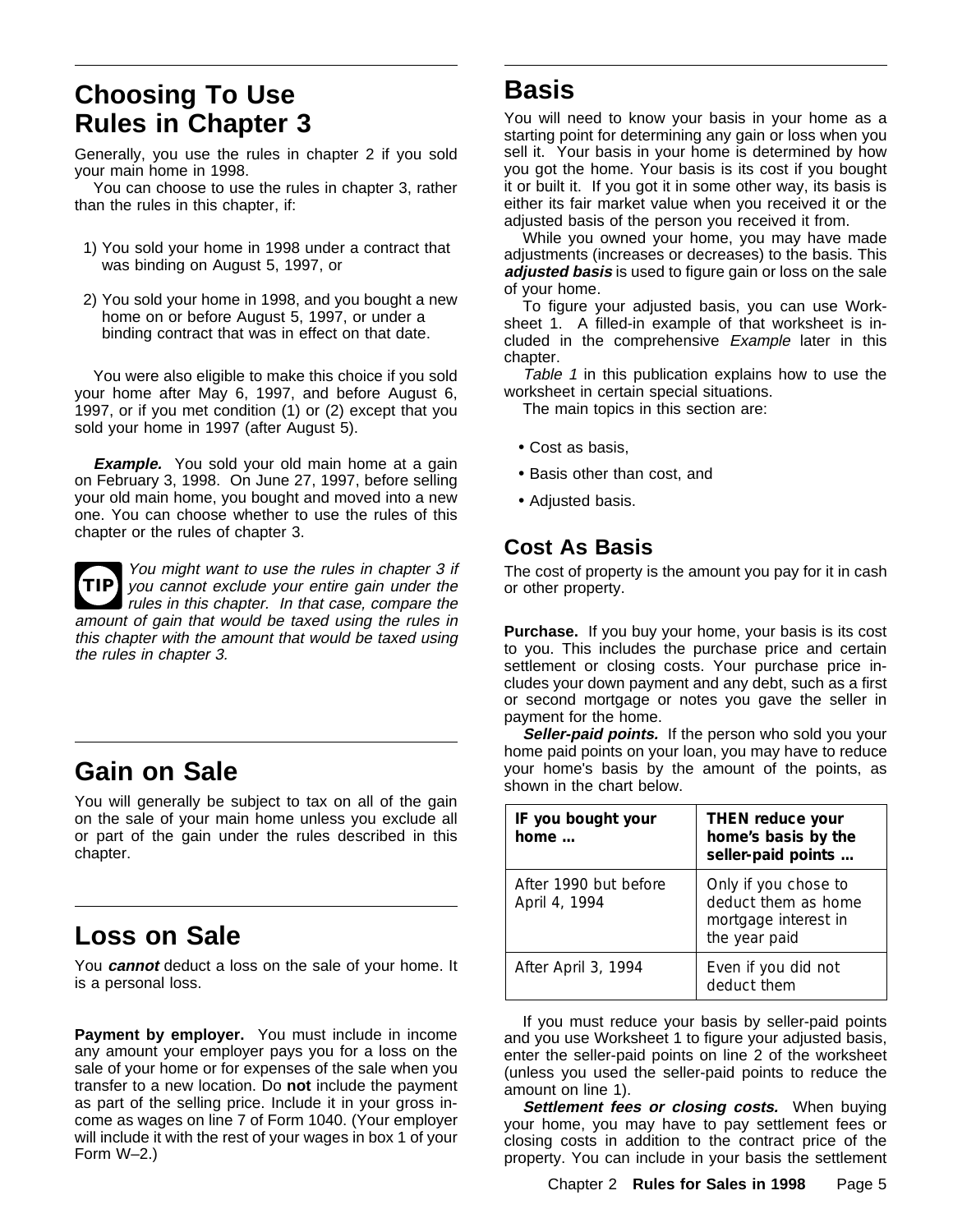fees and closing costs that are for buying the home. You cannot include in your basis the fees and costs that are for getting a mortgage loan. A fee is for buying the home if you would have had to pay it even if you paid cash for the home.

Settlement fees do not include amounts placed in escrow for the future payment of items such as taxes and insurance.

Some of the settlement fees or closing costs that you can include in the basis of your property are:

- 1) Abstract fees (sometimes called abstract of title fees),
- 2) Charges for installing utility services,
- 3) Legal fees (including fees for the title search and preparing the sales contract and deed),
- 4) Recording fees,
- 5) Survey fees,
- 6) Transfer taxes,
- 7) Owner's title insurance, and
- 8) Any amounts the seller owes that you agree to pay, such as:
	- a) Certain real estate taxes (discussed in detail later),
	- b) Back interest,
	- c) Recording or mortgage fees,
	- d) Charges for improvements or repairs, and
	- e) Sales commissions.

Some settlement fees and closing costs **not** included in your basis are:

- 1) Fire insurance premiums,
- 2) Rent for occupancy of the house before closing,
- 3) Charges for utilities or other services relating to occupancy of the house before closing,
- 4) Any fee or cost that you deducted as a moving expense (allowed for certain fees and costs before 1994),
- 5) Charges connected with getting a mortgage loan, such as:
	- a) Mortgage insurance premiums (including VA funding fees),
	- b) Loan assumption fees,
	- c) Cost of a credit report, and
	- d) Fee for an appraisal required by a lender, and

6) Fees for refinancing a mortgage.

See Settlement fees or closing costs under How To Figure Cost of New Home in chapter 3 for information about the fees and costs (real estate taxes and mortgage interest, including points) that you may be able to deduct.

**Real estate taxes.** Real estate taxes for the year you bought your home may affect your basis, as shown in the following chart.

| IF                                                | AND                                            | <b>THEN the</b><br>taxes                         |  |
|---------------------------------------------------|------------------------------------------------|--------------------------------------------------|--|
| You pay taxes<br>that the seller<br>owed on the   | The seller does<br><i>not</i> reimburse<br>you | Are added to<br>the basis of<br>your home        |  |
| home (the taxes<br>up to the date<br>of the sale) | The seller<br>reimburses you                   | Do not affect<br>the basis of<br>your home       |  |
| The seller paid<br>taxes for you<br>(the taxes    | You do <i>not</i><br>reimburse the<br>seller   | Are subtracted<br>from the basis<br>of your home |  |
| beginning on<br>the date of sale)                 | You reimburse<br>the seller                    | Do not affect<br>the basis of<br>your home       |  |

**Construction.** If you contracted to have your house built on land you own, your basis is:

- 1) The cost of the land, plus
- 2) The amount it cost you to complete the house, including:
	- a) The cost of labor and materials,
	- b) Any amounts paid to a contractor,
	- c) Any architect's fees,
	- d) Building permit charges,
	- e) Utility meter and connection charges, and
	- f) Legal fees directly connected with building the house.

Your cost includes your down payment and any debt, such as a first or second mortgage or notes you gave the seller or builder. It also includes certain settlement or closing costs. You may have to reduce the basis by points the seller paid for you. For more information, see Seller-paid points and Settlement fees or closing costs, earlier.

**Built by you.** If you built all or part of your house yourself, its basis is the total amount it cost you to complete it. Do not include in the cost of the house:

- The value of your own labor, or
- The value of any other labor you did not pay for.

**Temporary housing.** If a builder gave you temporary housing while your home was being finished, you must reduce your basis by the part of the contract price that applies to temporary housing. To figure the amount of the reduction, use the method described in Temporary housing under How To Figure Cost of New Home in chapter 3.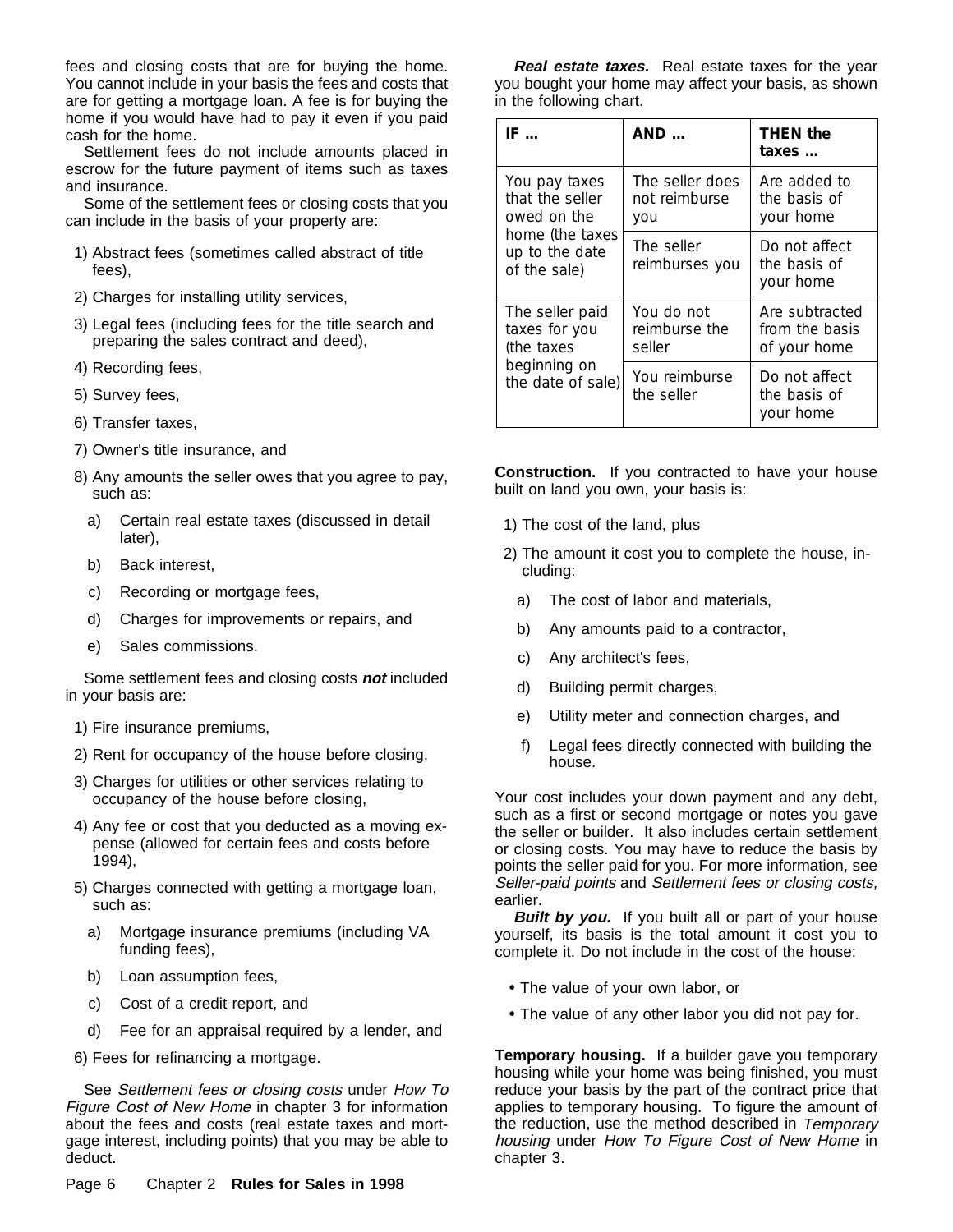**Cooperative apartment.** Your basis in the apartment is usually the cost of your stock in the co-op housing corporation, which may include your share of a mortgage on the apartment building.

**Condominium.** Your basis is generally its cost to you.

## **Basis Other Than Cost**

You must use a basis other than cost, such as fair market value, if you got your home as a gift, from your spouse, as an inheritance, or in a trade. If you got your home in any of these ways, see the following discussion that applies to you. If you want to figure your adjusted basis using Worksheet 1, see Table 1 for help.

**Fair market value.** Fair market value is the price at which property would change hands between a willing buyer and a willing seller, neither having to buy or sell, and both having reasonable knowledge of the relevant facts. Sales of similar property, on or about the same date, may be helpful in figuring the fair market value of the property.

**Home received as gift.** Use the following chart to find the basis of a home you received as a gift.

| IF the donor's<br>adjusted basis<br>at the time of<br>the gift was                                | THEN your basis is                                                                                                                                                                                                                                                            |
|---------------------------------------------------------------------------------------------------|-------------------------------------------------------------------------------------------------------------------------------------------------------------------------------------------------------------------------------------------------------------------------------|
| Equal to or<br>more than the<br>fair market<br>value of the<br>home at that<br>time               | The same as the donor's<br>adjusted basis at the time of the<br>gift.<br><i>Exception:</i> If using the donor's<br>adjusted basis results in a loss<br>when you sell the home, you<br>must use the fair market value of<br>the home at the time of the gift<br>as your basis. |
|                                                                                                   | Neither gain nor loss: If using the<br>fair market value results in a<br>gain, you have neither gain nor<br>loss.                                                                                                                                                             |
| Less than the                                                                                     | The smaller of the:                                                                                                                                                                                                                                                           |
| fair market<br>value at that<br>time, and you<br>received the gift                                | • Donor's adjusted basis, plus<br>any federal gift tax paid on the<br>gift, or                                                                                                                                                                                                |
| before 1977                                                                                       | • The home's fair market value<br>at the time of the gift.                                                                                                                                                                                                                    |
| Less than the<br>fair market<br>value at that<br>time, and you<br>received the gift<br>after 1976 | The same as the donor's<br>adjusted basis, plus the part of<br>any federal gift tax paid that is<br>due to the net increase in value<br>of the home (explained next)                                                                                                          |

**Part of federal gift tax due to net increase in value.** Figure the part of the federal gift tax paid that is due to the net increase in value of the home by multiplying the total federal gift tax paid by a fraction. The numerator (top part) of the fraction is the net increase in the value of the home, and the denominator (bottom part) is the fair market value of the home. The net increase in the value of the home is its fair market value minus the donor's adjusted basis.

**Home received from spouse.** You may have received your home from your spouse or from your former spouse incident to your divorce.

**Transfers after July 18, 1984.** If you received the home after July 18, 1984, you had no gain or loss on the transfer. Your basis in this home is generally the same as your spouse's (or former spouse's) adjusted basis just before you received it. This rule applies even if you received the home in exchange for cash, the release of marital rights, the assumption of liabilities, or other consideration.

If you owned a home jointly with your spouse and your spouse transferred his or her interest in the home to you, your basis in the half interest received from your spouse is generally the same as your spouse's adjusted basis just before the transfer. This also applies if your former spouse transferred his or her interest in the home to you incident to your divorce. Your basis in the half interest you already owned does not change. Your new basis in the home is the total of these two amounts.

**Transfers before July 19, 1984.** If you received your home before July 19, 1984, in exchange for your release of marital rights, your basis in the home is generally its fair market value at the time you received it.

**More information.** For more information on property received from a spouse or former spouse, see Property Settlements in Publication 504.

**Home received as inheritance.** If you inherited your home, its basis is its fair market value on the date of the decedent's death or the later alternate valuation date if that date was used for federal estate tax purposes. If an estate tax return was filed, the value listed there for the property generally is your basis. If a federal estate tax return did not have to be filed, your basis in the home is the same as its appraised value at the date of death for purposes of state inheritance or transmission taxes.

**Surviving spouse.** If you are a surviving spouse and you owned your home jointly, your basis in the home will change. The new basis for the half interest owned by your spouse will be one-half of the fair market value on the date of death (or alternate valuation date). The basis in your half will remain one-half of the adjusted basis determined previously. Your new basis is the total of these two amounts.

**Example.** Your jointly owned home had an adjusted basis of \$50,000 on the date of your spouse's death, and the fair market value on that date was \$100,000. Your new basis in the home is \$75,000 (\$25,000 for one-half of the adjusted basis plus \$50,000 for one-half of the fair market value).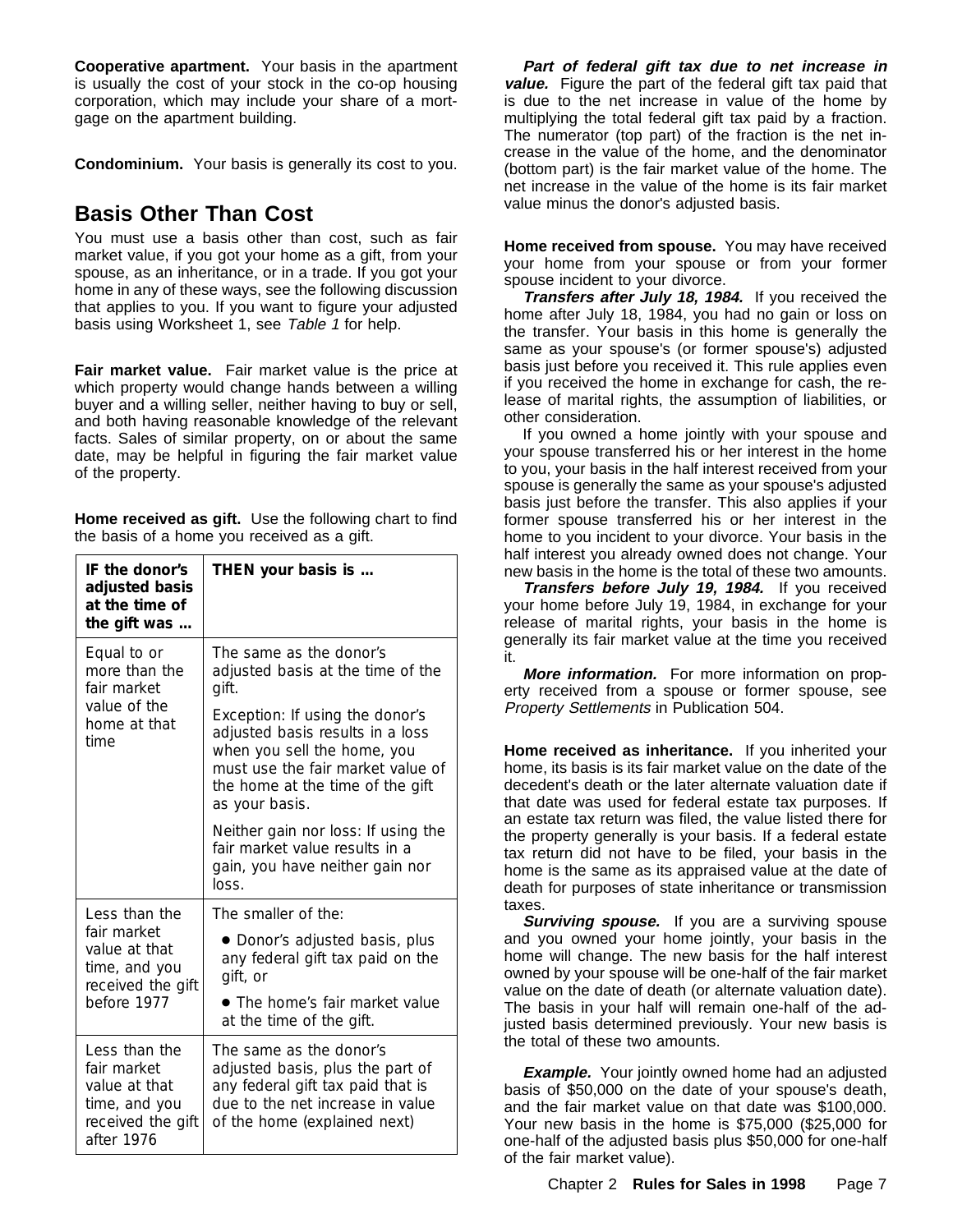**Community property.** In community property states (Arizona, California, Idaho, Louisiana, Nevada, New Mexico, Texas, Washington, and Wisconsin), each spouse is usually considered to own half of the community property. When either spouse dies, the fair market value of the community property becomes the basis of the entire property, including the part belonging to the surviving spouse. For this to apply, at least half of the community interest must be includible in the decedent's gross estate, whether or not the estate must file a return.

For more information about community property, see Publication 555, Community Property.

**Home received in trade.** If you acquired your home in a trade for other property, the basis of your home is generally the fair market value of the other property at the time of the trade. If you traded one home for another, you have made a sale and purchase. In that case, you may have realized a gain. See Trading homes, earlier, for an example of figuring the gain.

**More information.** For more information about basis, get Publication 551.

## **Adjusted Basis**

Adjusted basis is your basis **increased** or **decreased** by certain amounts.

To figure your adjusted basis, you can use Worksheet 1. A filled-in example of that worksheet is included in a comprehensive Example later in this chapter. Table 1 explains how to use the worksheet in certain special situations.

**Increases to basis.** These include any:

- 1) Improvements that have a useful life of more than 1 year,
- 2) Additions,
- 3) Special assessments for local improvements, and
- 4) Amounts you spent after a casualty to restore damaged property.

**Decreases to basis.** These include any:

- 1) Gain you postponed from the sale of a previous home before May 7, 1997,
- 2) Deductible casualty losses not covered by insurance,
- 3) Insurance payments you received or expect to receive for casualty losses,
- 4) Payments you received for granting an easement or right-of-way,
- 5) Depreciation allowed or allowable if you used your home for business or rental purposes,
- 6) Residential energy credit (generally allowed from 1977 through 1987) claimed for the cost of energy improvements that you added to the basis of your home,
- 7) Adoption credit you claimed for improvements that you added to the basis of your home,
- 8) Nontaxable payments from an adoption assistance program of your employer that you used for improvements you added to the basis of your home,
- 9) First-time homebuyers credit (allowed to certain first-time buyers of a home in the District of Columbia) claimed for 1997 or 1998, and
- 10) Energy conservation subsidy excluded from your gross income because you received it (directly or indirectly) from a public utility after 1992 to buy or install any energy conservation measure. An energy conservation measure is an installation or modification that is primarily designed either to reduce consumption of electricity or natural gas or to improve the management of energy demand for a home.

**Improvements.** These add to the value of your home, prolong its useful life, or adapt it to new uses. You add the cost of improvements to the basis of your property.

**Examples.** Putting a recreation room in your unfinished basement, adding another bathroom or bedroom, putting up a new fence, putting in new plumbing or wiring, putting on a new roof, or paving your unpaved driveway are improvements.

The chart below lists some other examples of improvements.

| <b>Additions</b>     | Heating & Air                    |
|----------------------|----------------------------------|
| Bedroom              | Conditioning                     |
| Bathroom             | Heating system                   |
| Deck                 | Central air conditioning         |
| Garage               | Furnace                          |
| Porch                | Duct work                        |
| Patio                | Central humidifier               |
| Lawn & Grounds       | <b>Filtration system</b>         |
| Landscaping          | Plumbing                         |
| Driveway             | Septic system                    |
| Walkway              | Water heater                     |
| Fence                | Soft water system                |
| Retaining wall       | <b>Filtration system</b>         |
| Sprinkler system     | Interior                         |
| Swimming pool        | Improvements                     |
| Miscellaneous        | Built-in appliances              |
| Storm windows, doors | Kitchen modernization            |
| New roof             | Flooring                         |
| Central vacuum       | Wall-to-wall carpeting           |
| Wiring upgrades      | <b>Insulation</b>                |
| Satellite dish       | Attic                            |
| Security system      | Walls, floor<br>Pipes, duct work |

**Improvements no longer part of home.** Your home's adjusted basis does not include the cost of any improvements that are no longer part of the home.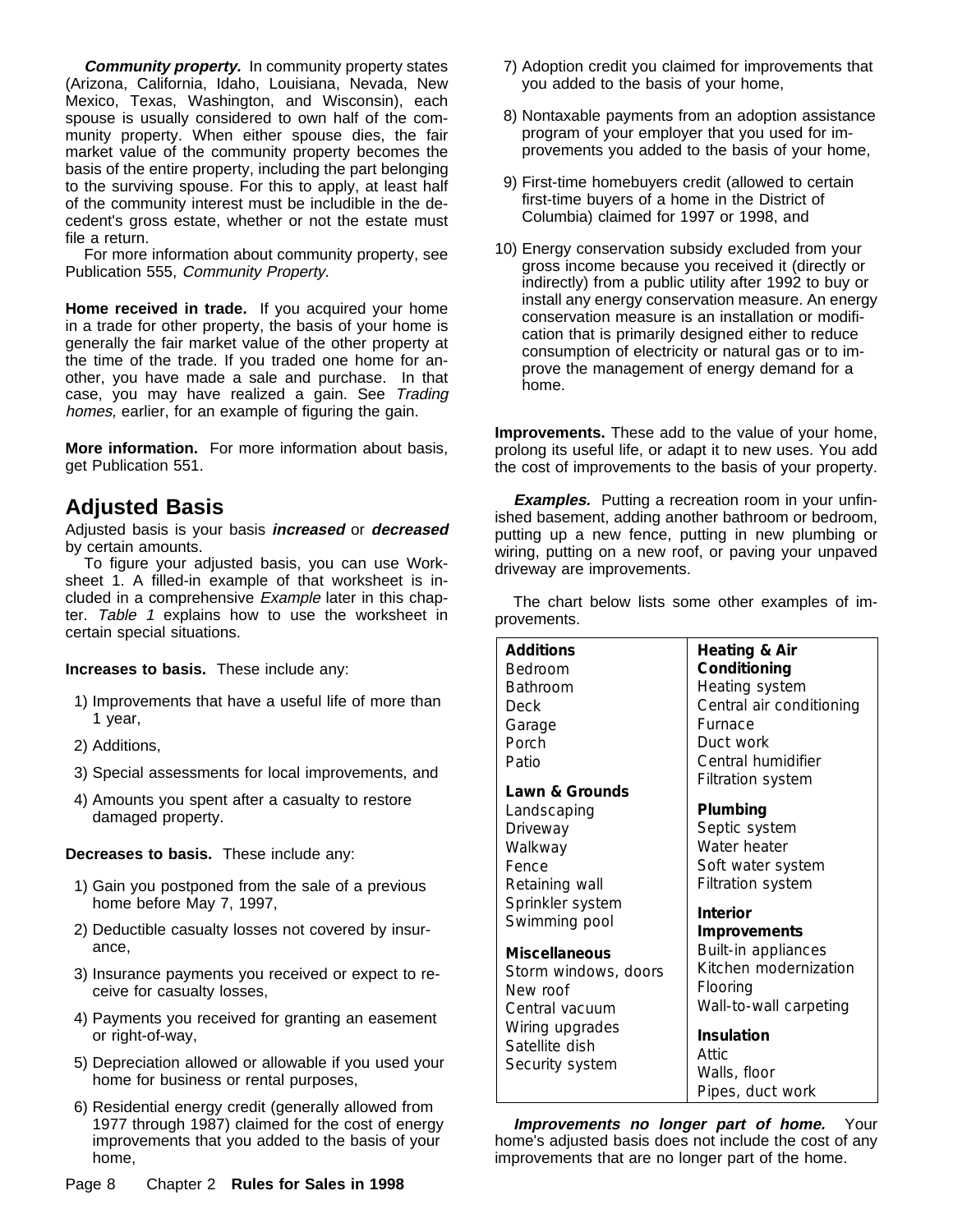## Table 1. **How To Use Worksheet 1 in Special Situations**

If you use Worksheet 1, *Adjusted Basis of Home Sold,* and any of the situations described below apply to you, follow these instructions.

| <b>Situation</b>                                                                                                                                     |                                                                                              | <b>Instructions</b>                                                                                                                                                                                                                                                                                                                                                                           |  |  |
|------------------------------------------------------------------------------------------------------------------------------------------------------|----------------------------------------------------------------------------------------------|-----------------------------------------------------------------------------------------------------------------------------------------------------------------------------------------------------------------------------------------------------------------------------------------------------------------------------------------------------------------------------------------------|--|--|
| You inherited your                                                                                                                                   | 1                                                                                            | Skip lines 1-4 of the worksheet.                                                                                                                                                                                                                                                                                                                                                              |  |  |
| home.                                                                                                                                                | $\overline{2}$<br>Find your basis using the rules under Home received as inheritance in this |                                                                                                                                                                                                                                                                                                                                                                                               |  |  |
|                                                                                                                                                      |                                                                                              | publication. Enter this amount on line 5 of the worksheet.                                                                                                                                                                                                                                                                                                                                    |  |  |
|                                                                                                                                                      | 3                                                                                            | Fill out the rest of the worksheet.                                                                                                                                                                                                                                                                                                                                                           |  |  |
| You received your<br>home as a gift.                                                                                                                 | 1                                                                                            | Find your basis using the rules under Home received as gift in this publication<br>and enter it on lines 1 and 3 of the worksheet.                                                                                                                                                                                                                                                            |  |  |
|                                                                                                                                                      | $\overline{2}$                                                                               | If you can add any federal gift tax to your basis, enter that amount on lines 4g<br>and 5 of the worksheet.                                                                                                                                                                                                                                                                                   |  |  |
|                                                                                                                                                      | 3                                                                                            | Fill out the rest of the worksheet.                                                                                                                                                                                                                                                                                                                                                           |  |  |
| You received your<br>home in a trade.                                                                                                                | 1                                                                                            | Find your basis using the rules under Home received in trade in this publication.<br>Enter this amount on line 1 of the worksheet. (But if you received your home in a<br>trade for your previous home before May 7, 1997,* and had a gain on the trade<br>that you postponed using a Form 2119, enter on line 1 of the worksheet the<br>adjusted basis of the new home from that Form 2119.) |  |  |
|                                                                                                                                                      | 2                                                                                            | Fill out the rest of the worksheet.                                                                                                                                                                                                                                                                                                                                                           |  |  |
| You built your home.                                                                                                                                 | 1                                                                                            | Add the purchase price of the land and the cost of building the home (see<br>Construction in this publication for details). Enter that total on line 1 of the<br>worksheet. (However, if you filed a Form 2119 to postpone gain on the sale of a<br>previous home before May 7, 1997,* enter on line 1 of the worksheet the<br>adjusted basis of the new home from that Form 2119.)           |  |  |
|                                                                                                                                                      | 2                                                                                            | Fill out the rest of the worksheet.                                                                                                                                                                                                                                                                                                                                                           |  |  |
| You received your                                                                                                                                    | 1                                                                                            | Skip lines 1-4 of the worksheet.                                                                                                                                                                                                                                                                                                                                                              |  |  |
| home from your<br>spouse after July 18,<br>1984.                                                                                                     |                                                                                              | Enter on line 5 of the worksheet your spouse's adjusted basis in the home just<br>before you received it.                                                                                                                                                                                                                                                                                     |  |  |
|                                                                                                                                                      |                                                                                              | Fill out the rest of the worksheet, making adjustments to basis only for events<br>after the transfer.                                                                                                                                                                                                                                                                                        |  |  |
| You owned a home<br>jointly with your<br>spouse, and your<br>spouse transferred<br>his or her interest in<br>the home to you<br>after July 18, 1984. |                                                                                              | Fill out one worksheet, including adjustments to basis for events both before and<br>after the transfer.                                                                                                                                                                                                                                                                                      |  |  |
| You received your                                                                                                                                    | 1                                                                                            | Skip lines 1-4 of the worksheet.                                                                                                                                                                                                                                                                                                                                                              |  |  |
| home from your<br>spouse before July                                                                                                                 | $\overline{2}$                                                                               | Enter on line 5 of the worksheet the home's fair market value at the time you<br>received it.                                                                                                                                                                                                                                                                                                 |  |  |
| 19, 1984.                                                                                                                                            | 3                                                                                            | Fill out the rest of the worksheet, making adjustments to basis only for events<br>after the transfer.                                                                                                                                                                                                                                                                                        |  |  |
| You owned a home<br>jointly with your                                                                                                                | 1                                                                                            | Fill out a worksheet, lines 1-15, making adjustments to basis only for events<br>before the transfer.                                                                                                                                                                                                                                                                                         |  |  |
| spouse, and your<br>spouse transferred                                                                                                               | $\overline{2}$                                                                               | Multiply the amount on line 15 of that worksheet by one-half (0.5) to get the<br>adjusted basis of your half interest at the time of the transfer.                                                                                                                                                                                                                                            |  |  |
| his or her interest in<br>the home to you<br>before July 19, 1984.                                                                                   | 3                                                                                            | Multiply the fair market value of the home at the time of the transfer by one-half<br>(0.5). Generally, this is the basis of the half interest that was owned by your<br>spouse.                                                                                                                                                                                                              |  |  |
|                                                                                                                                                      | 4                                                                                            | Add the amounts from steps 2 and 3 and enter the total on line 5 of a second<br>worksheet.                                                                                                                                                                                                                                                                                                    |  |  |
|                                                                                                                                                      | 5                                                                                            | Complete the rest of the second worksheet, making adjustments to basis only for<br>events after the transfer.                                                                                                                                                                                                                                                                                 |  |  |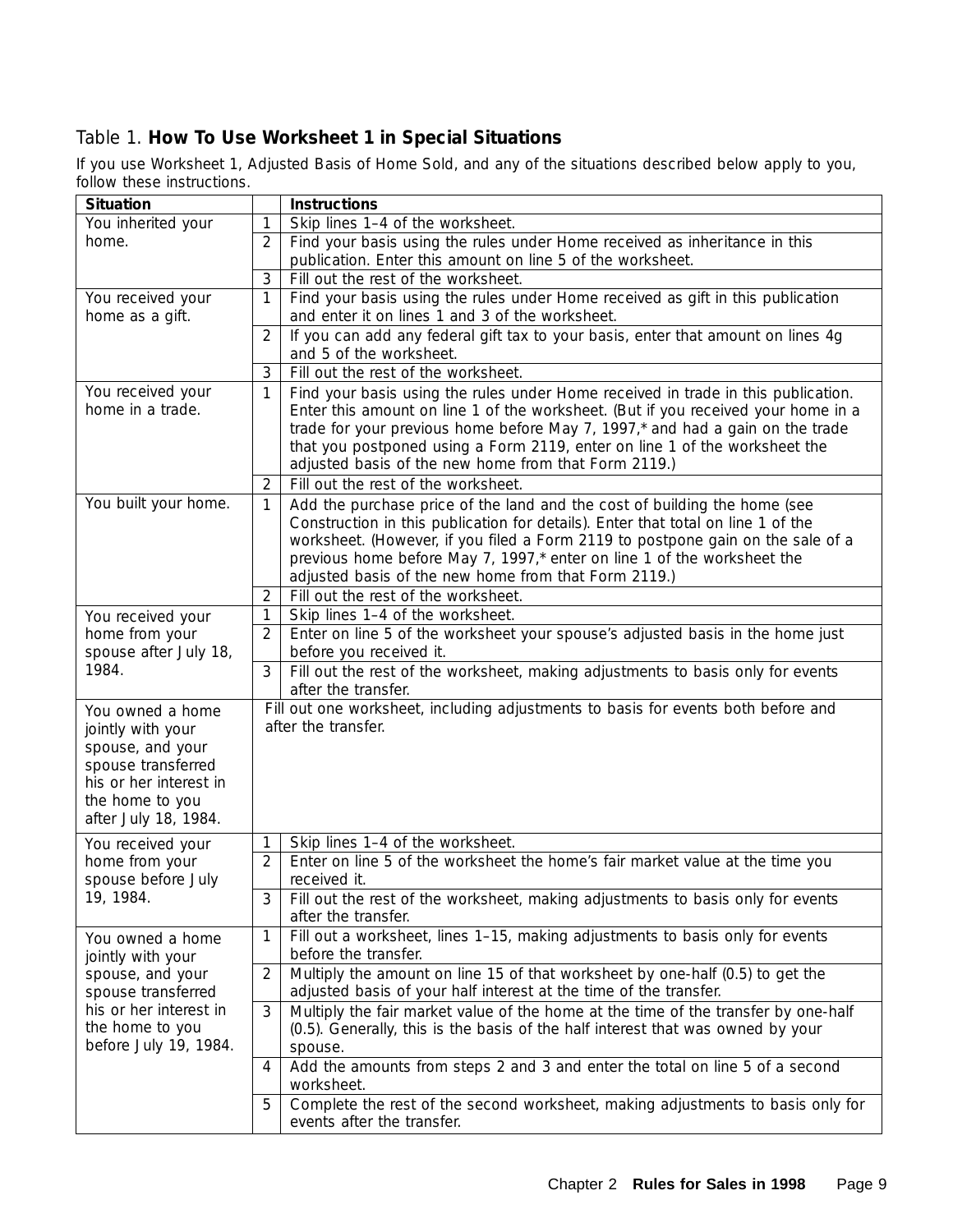### Table 1 *( Continued)*

| You owned your<br>home jointly with<br>your spouse who<br>died.             | 1 | Fill out a worksheet, lines 1–15, making adjustments to basis only for events<br>before your spouse's death.                                                                                  |  |  |  |
|-----------------------------------------------------------------------------|---|-----------------------------------------------------------------------------------------------------------------------------------------------------------------------------------------------|--|--|--|
|                                                                             | 2 | Multiply the amount on line 15 of the worksheet by one-half (0.5) to get the<br>adjusted basis of your half interest on the date of death.                                                    |  |  |  |
|                                                                             |   | Use the rules under Surviving spouse in this publication to find the basis for the<br>half interest that was owned by your spouse.                                                            |  |  |  |
|                                                                             | 4 | Add the amounts from steps 2 and 3 and enter the total on line 5 of a second<br>worksheet.                                                                                                    |  |  |  |
|                                                                             | 5 | Complete the rest of the second worksheet, making adjustments to basis only for<br>events after your spouse's death.                                                                          |  |  |  |
| You owned your                                                              | 1 | Skip lines 1-4 of the worksheet.                                                                                                                                                              |  |  |  |
| home jointly with<br>your spouse who<br>died, and your<br>permanent home is | 2 | Enter the amount of your basis on line 5 of the worksheet. Generally, this is the<br>fair market value of the home at the time of death. (But see Community property<br>in this publication.) |  |  |  |
| in a community<br>property state.                                           | 3 | Fill out the rest of the worksheet, making adjustments to basis only for events<br>after your spouse's death.                                                                                 |  |  |  |
| Your home was ever<br>damaged as a result<br>of a casualty.                 | 1 | On line 8 of the worksheet, enter any amounts you spent to restore the home to<br>its condition before the casualty.                                                                          |  |  |  |
|                                                                             | 2 | On line 13 enter:<br>Any insurance reimbursements you received (or expect to receive) for the<br>loss, and<br>Any deductible casualty losses not covered by insurance.                        |  |  |  |

\*Includes certain sales after May 6, 1997, for which you made the choice described in chapter 2.

**Example.** You put wall-to-wall carpeting in your home 15 years ago. Later, you replaced that carpeting with new wall-to-wall carpeting. The cost of the old carpeting you replaced is no longer part of your home's adjusted basis.

**Repairs.** These maintain your home in good condition but do not add to its value or prolong its life. You do not add their cost to the basis of your property.

**Examples.** Repainting your house inside or outside, fixing your gutters or floors, repairing leaks or plastering, and replacing broken window panes are examples of repairs.

**Exception.** The entire job is considered an improvement, however, if items that would otherwise be considered repairs are done as part of an extensive remodeling or restoration of your home.



RECORDS you must keep records for 3 years after the due **Recordkeeping.** You should keep records to prove your home's adjusted basis. Ordinarily, date for filing your return for the tax year in which you sold your home. But if the basis of your old home affects the basis of your new one, such as when you sold your old home before May 7, 1997, and postponed tax on any gain, you should keep those records as long as

they are needed for tax purposes. The records you should keep include:

• Proof of the home's purchase price and purchase expenses,

- Receipts and other records for all improvements, additions, and other items that affect the home's adjusted basis,
- Any worksheets you used to figure the adjusted basis of the home you sold, the gain or loss on the sale, the exclusion, and the taxable gain,
- Any Form 2119 that you filed to postpone gain from the sale of a previous home before May 7, 1997, and
- Any worksheets you used to prepare Form 2119, such as the Adjusted Basis of Home Sold Worksheet or the Capital Improvements Worksheet from the Form 2119 instructions.

## **Excluding the Gain**

You may qualify to exclude from your income all or part of any gain from the sale of your main home. This means that, if you qualify, you will not have to pay tax on the gain up to the limit described under Amount of Exclusion, next. To qualify, you must meet the ownership and use tests described later.

You can choose not to take the exclusion. In that case, you will have to pay tax on your entire gain, unless you make the choice described on page 5.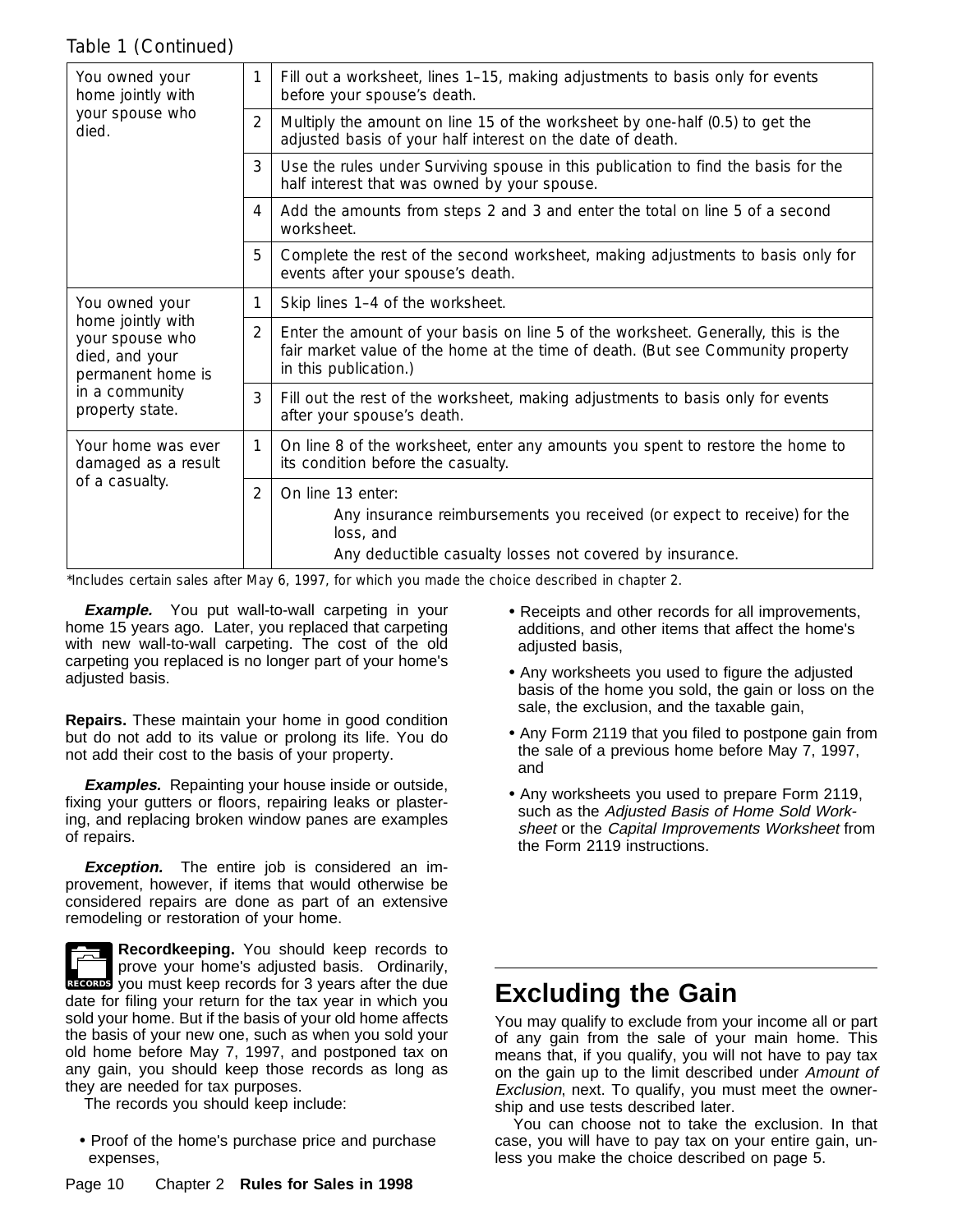### Worksheet 1. **Adjusted Basis of Home Sold**



|                | Caution: See if any of the situations listed in Table 1 apply to you before you use this worksheet.                                                                                                                                                             |
|----------------|-----------------------------------------------------------------------------------------------------------------------------------------------------------------------------------------------------------------------------------------------------------------|
| 1 <sub>1</sub> | Enter the purchase price of your old home. If you filed Form 2119 when you originally acquired<br>your old home to postpone gain on the sale of a previous home, enter the adjusted basis of the                                                                |
| 2.             | Seller-paid points, for home bought after 1990. (See Seller-paid points in this chapter.) Do not include<br>any seller-paid points you previously subtracted to arrive at the amount entered on line 1, above                                                   |
| 3.             | Subtract line 2 from line 1<br>المتعاون والمتعاون والمتعاون والمتعاون والمتعاون والمتعاون والمتعاون والمتعاون والمتعاون                                                                                                                                         |
| 4.             | Settlement fees or closing costs. Do not include amounts previously deducted as moving<br>expenses. If line 1 includes the adjusted basis of the new home from Form 2119, go to line 6.                                                                         |
| a.             |                                                                                                                                                                                                                                                                 |
| b.             |                                                                                                                                                                                                                                                                 |
| c.             |                                                                                                                                                                                                                                                                 |
| d.             |                                                                                                                                                                                                                                                                 |
| e.             | Transfer or stamp taxes response to the contract of the state of the state of the state of the state of the state of the state of the state of the state of the state of the state of the state of the state of the state of t                                  |
| f.             | Amounts the seller owed that you agreed to pay (back taxes or interest, recording                                                                                                                                                                               |
|                | or mortgage fees, and sales commissions) and the commissions of the contract of the contract of the contract of the contract of the contract of the contract of the contract of the contract of the contract of the contract o<br>and the state of the state of |
| g.             |                                                                                                                                                                                                                                                                 |
| 5.             |                                                                                                                                                                                                                                                                 |
| 6.             | Cost of capital improvements. Do not include any capital improvements included on line 1 above                                                                                                                                                                  |
| 7.             | Special tax assessments paid on your old home for local improvements, such as streets and sidewalks                                                                                                                                                             |
| 8.<br>9.       |                                                                                                                                                                                                                                                                 |
| 10.            | Depreciation, related to the business use or rental of your old home, claimed                                                                                                                                                                                   |
|                |                                                                                                                                                                                                                                                                 |
| 11.            | Residential energy credit (generally allowed from 1977 through 1987) and adoption credit<br>claimed for any capital improvements included on line 6 and, if applicable, line 1 above.                                                                           |
| 12.            | Payments received for any easement or right-of-way granted                                                                                                                                                                                                      |
| 13.            |                                                                                                                                                                                                                                                                 |
| 14.            |                                                                                                                                                                                                                                                                 |
| 15.            | ADJUSTED BASIS OF HOME SOLD. Subtract line 14 from line 9. Enter here and on                                                                                                                                                                                    |
|                |                                                                                                                                                                                                                                                                 |

### Worksheet 2. **Gain (or Loss), Exclusion, and Taxable Gain**



|     | Part 1-Gain (or Loss) on Sale                                                                                                                                                                     |  |
|-----|---------------------------------------------------------------------------------------------------------------------------------------------------------------------------------------------------|--|
| 1.  | Selling price of home enterprise to a contract the service of home enterprise to a contract of the service of                                                                                     |  |
| 2.  |                                                                                                                                                                                                   |  |
| 3.  |                                                                                                                                                                                                   |  |
| 4.  |                                                                                                                                                                                                   |  |
| 5.  | Subtract line 4 from line 3. This is the gain (or loss) on the sale. If this is a loss, stop here _______                                                                                         |  |
|     | <b>Part 2-Exclusion and Taxable Gain</b>                                                                                                                                                          |  |
| 6.  | Enter any depreciation claimed on the property for periods after May 6, 1997. If none, enter zero                                                                                                 |  |
| 7.  |                                                                                                                                                                                                   |  |
| 8.  |                                                                                                                                                                                                   |  |
| 9.  | Enter the smaller of line 7 or line 8. This is your exclusion. If you are reporting the sale on the<br>installment method, enter this amount on line 15 of Form 6252                              |  |
| 10. | Subtract line 9 from line 5. This is your taxable gain. Report it on Schedule D (Form 1040) as<br>described under Reporting the Gain in this chapter. (If the amount on this line is zero, do not |  |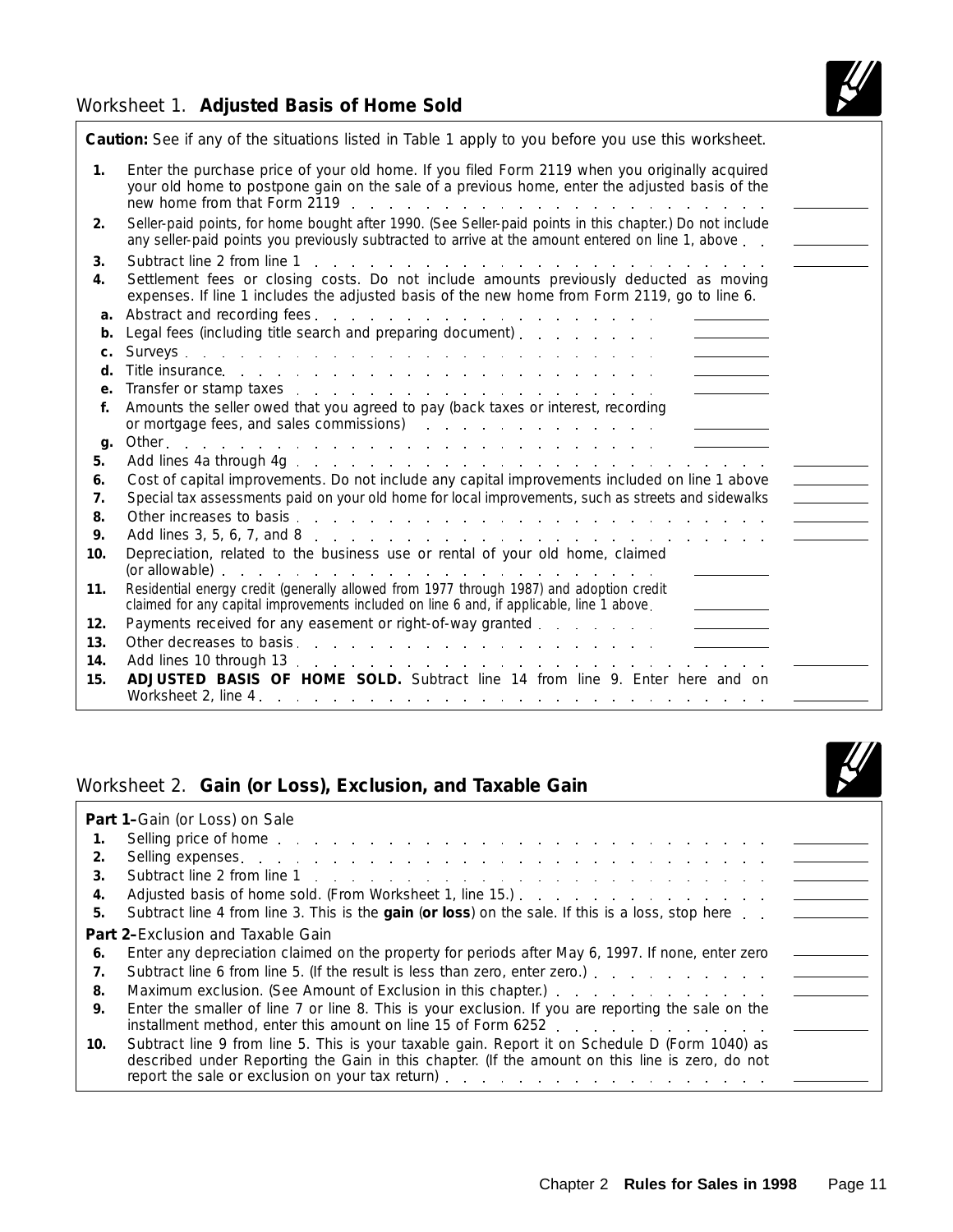## **Amount of Exclusion**

You can exclude the entire gain on the sale of your main home up to:

1) \$250,000, or

2) \$500,000 if all of the following are true.

- a) You are married and file a joint return for the year.
- b) Either you or your spouse meets the ownership test.
- c) Both you and your spouse meet the use test.
- d) Neither you nor your spouse excluded gain from the sale of another home after May 6, 1997.

### **Reduced Exclusion**

You can claim an exclusion, but the maximum amount of gain you can exclude will be reduced, if:

- 1) You owned a home on August 5, 1997, sold it before August 5, 1999, and did not meet the ownership and use tests, or
- 2) Due to a change in health or place of employment, you either:
	- a) Did not meet the ownership and use tests, or
	- b) Excluded gain on the sale of another home after May 6, 1997.

Use Worksheet 3 on page 13 to figure your reduced exclusion.

## **More Than One Home Sold During 2-Year Period**

You cannot exclude gain on the sale of your home if, during the 2-year period ending on the date of the sale, you sold another home at a gain and excluded all or part of that gain. If you cannot exclude the gain, you must include it in your income.

However, you can claim a reduced exclusion if you sold the home due to a change in health or place of employment. See Reduced Exclusion, earlier.

**Sales before May 7, 1997.** When counting the number of sales during a 2-year period, do not count sales before May 7, 1997.

## **Ownership and Use Tests**

You can claim the exclusion if, during the **5-year period** ending on the date of the sale, you have:

- 1) **Owned** the home for at least **2 years** (the ownership test), **and**
- 2) **Lived in** the home as your main home for at least **2 years** (the use test).

**Exception.** If you owned and lived in the property as your main home for less than 2 years, you may be able to claim a reduced exclusion. See Reduced Exclusion, earlier.

**Period of ownership and use.** The required 2 years of ownership and use (during the 5-year period ending on the date of the sale) do not have to be continuous. You meet the tests if you can show that you owned and lived in the property as your main home for either 24 full months or 730 days (365  $\times$  2) during the 5-year period. Short temporary absences for vacations or other seasonal absences, even if you rent out the property during the absences, are counted as periods of use. See Ownership and use tests met at different times, later.

**Example 1 – met use test but not ownership test.** From 1990 through August 1997 Amanda lived with her parents in a house that her parents owned. On September 2, 1997, she bought this house from her parents. She continued to live there until December 15, 1998, when she sold it at a gain. Although Amanda **lived in** the property as her main home for more than 2 years, she did not **own** it for the required 2 years. She cannot exclude any part of her gain on the sale, unless she sold the property due to a change in health or place of employment, as explained under Reduced Exclusion, earlier.

**Example 2 – period of absence.** Professor Paul Beard bought and moved into a house on January 4, 1996. He lived in it as his main home continuously until October 1, 1997, when he went abroad for a 1-year sabbatical leave. During part of the period of leave, the house was unoccupied, and during the rest of the period, he rented it out. On October 1, 1998, he sold the house. Because his leave was not a short temporary absence, he cannot include the period of leave to meet the 2-year use test. However, even though he did not live in the house for the required 2-year period, he does qualify for a reduced exclusion because he owned the home on August 5, 1997, and sold it before August 5, 1999. See Reduced Exclusion, earlier.

**Ownership and use tests met at different times.** You can meet the ownership and use tests during different 2-year periods. However, you must meet both tests during the 5-year period ending on the date of the sale.

**Example.** In 1990, Helen Jones lived in a rented apartment. The apartment building was later changed to a condominium, and she bought her apartment on December 1, 1995. In 1996, Helen became ill and on April 14 of that year she moved to her daughter's home. On July 10, 1998, while still living in her daughter's home, she sold her apartment.

Helen can exclude gain on the sale of her apartment because she met the ownership and use tests. Her 5-year period is from July 11, 1993, to July 10, 1998, the date she sold the apartment. She owned her apartment from December 1, 1995, to July 10, 1998 (over 2 years). She lived in the apartment from July 11, 1993 (the beginning of the 5-year period), to April 14, 1996 (over 2 years).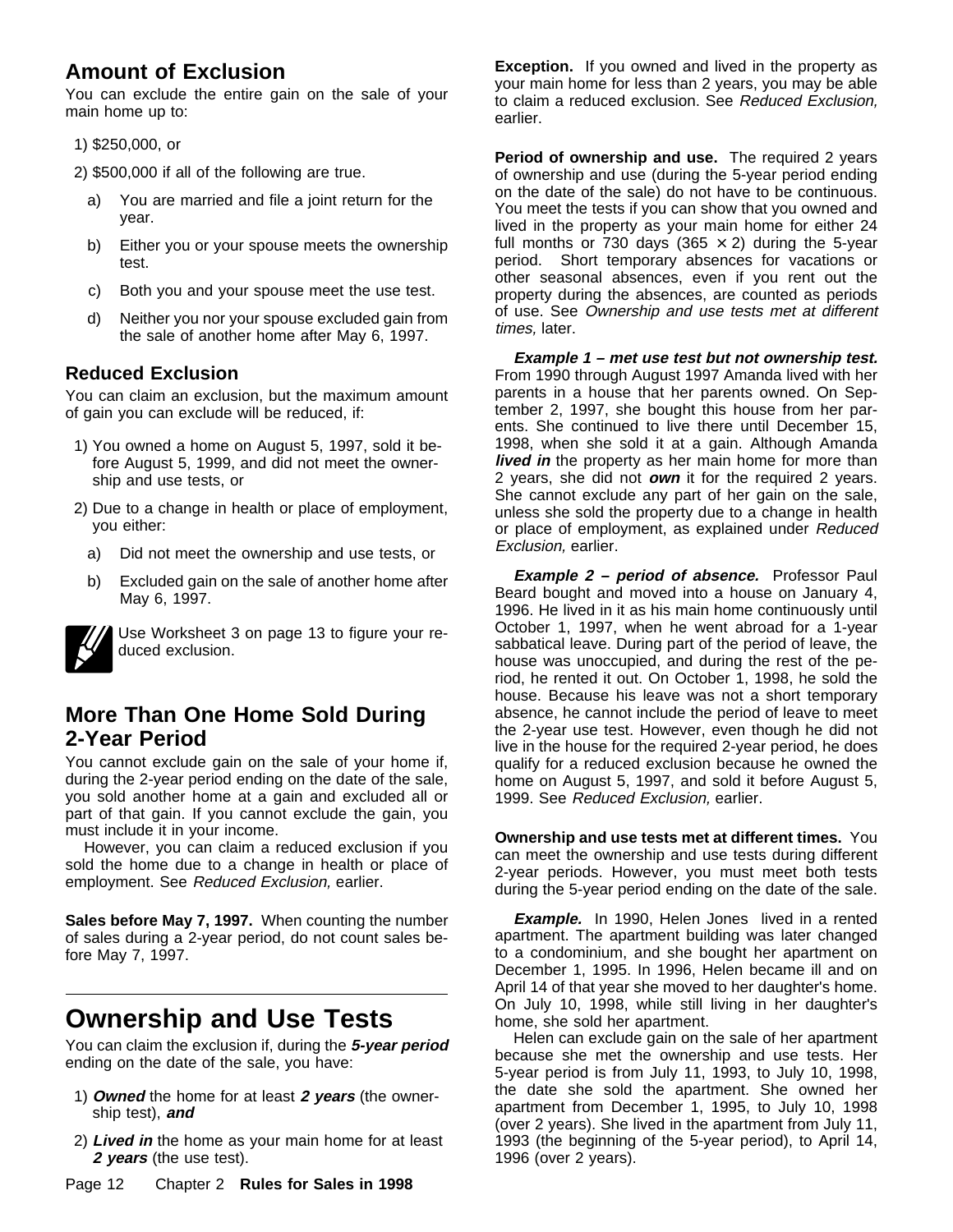

### Worksheet 3. **Reduced Exclusion Worksheet**

| Caution: Complete column (B) only if you are married filing a joint return. |                                                                                                                                                                                                                                                                                                                                                      |              | (B)                |
|-----------------------------------------------------------------------------|------------------------------------------------------------------------------------------------------------------------------------------------------------------------------------------------------------------------------------------------------------------------------------------------------------------------------------------------------|--------------|--------------------|
|                                                                             |                                                                                                                                                                                                                                                                                                                                                      | You          | <b>Your Spouse</b> |
| 1.                                                                          | Maximum amount                                                                                                                                                                                                                                                                                                                                       | \$250,000.00 | \$250,000.00       |
| 2а.                                                                         | Enter the number of days that you used the property as a main home during the<br>5-year period ending on the date of sale. (If married filing jointly, fill in columns (A)                                                                                                                                                                           |              |                    |
| b.                                                                          | Enter the number of days that you owned the property during the 5-year period<br>ending on the date of sale. (If married filing jointly and one spouse owned the<br>property longer than the other spouse, both spouses are treated as owning the<br>property for the longer period). $\ldots$ $\ldots$ $\ldots$ $\ldots$ $\ldots$ $\ldots$ $\ldots$ |              |                    |
| $C_{1}$                                                                     |                                                                                                                                                                                                                                                                                                                                                      |              |                    |
| 3.                                                                          | Have you (or your spouse if filing jointly) excluded gain from the sale of another<br>home after May 6, 1997?                                                                                                                                                                                                                                        |              |                    |
|                                                                             | NO. Skip line 3 and enter the number of days from line 2c on line 4.                                                                                                                                                                                                                                                                                 |              |                    |
|                                                                             | YES. If the other home was sold before this home, enter the number of days<br>between the date of sale of the other home and the date of sale of this home.<br>Otherwise, skip line 3 and enter the number of days from line 2c on line 4.                                                                                                           |              |                    |
| 4.                                                                          |                                                                                                                                                                                                                                                                                                                                                      |              |                    |
| 5.                                                                          | Divide the amount on line 4 by 730 days. Enter the result as a decimal                                                                                                                                                                                                                                                                               |              |                    |
| 6.                                                                          | Multiply the amount on line 1 by the decimal amount on line 5                                                                                                                                                                                                                                                                                        |              |                    |
| 7.                                                                          | Add the amounts in column (A) and (B) of line 6. This is your reduced maximum<br>exclusion. Enter it here and on Worksheet 2, line 8                                                                                                                                                                                                                 |              |                    |

**Cooperative apartment.** If you sold stock in a cooperative housing corporation, the ownership and use tests are that, during the 5-year period ending on the date of sale, you must have:

- 1) Owned the stock for at least 2 years, and
- 2) Lived in the house or apartment that the stock entitles you to occupy as your main home for at least 2 years.

**Exception for individuals with a disability.** There is an exception to the use test if, during the 5-year period before the sale of your home:

- 1) You become physically or mentally unable to care for yourself, and
- 2) You owned and lived in your home as your main home for a total of at least 1 year.

Under this exception, you are considered to live in your home during any time that you own the home and live in a facility (including a nursing home) that is licensed by a state or political subdivision to care for persons in your condition.

If you meet this exception to the use test, you still have to meet the 2-out-of-5-year ownership test to claim the exclusion.

**Gain postponed on sale of previous home.** For the ownership and use tests, you may be able to add the time you owned and lived in a previous home to the

time you lived in the home on which you wish to exclude gain. You can do this if you postponed all or part of the gain on the sale of the previous home (as described under Postponing Gain in chapter 3) because of buying the home on which you wish to exclude gain.

In addition, if buying the previous home enabled you to postpone all or part of the gain on the sale of a home you owned earlier, you can also include the time you owned and lived in that earlier home.

**Previous home destroyed or condemned.** For the ownership and use tests, you add the time you owned and lived in a previous home that was destroyed or condemned to the time you owned and lived in the home on which you wish to exclude gain. This rule applies if any part of the basis of the home you sold depended on the basis of the destroyed or condemned home. Otherwise, you must have owned and lived in the **same** home for 2 of the 5 years before the sale to qualify for the exclusion.

## **Married Persons**

If you and your spouse file a joint return for the year of sale, you can exclude gain if either spouse meets the ownership and use tests. (But see Amount of Exclusion, earlier.)

**Example 1 – one spouse sells a home.** Emily sells her home in June 1998. She marries Jamie later in the year. She meets the ownership and use tests, but Jamie does not. Emily can exclude up to \$250,000 of gain on a separate or joint return for 1998.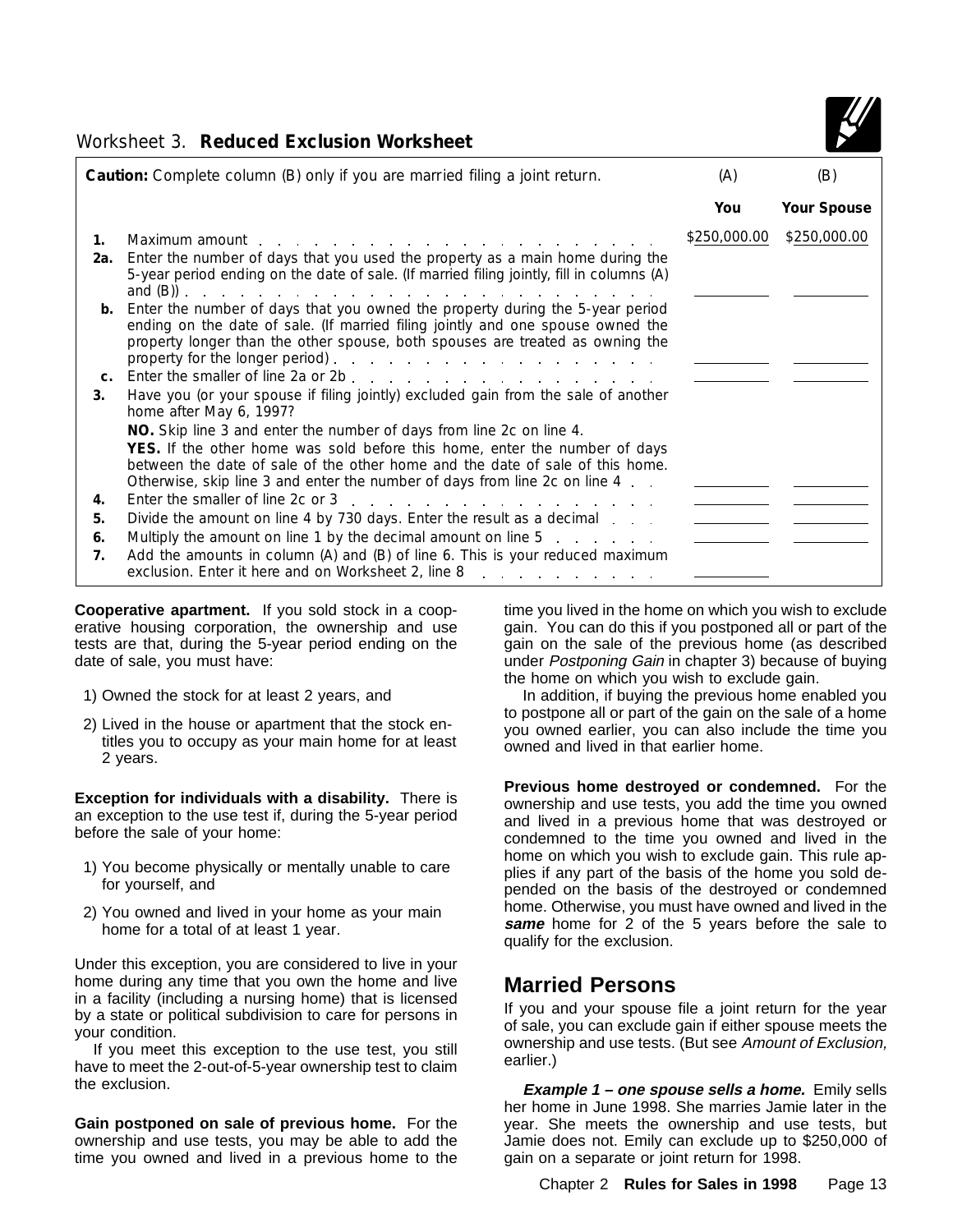**Example 2 – each spouse sells a home.** The facts are the same as in *Example 1* except that Jamie also sells a home. He meets the ownership and use tests on his home. Emily and Jamie can each exclude up to \$250,000 of gain.

**Death of spouse before sale.** If your spouse died before the date of sale, you are considered to have owned and lived in the property as your main home during any period of time when your spouse owned and lived in it as a main home.

**Home transferred from spouse.** If your home was transferred to you by your spouse (or former spouse if the transfer was incident to divorce), you are considered to have owned it during any period of time when your spouse owned it.

**Use of home after divorce.** You are considered to have used property as your main home during any period when:

- 1) You owned it, and
- 2) Your spouse or former spouse is allowed to live in it under a divorce or separation instrument.

## **Business Use or Rental of Home**

You may be able to exclude your gain from the sale of a home that you have used for business or to produce rental income. But you must meet the ownership and use tests.

**Example 1 - use test met.** On May 30, 1992, Amy bought a house. She moved in on that date and lived in it until May 31, 1994, when she moved out of the house and put it up for rent. The house was rented from July 1, 1994, to March 31, 1996. Amy moved back into the house on April 1, 1996, and lived there until she sold it on January 31, 1998. During the 5–year period ending on the date of the sale (February 1, 1993 – January 31, 1998), Amy owned and lived in the house for more than 2 years as shown in the table below.

| <b>Five Year Period</b>                  | Used as<br>Home | Used as<br>Rental |
|------------------------------------------|-----------------|-------------------|
| $2/1/93 - 5/31/94$<br>$6/1/94 - 3/31/96$ | 16 months       | 22 months         |
| $4/1/96 - 1/31/98$                       | 22 months       |                   |
|                                          | 38 months       | 22 months         |

Amy can exclude gain up to \$250,000.

**Example 2 – use test not met.** Carol bought a house in 1989. She lived in it until January 31, 1996, when she moved out and put it up for rent. The house was rented from March 1, 1996, until May 31, 1999. Carol moves back into the house on June 1, 1999, and lives there until she sells it on September 30, 1999. During the 5-year period ending on the date of the sale (October 1, 1994 – September 30, 1999), Carol lives in the house for less than 2 years as shown in the following table.

Carol cannot exclude any of the gain on the sale, unless she sold the house due to a change in health or place of employment, as explained under Reduced Exclusion, earlier.

**Example 3 – partial business use before the year of sale.** In 1993 Harry bought a house. He used 3/4 of the house as his main home and 1/4 for business purposes. On October 31, 1998, Harry retired and started using all of the house as his main home. On November 1, 1999, he sold the house at a gain.

During the 5-year period ending on the date of sale, Harry met the 2-year use test only for 3/4 of the house. Only gain from that part of the house qualifies for the exclusion, unless he sold the house due to a change in health (or place of employment), as explained under Reduced Exclusion, earlier.

**Property used partly as your home and partly for business or rental.** You may have used part of your property as your home and part of it for business or to produce income. Examples are:

- A working farm on which your house was located,
- An apartment building in which you lived in one unit and rented out the others, or
- A store building with an upstairs apartment in which you lived.

If you sell the entire property, you should consider the transaction as the sale of two properties. You exclude gain only on the part used as your home. This includes the land and outbuildings, such as a garage for the home, but not those used for the business or the production of income.

**Example 1.** You owned a four-unit apartment house for 10 years. During that entire period, you lived in one unit and rented three units. You sold the apartment house in July 1998. Your records show:

Apartment house:

| ive Year Period  | изси аз<br>Home | uscu as   | Cost …………………………………………………………           | \$80,000 |
|------------------|-----------------|-----------|---------------------------------------|----------|
|                  |                 | Rental    |                                       | 20,000   |
| 2/1/93 - 5/31/94 | 16 months       |           | Depreciation (on 3 rented units only) | 40.000   |
| 6/1/94 - 3/31/96 |                 | 22 months |                                       |          |
| 4/1/96 - 1/31/98 | 22 months       |           |                                       | 8.000    |

Because one-fourth of the apartment building was your home, you figure your excluded gain as follows:

|                                             | Personal | Rental   |
|---------------------------------------------|----------|----------|
|                                             | (1/4)    | (3/4)    |
|                                             |          | \$90,000 |
| 2) Minus: Selling expenses  2,000           |          | 6.000    |
|                                             |          | \$84,000 |
| 4) Basis (cost plus improvements)  \$25,000 |          | \$75,000 |
|                                             |          | 40.000   |
|                                             |          | \$35,000 |
|                                             |          | \$49,000 |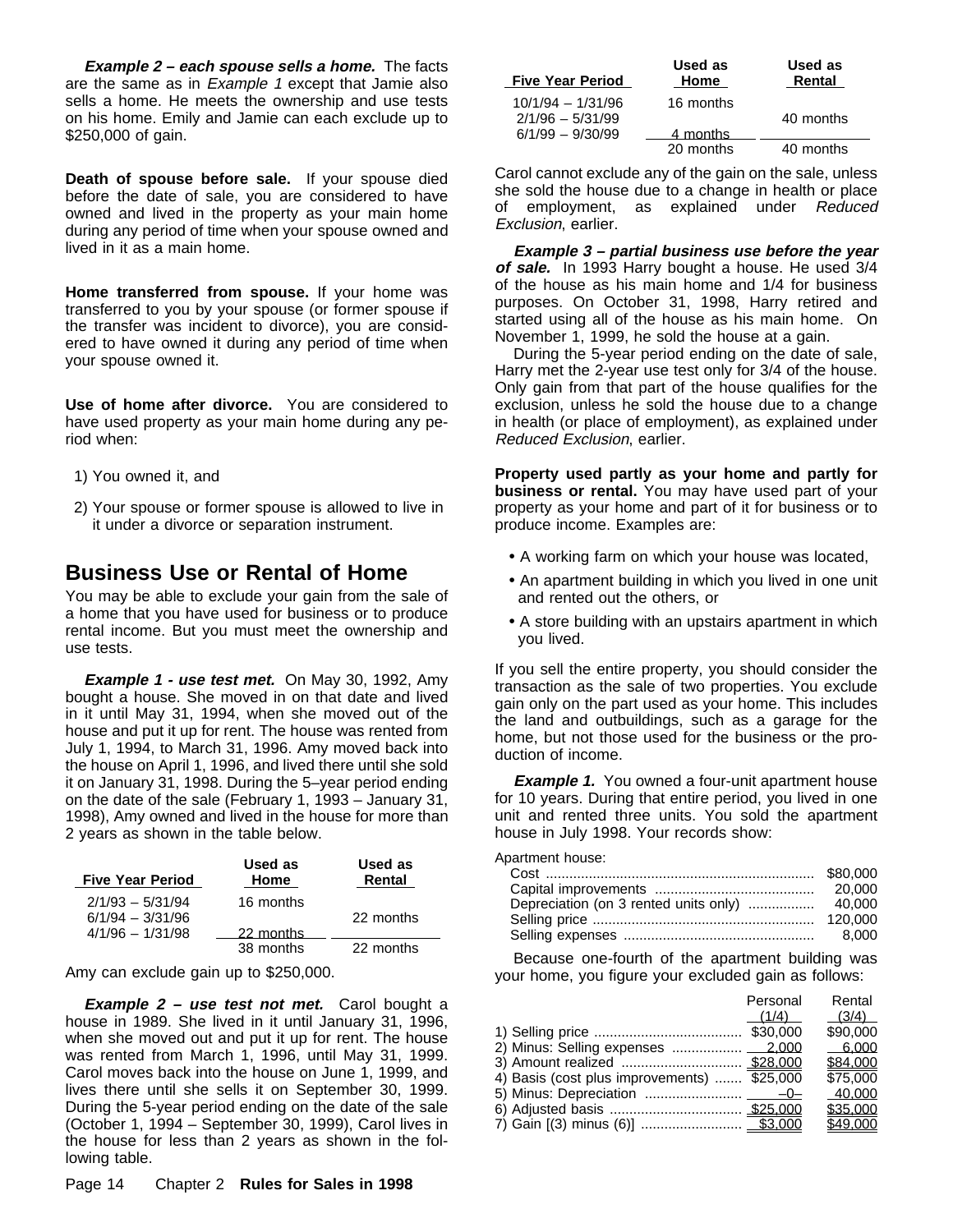9) Gain excluded .................................. \$3,000

The gain of \$49,000 on the three-fourths of the building that was rental property is reported on Form 4797, Sales of Business Property. You exclude the gain on the one-fourth that was your home.

**Depreciation for business use after May 6, 1997.** If you were entitled to take depreciation deductions because you used your home for business purposes or as rental property, you cannot exclude the part of your gain equal to any depreciation allowed or allowable as a deduction for periods after May 6, 1997. If you can show by adequate records or other evidence that the depreciation deduction allowed was less than the amount allowable, the amount you cannot exclude is the smaller figure.

**Example.** Micah sold his main home in 1998 at a \$30,000 gain. He meets the use and ownership tests to exclude the gain from his income. However, he used part of the home for business from July through December 1997 and claimed \$500 depreciation. He can exclude \$29,500 (\$30,000 – \$500) of his gain. He has a taxable gain of \$500.

## **Special Situations**

The situations that follow may affect your exclusion.

**Expatriates.** You cannot claim the exclusion if section 877(a)(1) of the Internal Revenue Code applies to you. That section applies to U.S. citizens who have renounced their citizenship (and long-term residents who have ended their residency) if one of their principal purposes was to avoid U.S. taxes.

In addition, you cannot make the choice described on page 5 even if statements 1 or 2 in that discussion are true. (You could make that choice if you sold your home before August 6, 1997.)

**Home destroyed or condemned.** If your home was destroyed or condemned in 1998, any gain (for example, because of insurance proceeds you received) qualifies for the exclusion.

Any part of the gain that cannot be excluded (because it is more than the limit) may be postponed under the rules explained in:

- Publication 547, in the case of a home that was destroyed, or
- Chapter 1 of Publication 544, in the case of a home that was condemned.

**Sale of remainder interest.** Subject to the other rules in this chapter, you can choose to exclude gain from the sale of a remainder interest in your home. If you make this choice, you cannot choose to exclude gain from your sale of any other interest in the home that you sell separately.

**Exception for sales to related persons.** You cannot exclude gain from the sale of a remainder interest in your home to a related person. Related persons in-

8) Gain not excluded  $\frac{349,000}{2}$  clude your brothers and sisters, half-brothers and half-<br>8) Gain excluded  $\frac{33,000}{2}$  sisters, spouse ancestors (parents, grandparents, etc.) sisters, spouse, ancestors (parents, grandparents, etc.), and lineal descendants (children, grandchildren, etc.). Related persons also include certain corporations, partnerships, trusts, and exempt organizations.

## **Reporting the Gain**

Do not report the 1998 sale of your main home on your tax return unless:

- You have a gain and do not qualify to exclude all of it,
- You have a gain and choose not to exclude it, or
- You made the choice described on page 5 in this chapter and have a taxable gain.

If you have any taxable gain on the sale of your main home that cannot be excluded, report the entire gain realized (line 5 of Worksheet 2) on Schedule D (Form 1040), Capital Gains and Losses. Report it on line 1 or line 8 of Schedule D, depending on how long you owned the home. If you qualify for an exclusion (line 9 of Worksheet 2), show it on the line directly below the line on which you report the gain. Write "Section 121 exclusion" in column (a) of that line and show the amount of the exclusion in column (f) as a loss (in parentheses).

If you made the choice on page 5 and you sold your home in 1998, use Worksheet 4 on page 33 to figure your gain, one-time exclusion, taxable gain, and postponed gain. Report any taxable gain on Schedule D (Form 1040). You will not report an exclusion or a postponed gain on your return. You should keep the filled-in worksheet with your copy of your 1998 tax return.

**Maximum tax rate on capital gains.** Your net capital gain is taxed at a maximum tax rate of 10%, 20%, 25%, or 28%, depending on your situation. To figure your tax using the maximum capital gains tax rate, use Part IV of Schedule D.

**Installment sale.** Some sales are made under arrangements that provide for part or all of the selling price to be paid in a later year. These sales are called "installment sales." If you finance the buyer's purchase of your home yourself, instead of having the buyer get a loan or mortgage from a bank, you may have an installment sale. If the sale qualifies, you can report the part of the gain you cannot exclude on the installment basis.

Seller-financed mortgage. If you sell your home and hold a note, mortgage, or other financial agreement, the payments you receive generally consist of both interest and principal. You must report the interest you receive as part of each payment separately as interest income. If the buyer of your home uses the property as a main or second home, you must also report the name, address, and social security number (SSN) of the buyer on line 1 of either Schedule B (Form 1040) or Schedule 1 (Form 1040A). The buyer must give you his or her SSN and you must give the buyer your SSN. Failure to meet these requirements may re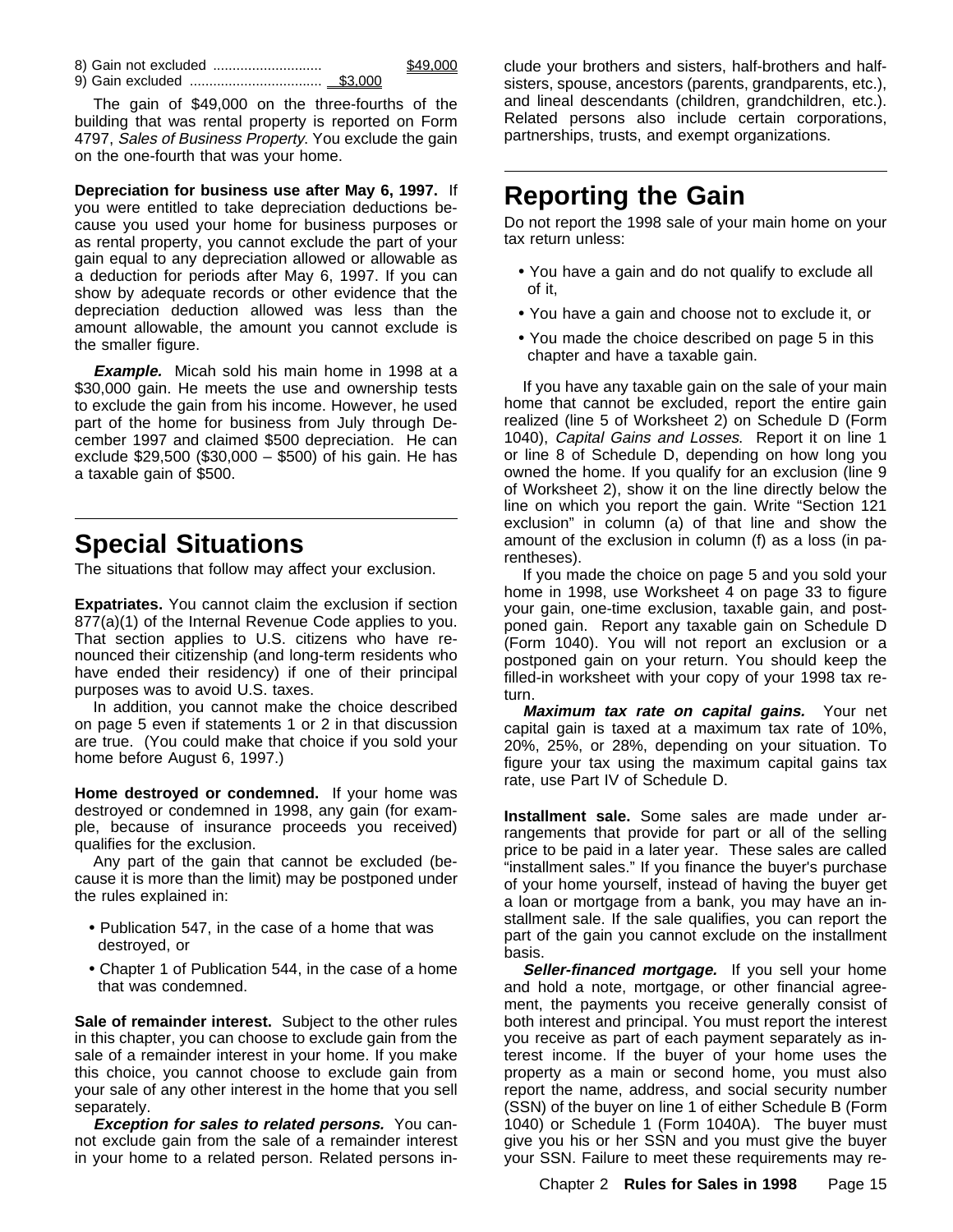sult in a \$50 penalty for each failure. If you or the buyer does not have and is not eligible to get an SSN, see the next discussion.

**Individual taxpayer identification number (ITIN).** If either you or the buyer of your home is a nonresident or resident alien who does not have and is not eligible to get an SSN, the IRS will issue you (or the buyer) an ITIN. To apply for an ITIN, file Form W–7, Application for IRS Individual Taxpayer Identification Number, with the IRS. It usually takes about 30 days to get an ITIN.

If you have to include the buyer's SSN on your return and the buyer does not have and cannot get an SSN, enter the buyer's ITIN. If you have to give an SSN to the buyer and you do not have and cannot get one, give the buyer your ITIN.

An ITIN is for tax use only. It does not entitle the holder to social security benefits or change the holder's employment or immigration status under U.S. law.

**More information.** For more information on installment sales, see Publication 537, Installment Sales.

## **Example**

Emily White, a single person, sold her main home on September 15, 1998. She had owned and lived in it as her main home for the past 10 years. She did not buy a new home but moved into a rented apartment instead.

Emily's records show the following:

|                                                 | \$50,000 |
|-------------------------------------------------|----------|
| 2) Legal fees for title search on old home      | 750      |
| 3) Back taxes paid for prior owner of old home. | 1.500    |
| 4) Improvements to old home (deck)              | 2.000    |
|                                                 | 195.000  |
| 6) Commission and expenses of sale              | 15.000   |

Emily uses Worksheet 1 to figure the adjusted basis of the home she sold (\$54,250). She uses Worksheet 2 to figure the gain on the sale (\$125,750) and the amount of her exclusion (\$125,750). The completed worksheets appear on page 17.

Emily can exclude her entire gain. Neither the sale nor the exclusion are reported on her tax return. She will keep the worksheet and records of the sale with her copy of her 1998 tax return.

## **Real Estate and Transfer Taxes**

When you sell your main home, treat real estate and transfer taxes on that home as discussed in this section.

**Real estate taxes.** You and the buyer must deduct the real estate taxes on your home for the year of sale according to the number of days in the real property tax year that each owned the home.

- **You** are treated as paying the taxes up to, but not including, the date of sale. You can deduct these taxes as an itemized deduction in the year of sale. It does not matter what part of the taxes you actually paid.
- **The buyer** is treated as paying the taxes beginning with the date of sale.

If the buyer paid your share of the taxes (or any delinquent taxes you owed), the payment increases the selling price of your home. The buyer adds the amount paid to his or her basis in the property.

If the person responsible for closing the sale (generally the settlement agent) must file Form 1099–S, the information reported on the form to you and the IRS must include (in box 5) the part of any real estate tax that the buyer can deduct. If you actually paid the taxes for the year of sale, you must subtract the amount shown in box 5 of Form 1099–S from the amount you paid. The result is the amount you can deduct.

For more information about real estate taxes, see Publication 530.

**Transfer taxes.** You cannot deduct transfer taxes, stamp taxes, and other incidental taxes and charges on the sale of a home as itemized deductions. However, if you pay these amounts as the seller of the property, they are expenses of the sale and reduce the amount you realize on the sale. If you pay these amounts as the buyer, include them in your cost basis of the property.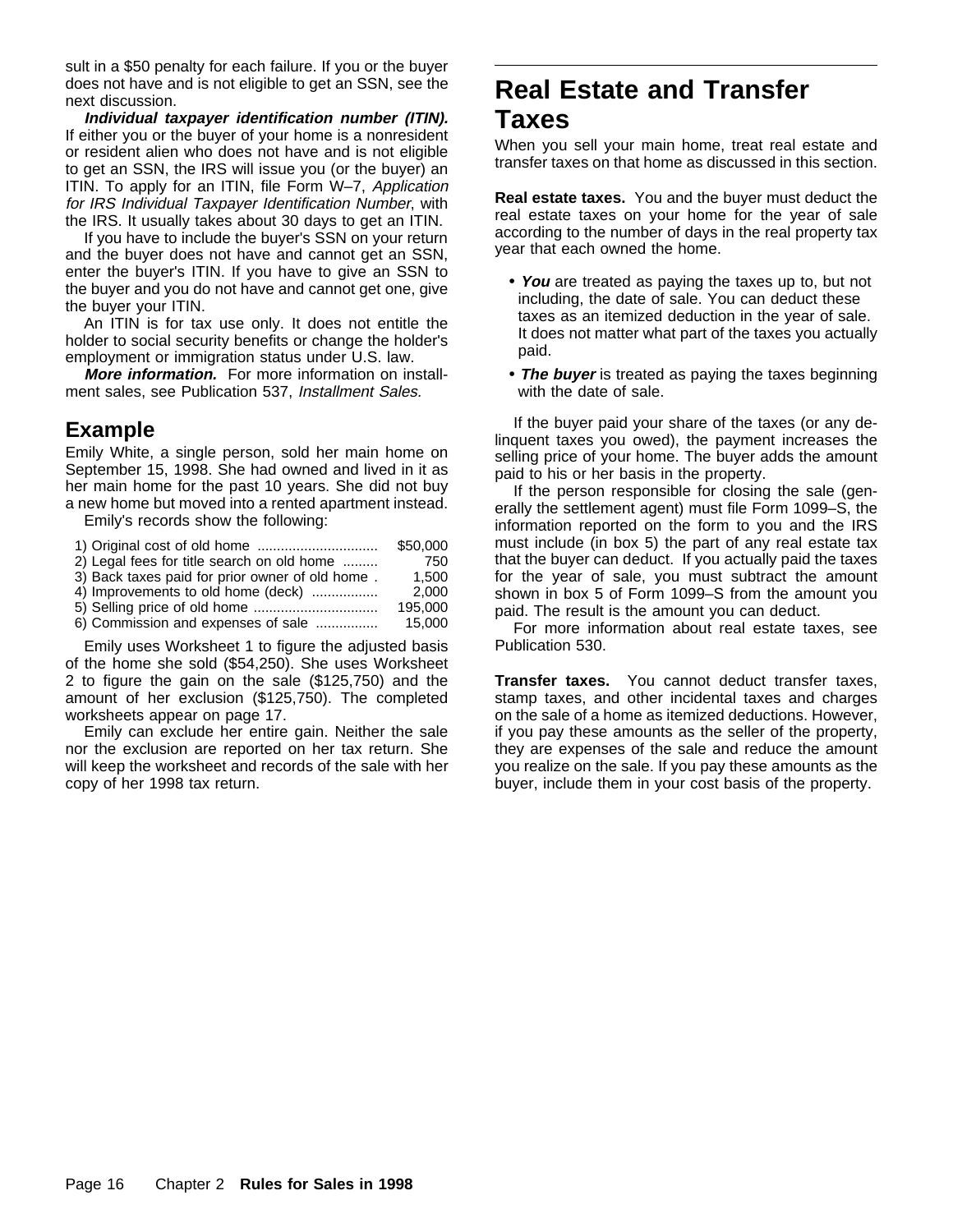### Worksheet 1. **Adjusted Basis of Home Sold**

|                | Caution: See if any of the situations listed in Table 1 apply to you before you use this worksheet.                                                                                                                                                           |          |
|----------------|---------------------------------------------------------------------------------------------------------------------------------------------------------------------------------------------------------------------------------------------------------------|----------|
| 1 <sub>1</sub> | Enter the purchase price of your old home. If you filed Form 2119 when you originally acquired<br>your old home to postpone gain on the sale of a previous home, enter the adjusted basis of the                                                              | \$50,000 |
| 2.             | Seller-paid points, for home bought after 1990. (See Seller-paid points in this chapter.) Do not include<br>any seller-paid points you previously subtracted to arrive at the amount entered on line 1, above                                                 |          |
| 3.             | Subtract line 2 from line 1<br>in the second control of the control of the control of the control of the control of the control of the control of the control of the control of the control of the control of the control of the control of the control of th | 50,000   |
| 4.             | Settlement fees or closing costs. Do not include amounts previously deducted as moving<br>expenses. If line 1 includes the adjusted basis of the new home from Form 2119, go to line 6.                                                                       |          |
| a.             |                                                                                                                                                                                                                                                               |          |
| b.             | $\frac{1}{2}$ 750<br>Legal fees (including title search and preparing document).                                                                                                                                                                              |          |
| c.             |                                                                                                                                                                                                                                                               |          |
| d.             | Title insurance. The same state of the same state is a state of the state of the state of the state of the state of the state of the state of the state of the state of the state of the state of the state of the state of th                                |          |
| e.             | Transfer or stamp taxes entering the service of the state of the state of the state of the state of the state of the state of the state of the state of the state of the state of the state of the state of the state of the s                                |          |
| f.             | Amounts the seller owed that you agreed to pay (back taxes or interest, recording<br>1,500                                                                                                                                                                    |          |
|                | or mortgage fees, and sales commissions) and the contract of the contract of the contract of the contract of the contract of the contract of the contract of the contract of the contract of the contract of the contract of t                                |          |
| g.<br>5.       |                                                                                                                                                                                                                                                               | 2,250    |
| 6.             | Cost of capital improvements. Do not include any capital improvements included on line 1 above                                                                                                                                                                | 2,000    |
| 7.             | Special tax assessments paid on your old home for local improvements, such as streets and sidewalks                                                                                                                                                           |          |
| 8.             |                                                                                                                                                                                                                                                               |          |
| 9.             |                                                                                                                                                                                                                                                               | 54,250   |
| 10.            | Depreciation, related to the business use or rental of your old home, claimed                                                                                                                                                                                 |          |
|                |                                                                                                                                                                                                                                                               |          |
| 11.            | Residential energy credit (generally allowed from 1977 through 1987) and adoption credit                                                                                                                                                                      |          |
|                | claimed for any capital improvements included on line 6 and, if applicable, line 1 above.                                                                                                                                                                     |          |
| 12.            | Payments recieved for any easement or right-of-way granted                                                                                                                                                                                                    |          |
| 13.            |                                                                                                                                                                                                                                                               |          |
| 14.            |                                                                                                                                                                                                                                                               |          |
| 15.            | <b>ADJUSTED BASIS OF HOME SOLD.</b> Subtract line 14 from line 9. Enter here and on                                                                                                                                                                           | \$54,250 |
|                |                                                                                                                                                                                                                                                               |          |

### Worksheet 2. **Gain (or Loss), Exclusion, and Taxable Gain**

|     | Part 1-Gain (or Loss) on Sale                                                                                                                                                                                                  |           |
|-----|--------------------------------------------------------------------------------------------------------------------------------------------------------------------------------------------------------------------------------|-----------|
| 1.  | Selling price of home enterprise and a series and a series and a series of the series of the series of the series of the series of the series of the series of the series of the series of the series of the series of the ser | \$195,000 |
| 2.  | Selling expenses. The and the anti-term of the second second second second second second second second second second second second second second second second second second second second second second second second second  | 15,000    |
| 3.  |                                                                                                                                                                                                                                | 180,000   |
| 4.  |                                                                                                                                                                                                                                | 54,250    |
| 5.  | Subtract line 4 from line 3. This is the gain (or loss) on the sale. If this is a loss, stop here                                                                                                                              | 125,750   |
|     | <b>Part 2-Exclusion and Taxable Gain</b>                                                                                                                                                                                       |           |
| 6.  | Enter any depreciation claimed on the property for periods after May 6, 1997. If none, enter zero                                                                                                                              | $-()$ -   |
| 7.  | Subtract line 6 from line 5. (If the result is less than zero, enter zero.)                                                                                                                                                    | 125,750   |
| 8.  | Maximum exclusion. (See Amount of Exclusion in this chapter.) entertainment of the set of the Maximum exclusion.                                                                                                               | 250,000   |
| 9.  | Enter the smaller of line 7 or line 8. This is your exclusion. If you are reporting the sale on the<br>installment method, enter this amount on line 15 of Form 6252                                                           | 125,750   |
| 10. | Subtract line 9 from line 5. This is your taxable gain. Report it on Schedule D (Form 1040) as<br>described under Reporting the Gain in this chapter. (If the amount on this line is zero, do not                              |           |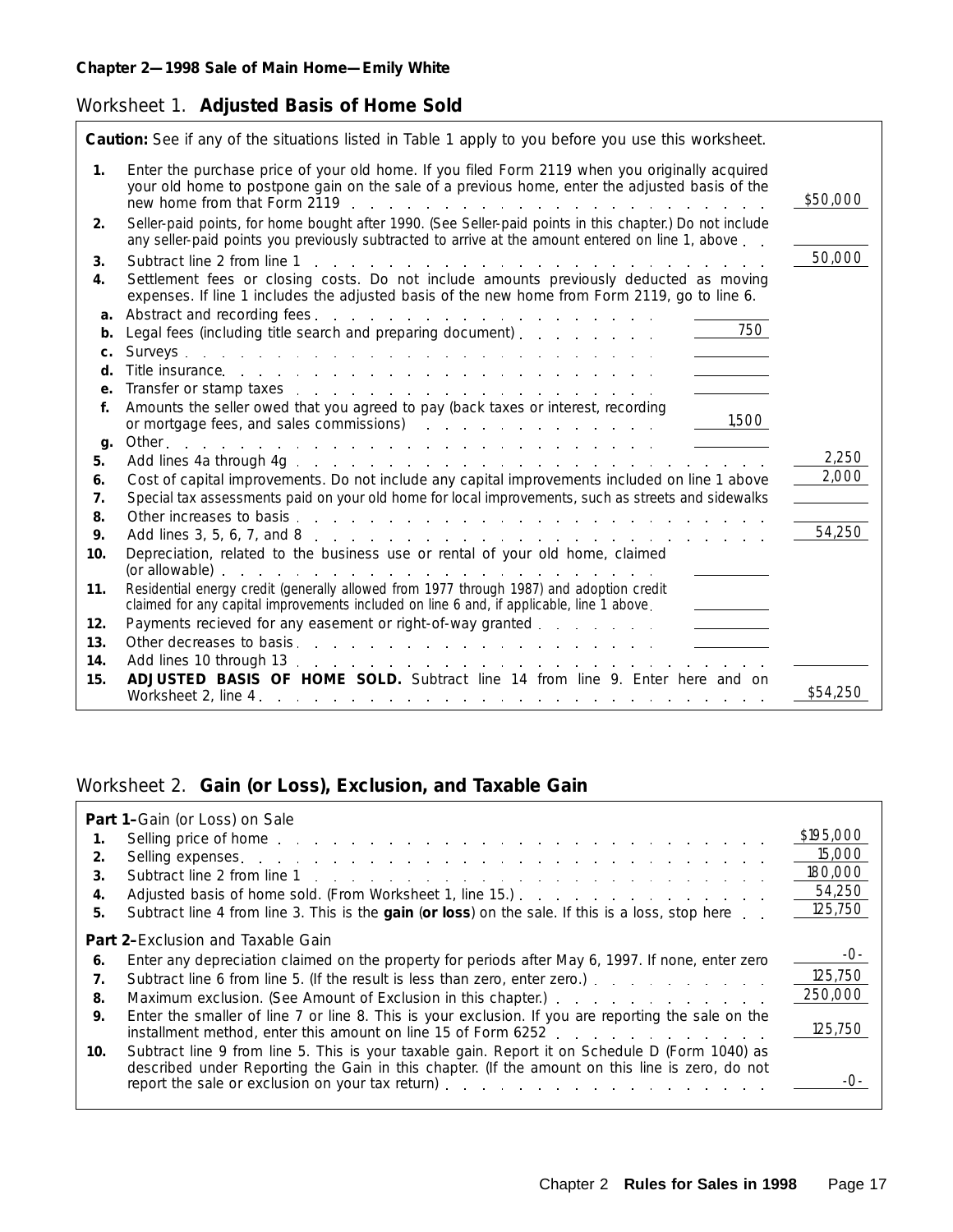## **3.**

## **Rules Under Prior Law**

The rules in this chapter are the rules that applied to sales of a main home before May 7, 1997. They have been kept in the publication because they may apply to you if you are in either of the following situations.

- 1) You sold your main home at a gain before May 7, 1997, and either:
	- a) Bought your new home in 1998 or later, or
	- b) Did not buy a new home within the replacement period.
- 2) You sold your main home at a gain after May 6, 1997, made the choice described on page 5, and either 1(a) or 1(b) is true.

The main topics in this chapter are:

- Postponing gain,
- How and when to report, and
- One-time exclusion of gain.

**Gain.** If you had a gain from the sale, you must include it in your income for the year of sale, except for any part you postpone or exclude. Table 2 on page 20 gives an overview of postponing and excluding gain.

**Loss.** If you had a loss from the sale, you cannot deduct it.

**How to report the sale.** Generally, sales covered by this chapter were reported using **Form 2119,** Sale of Your Home.

You will **not** use Form 2119 if you sold your home in 1998 and make the choice to use the rules described in this chapter. (That choice is explained in chapter 2 on page 5.) In that case, use Worksheet 4 on page 33 to figure your gain, one-time exclusion, taxable gain, and postponed gain. If you have a taxable gain, report it on Schedule D (Form 1040). You will not report an exclusion or a postponed gain on your return. You should keep the filled-in worksheet with your copy of your 1998 tax return.

## **Postponing Gain**

Under the rules of this chapter, you **must** postpone tax on the gain on the sale of your main home if both of the following are true.

- 1) You buy and live in a new main home within the replacement period.
- 2) The new main home costs at least as much as the adjusted sales price of the old home.

Page 18 Chapter 3 **Rules Under Prior Law**

(Also, if you are age 55 or older and meet certain qualifications, no tax applies to any gain you choose to exclude. See One-Time Exclusion of Gain, later.)

This section of the publication explains the time allowed for replacing your main home (the replacement period) and how to determine the taxable gain, if any. The main topics in this section are:

- Replacement period,
- Old home,
- New home, and
- Certain sales by married persons.

**Tax postponed, not forgiven.** The tax on the gain is postponed, not forgiven. You subtract any gain that is not taxed in the year you sell your old home from the cost of your new home. This gives you a lower basis in the new home.

**Example.** You sold your home in January 1997 for \$90,000 and had a \$5,000 gain. Within the time allowed for replacement, you bought another home for \$103,000 and moved into it. The \$5,000 gain will not be taxed in 1997, but you must subtract it from the \$103,000. This makes the basis of your new home \$98,000. If you later sell the new home for \$110,000, your gain will be \$12,000 (\$110,000 − \$98,000).

**Source of funds to buy home.** You do not have to use the same funds received from the sale of your old home to buy or build your new home. For example, you can use less cash than you received by increasing the amount of your mortgage loan and still postpone the tax on your gain.

## **Replacement Period**

Your replacement period is the time period during which you must replace your old home to postpone any of the gain from its sale. It starts **2 years before** and ends **<sup>2</sup> years after** the date of sale.

**Example.** You sold your old home on April 27, 1997. You have until April 27, 1999, to buy and move into a new home that you use as your main home.

**Occupancy test.** You must physically live in the new home as your main home within the replacement period. If you move furniture or other personal belongings into the new home but do not actually live in it, you have not met the occupancy test.

**No added time is allowed.** To postpone gain on the sale of your home, you must replace the old home and occupy the new home within the specified period. You are not allowed any additional time, even if conditions beyond your control keep you from doing it (unless you qualify for a suspension of the replacement period, as explained later). For example, destruction of the new home while it was being built would not extend the replacement period. Also, if you bought or began building your new home within the specified period but for any reason were unable to live in it within 2 years, the replacement period is not extended.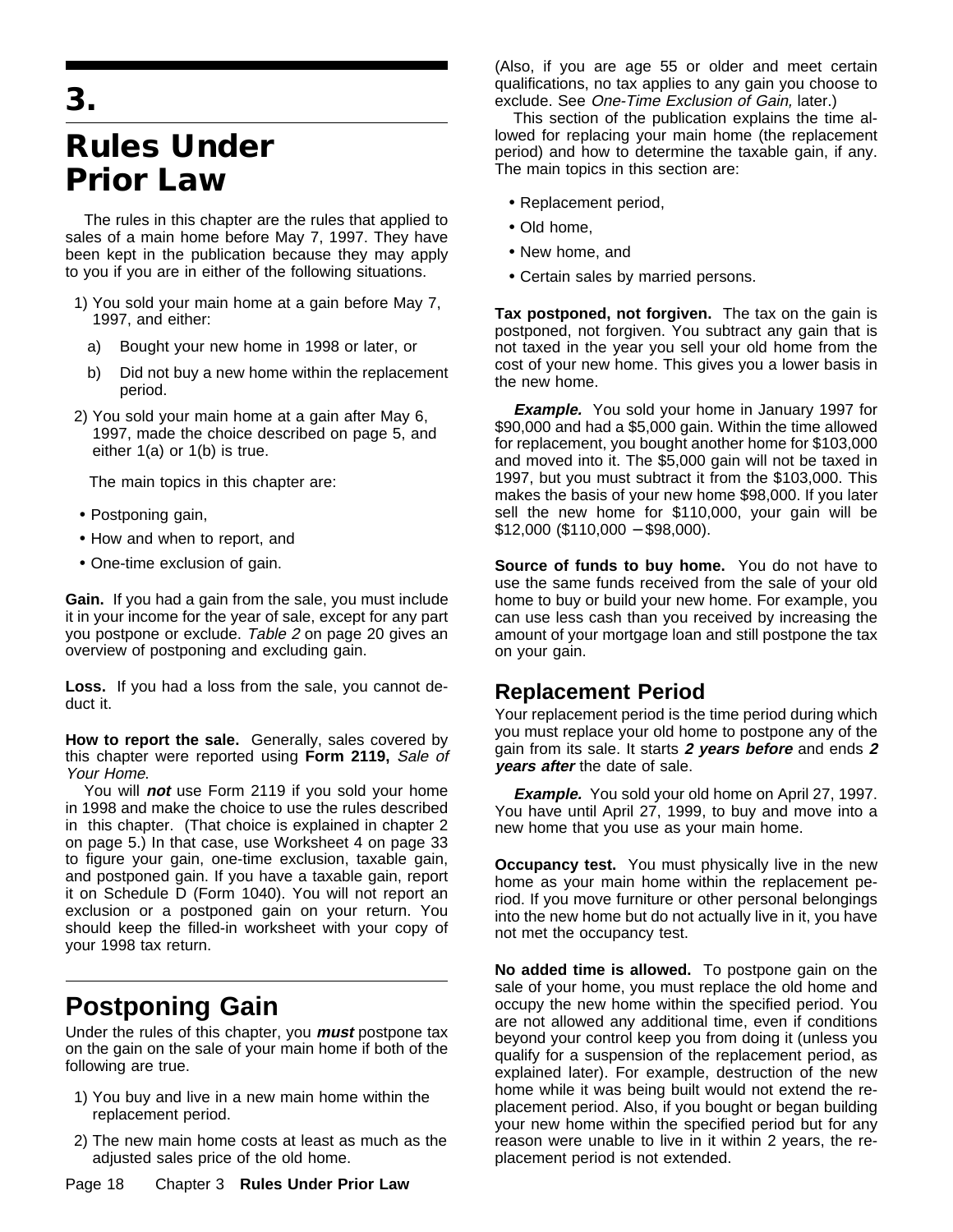If you do not replace the home in time and you had postponed gain in the year of sale, you must file an amended return for the year of sale. You must include in your income the entire gain on the sale of your old home. You will have to pay interest on any additional tax due. The interest is generally figured from the due date of the original return.

**Suspension of replacement period.** The replacement period may be suspended for:

- People living outside the United States, and
- Members of the Armed Forces.

The following chart illustrates the replacement period for most people and for those who qualify for the suspension. The chart uses the example of a home sold on April 30, 1997.

| $FOR$                                                                                        | THE<br>replacement<br>period begins            | AND the<br>replacement<br>period ends         |
|----------------------------------------------------------------------------------------------|------------------------------------------------|-----------------------------------------------|
| Most people                                                                                  | 2 years before<br>the sale (April<br>30, 1995) | 2 years after the<br>sale (April 30,<br>1999) |
| Certain people<br>living and<br>working<br>outside the<br><b>United States</b>               | 2 years before<br>the sale (April<br>30, 1995) | 4 years after the<br>sale (April 30,<br>2001) |
| Members of<br>the Armed<br>Forces on<br>extended<br>active duty                              | 2 years before<br>the sale (April<br>30, 1995) | 4 years after the<br>sale (April 30,<br>2001) |
| Members of<br>the Armed<br><b>Forces</b><br>stationed<br>outside the<br><b>United States</b> | 2 years before<br>the sale (April<br>30, 1995) | 8 years after the<br>sale (April 30,<br>2005) |

For details, including the special rules that apply to combat zone service, see the following discussions of *People Outside the United States* and *Members of the Armed Forces.*

### **People Outside the United States**

The replacement period after the sale of your old home is suspended while you have your **tax home** (the place where you live and work) outside the United States. This suspension applies only if your stay abroad begins before the end of the 2-year replacement period. The replacement period, plus the period of suspension, is limited to **4 years** after the date of sale of your old home.

**Example.** You sold your home on May 11, 1996. This began your replacement period. On September 11, 1996, you were transferred to a foreign country. You have used 4 months of your replacement period and have 20 months left. From September 11, 1996, to June 10, 1998, when you return to the United States, your replacement period is suspended. Your replacement period starts again on June 11, 1998, and ends 20 months later on February 11, 2000.

**Married persons.** If you are married, the suspension of the replacement period lasts while either you or your spouse has a tax home outside the United States, provided both of you used the old and the new homes as your main home.

**Tax home.** Your tax home is the city or general area of your main place of business, employment, station, or post of duty. For your tax home to be outside the United States, you must live and work there. It does not matter where your family lives. More information on a tax home outside the United States is in Publication 54, Tax Guide for U.S. Citizens and Resident Aliens Abroad.

**Combat zone service.** The running of the replacement period (including the suspension if you live and work outside the United States) is suspended for any period you served in a combat zone (defined later under Members of the Armed Forces) in support of the Armed Forces, plus 180 days. This suspension applies even though you were not a member of the Armed Forces. It applies to Red Cross personnel, accredited correspondents, and civilians under the direction of the Armed Forces in support of those forces.

The rules for suspending the running of the replacement period and for applying that suspension to your spouse are the same as the suspension rules explained later under Members of the Armed Forces and its discussion Combat zone service.

### **Members of the Armed Forces**

The replacement period after the sale of your old home is suspended while you serve on extended active duty in the Armed Forces. You are on extended active duty if you are serving under a call or order for more than 90 days or for an indefinite period. The suspension applies only if your service begins before the end of the 2-year replacement period. The replacement period, plus any period of suspension, is limited to **4 years** after the date you sold your old home.

**Example 1.** You sold your home on May 1, 1995. This began your replacement period. You joined the Armed Forces on August 1, 1995. You have used 3 months of your replacement period (May, June, and July). Your active duty ends July 31, 1997. From August 1, 1995, to July 31, 1997, your replacement period is suspended. Your replacement period starts again on August 1, 1997, and you have until May 1, 1999 (21 months) to buy or build and live in your new home.

**Example 2.** You are a regular member of the Armed Forces and sold your home on June 5, 1996. If you remain in the Armed Forces, you postpone your gain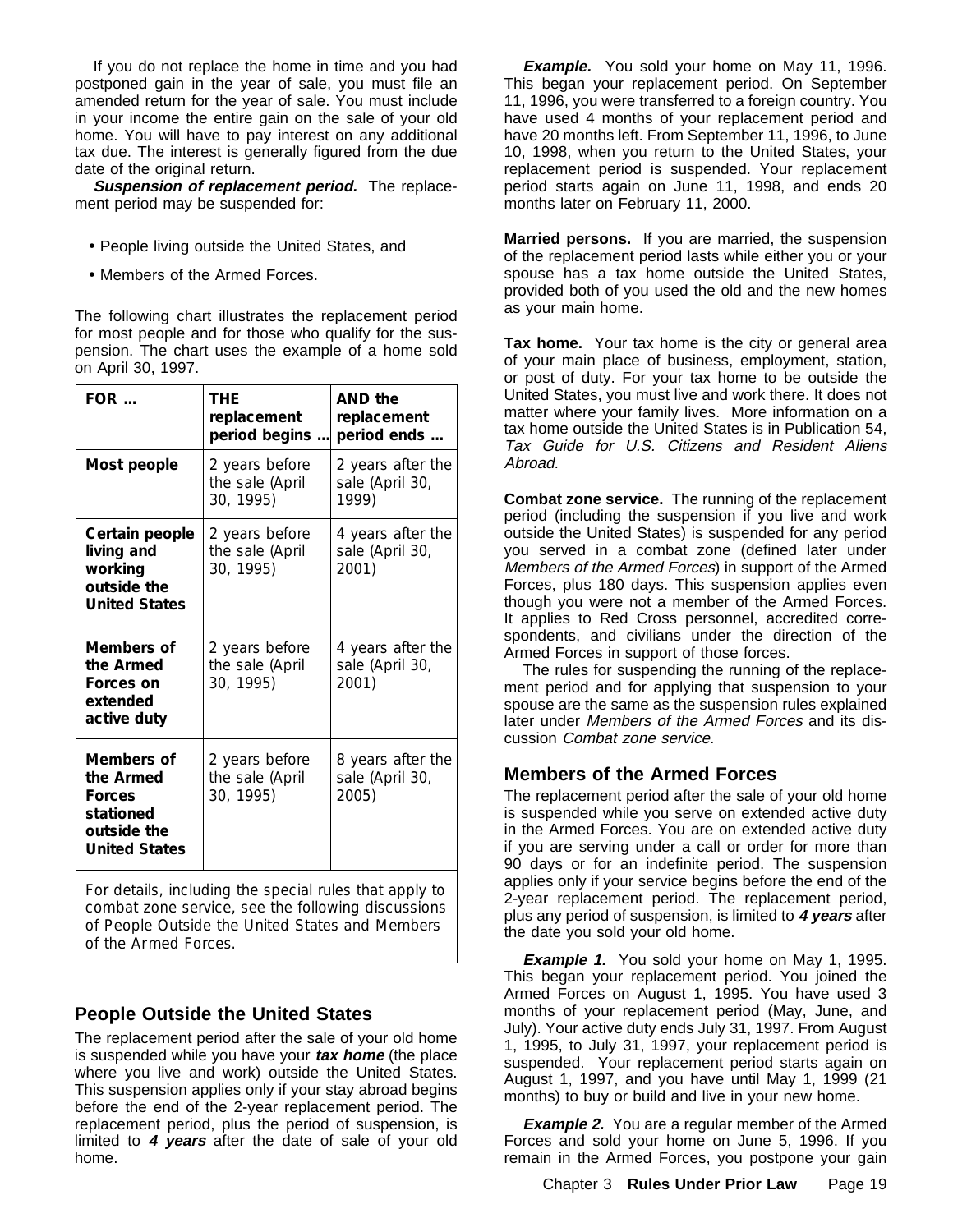from the sale of your old home only if you buy or build and live in another home by June 5, 2000.

**Overseas assignment.** The suspension of the replacement period after the sale of your old home is extended for up to an additional 4 years while you are:

- Stationed outside the United States, or
- Required to live in on-base quarters following your return from a tour of duty outside the United States. In this case, you must be stationed at a remote site where the Secretary of Defense has determined that adequate off-base housing is not available.

The suspension can continue for up to 1 year after the last day you are stationed outside the United States or the last day you are required to live in government quarters on base. However, the replacement period, plus any period of suspension, is limited to **8 years** after the date of sale of your old home.

If you qualify for the time suspension for members of the Armed Forces and have already filed an income tax return reporting gain from the sale of a home that can be further postponed, you can file Form 1040X to claim a refund. See Amended Return, later, for the time allowed for filing an amended return.

**Example 1.** You are a regular member of the Armed Forces and sold your home on May 1, 1993. During the 4 years from May 1, 1993, to May 1, 1997, you served outside the United States. When you return, you are stationed at a remote site and are required to live on base because off-base housing is not available. The time to replace your home is suspended:

- 1) While you are serving outside the United States, plus
- 2) While you are required to live on base after your return from the overseas assignment, plus

3) Up to 1 year.

If the requirement that you live on base ends on October 31, 1997, the suspension period expires October 31, 1998. You then have the full 2-year replacement period to buy or build and occupy a new home. This is because you did not use any of that time before your overseas assignment began, and your replacement period plus your 51 /2 year period of suspension is not more than 8 years. Your replacement period ends on October 31, 2000.

**Example 2.** The facts are the same as in Example 1 except the requirement that you live on base ends on October 31, 1998. The suspension period expires October 31, 1999. You then have less than the full 2-year replacement period to buy or build and occupy a new home. This is because your replacement period plus your 61 /2 year period of suspension is limited to 8 years after the sale of your old home. Therefore, your replacement period ends on May 1, 2001.

**Spouse in Armed Forces.** If your spouse is in the Armed Forces and you are not, the suspension also applies to you if you owned the old home. Both of you must have used the old home and must use the new home as your main home. However, if you are divorced or separated while the replacement period is suspended, the suspension ends for you on the date of the divorce or separation.

**Combat zone service.** The running of the replacement period (including any suspension) is suspended for any period you served in a combat zone.

**Combat zone.** The term "combat zone" means:

- 1) The Persian Gulf Area combat zone (effective August 2, 1990), and
- 2) The qualified hazardous duty area of Bosnia and Herzegovina, Croatia, and Macedonia, which is

| TO               | YOU must                                                                                                                                       | <b>How You Benefit</b>                                                                                                                                                                                                                                                                                       | How To Find Out More                               |
|------------------|------------------------------------------------------------------------------------------------------------------------------------------------|--------------------------------------------------------------------------------------------------------------------------------------------------------------------------------------------------------------------------------------------------------------------------------------------------------------|----------------------------------------------------|
| Postpone<br>gain | Buy (or build)<br>and live in a<br>new home<br>within the<br>replacement<br>period.                                                            | You may not have to pay tax on all<br>(or part) of your gain for the year of<br>sale. (But you have to reduce the<br>basis of your new home by the<br>amount of the postponed gain. This<br>will increase any gain on the later<br>sale of that new home.)                                                   | See Postponing Gain in this chapter.               |
| Exclude<br>gain  | $\bullet$ Be age 55 or<br>older on the<br>date of the sale,<br>• Meet ownership<br>and use tests,<br>and<br>• Choose to take<br>the exclusion. | You exclude up to \$125,000<br>(\$62,500 if married filing separately)<br>of your gain. (You can exclude gain<br>under the rules in this chapter only<br>once in your lifetime after July 26,<br>1978. But you may be able to<br>exclude gain on a sale after May 6,<br>1997, under the rules in chapter 2.) | See One-time Exclusion of Gain in this<br>chapter. |

income.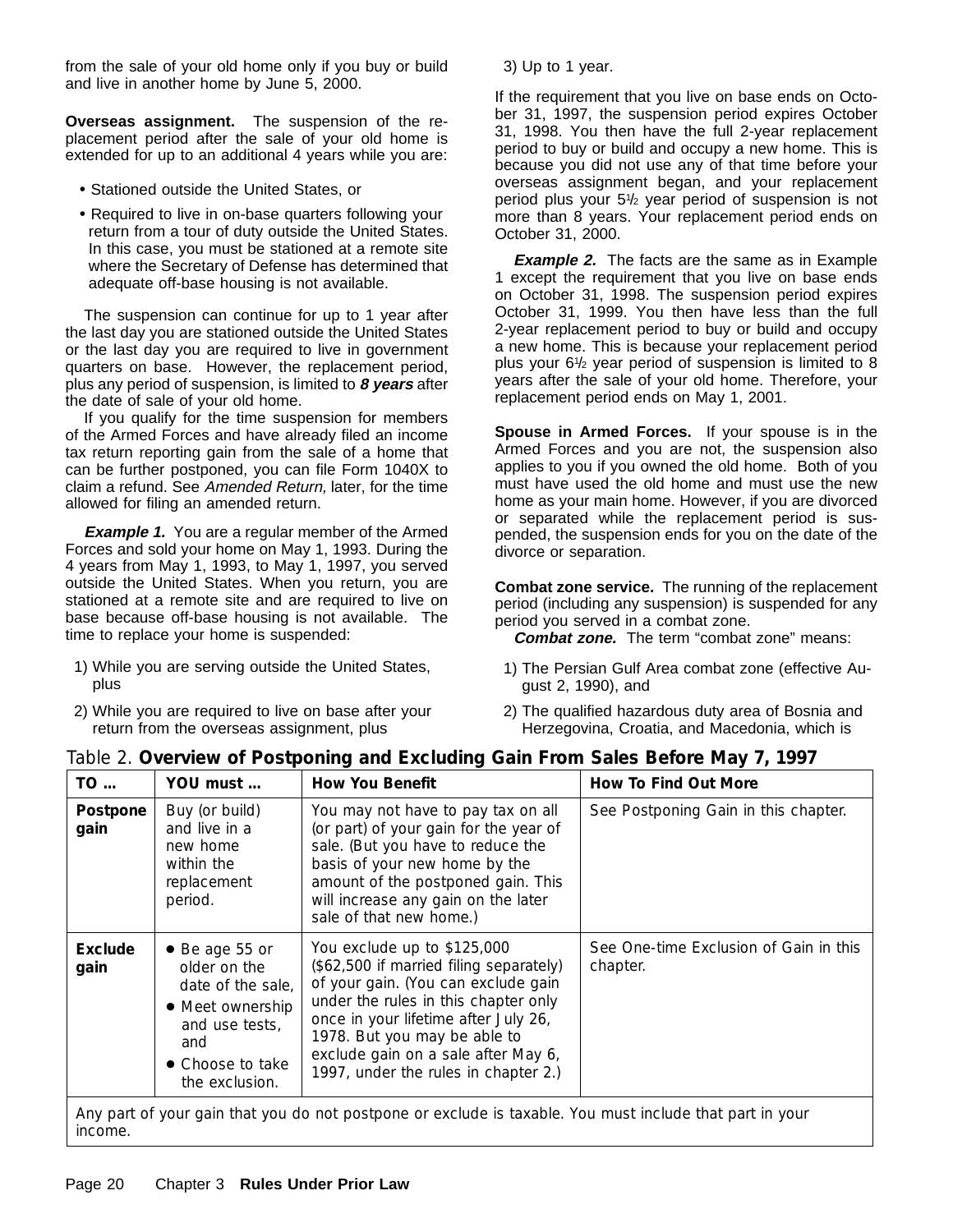treated as a combat zone effective November 21, 1995.

Service outside combat zone. If you performed military service in an area outside the combat zone that was in direct support of military operations in the combat zone **and** you received special pay for duty subject to hostile fire or imminent danger, you are treated as if you served in the combat zone.

Also, you are treated as if you served in a combat zone if you performed services as part of Operation Joint Endeavor or Operation Joint Guard, were outside the United States, and were deployed away from your permanent duty station.

**When suspension ends.** This suspension ends 180 days after the later of:

- 1) The last day you were in the combat zone (or, if earlier, the last day the area qualified as a combat zone), or
- 2) The last day of any continuous hospitalization (limited to 5 years if hospitalized in the United States) for an injury sustained while serving in the combat zone.

**Example.** Sergeant James Smith, on extended active duty in an Army unit stationed in Virginia, had a gain from the sale of his home on June 4, 1995. He had not yet purchased a new home when he entered a combat zone on January 4, 1996. He left the combat zone on January 4, 1997, and returned with his unit to Virginia. He remains on active duty in Virginia.

Sergeant Smith's replacement period began on June 4, 1995, the date he sold the home. If he had not been sent to a combat zone, his replacement period would end 4 years later, on June 4, 1999.

When he entered the combat zone on January 4, 1996, Sergeant Smith had used 7 months of the replacement period. The replacement period was then suspended for the time he served in the combat zone plus 180 days. The replacement period started again on July 4, 1997, after the end of the 180-day period (January 5, 1997, to July 3, 1997) following his last day in the combat zone. Sergeant Smith then has 41 months remaining in his replacement period (4 years minus the 7 months already used). His replacement period ends December 3, 2000 (41 months after July 3, 1997).

**Spouse.** The suspension for service in a combat zone generally applies to your spouse (even if you file separate returns). However, any suspension because of your hospitalization within the United States does not apply to your spouse. Also, the suspension for your spouse does not apply for any tax year beginning more than 2 years after the last day the area qualified as a combat zone.

**More information.** For information on other tax benefits available to those who served in a combat zone, get Publication 3, Armed Forces' Tax Guide.

### **Amended Return**

If you sell your old home and do not plan to replace it, you must include the gain in income for the year of sale. If you later change your mind, buy or build and live in another home within the replacement period, and meet the requirements to postpone gain, you will have to file an amended return (Form 1040X) for the year of sale to claim a refund.

You can file an amended return by the later of:

- 1) 3 years from the date you filed the return for the year of sale, or
- 2) 2 years from the date you paid the tax.

A return filed before the due date is treated as filed on the due date.

You may have longer to file the amended return if you could not manage your finances for a time due to a medically determinable physical or mental impairment expected to last for a continuous period of at least 12 months. This does not apply if your spouse or someone else was authorized to act for you during that time. See Publication 556, Examination of Returns, Appeal Rights, and Claims for Refund, for more information.

**Extended replacement period.** If you have an extended replacement period because you have your tax home outside the United States or are a member of the Armed Forces, the replacement period may go beyond the last date you can file an amended return claiming a refund for the year of sale. If there is a possibility you may change your mind and buy (or build) and live in another home during the extended replacement period, you should file a "protective claim" for refund of the tax you paid on the gain. File this claim on Form 1040X anytime within the period allowed for filing an amended return.

**Protective claim.** To file a protective claim for refund, use Form 1040X and its instructions. However, you may leave lines 1 through 23 blank on the front of the form if you do not know the amount of your postponed gain. In Part II of the form:

- 1) Write "Protective Claim,"
- 2) Explain that you paid tax on the gain from the sale of your old home,
- 3) State the amount of the gain you reported on your original return,
- 4) State that you have an extended replacement period and why this extended period applies to your particular situation, and
- 5) State that you are filing this protective claim because during your extended replacement period you may buy (or build) a new main home.

## **Old Home**

To figure the taxable gain and postponed gain from the sale of your old home, compare the **adjusted sales price** of your old home with the cost of your new home, as shown in the following chart.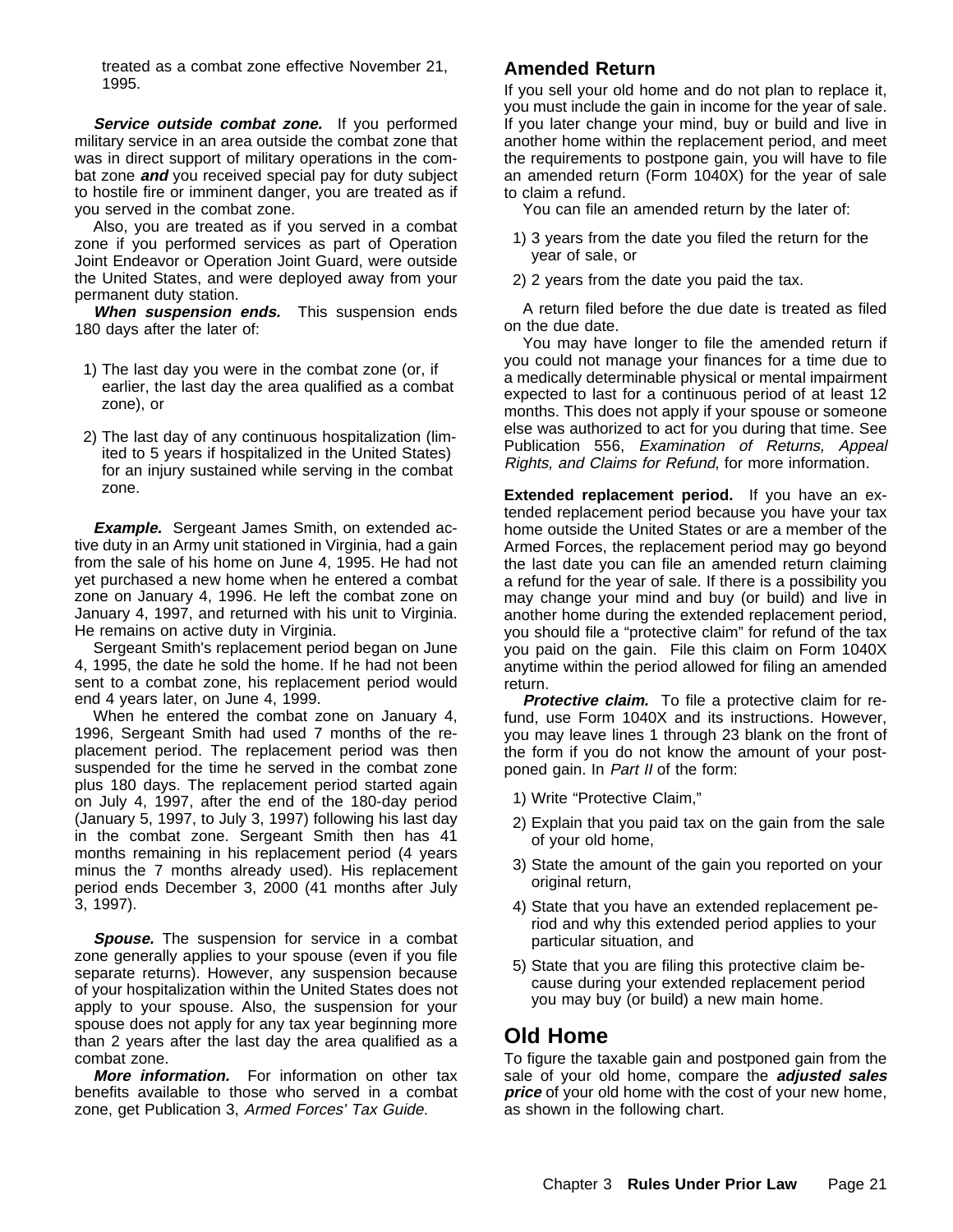#### **How to figure taxable and postponed gain.**

| IF the cost of<br>your new<br>home is $\ldots$                              | THEN you                                                                                                                                                                                                                                               |
|-----------------------------------------------------------------------------|--------------------------------------------------------------------------------------------------------------------------------------------------------------------------------------------------------------------------------------------------------|
| Equal to or<br>more than the<br>adjusted sales<br>price of your<br>old home | Must postpone your entire<br>gain. None of it is taxed in the<br>year of sale.                                                                                                                                                                         |
| Less than the<br>adjusted sales<br>price of your<br>old home                | Are taxed on the smaller of:<br>• The entire gain (minus any<br>exclusion), or<br>$\bullet$ The difference between the<br>adjusted sales price of the<br>old home and the cost of<br>the new home.<br>You must postpone any gain<br>that is not taxed. |

**Adjusted sales price.** This is the amount realized from the sale of your old home minus:

- Any exclusion you claim (line 14 of Form 2119), and
- Any fixing-up expenses you had (line 16 of Form 2119).

If the amount realized (minus any exclusion) is not more than the cost of your new home, you postpone your entire gain. You do not need to figure your fixing-up expenses.

**Fixing-up expenses.** Fixing-up expenses are decorating and repair costs that you paid to sell your old home. For example, the costs of painting the home, planting flowers, and replacing broken windows are fixing-up expenses. Fixing-up expenses must meet all the following conditions. The expenses:

- 1) Must be for work done during the 90-day period ending on the day you sign the contract of sale with the buyer,
- 2) Must be paid no later than 30 days after the date of sale,
- 3) Cannot be deductible in arriving at your taxable income,
- 4) Must not be used in figuring the amount realized, and
- 5) Must not be capital expenditures or improvements.

**Note.** You subtract fixing-up expenses from the amount realized **only** in figuring the part of the gain that you postpone. You **cannot** use them in figuring the actual gain on the sale.

**Example.** Your old home had a basis of \$55,000. You signed a contract to sell it on December 17, 1996. On January 7, 1997, you sold it for \$71,400. Selling expenses were \$5,000. During the 90-day period end-

Page 22 Chapter 3 **Rules Under Prior Law**

ing December 17, the date you signed the sales contract, you had the following work done. You paid for the work within 30 days after the date of sale.

Fixing-up expenses:

| Improvements:                                   |  |
|-------------------------------------------------|--|
| New venetian blinds and new water heater  \$900 |  |

Within the replacement period, you bought and lived in a new home that cost \$64,600. You figure the gain postponed and not postponed, and the basis of your new home, as follows:

#### Gain On Sale

| a)<br>b)<br>C) | Selling price of old home  \$71,400<br>Minus: Selling expenses  5,000<br>Amount realized on sale | \$66,400        |
|----------------|--------------------------------------------------------------------------------------------------|-----------------|
| d)             | Basis of old home  \$55,000                                                                      |                 |
| e)             | Plus: Improvements (blinds and                                                                   |                 |
| f)             | Adjusted basis of old home                                                                       | 55,900          |
| g)             | Gain on sale $[(c)$ minus $(f)]$                                                                 | <u>\$10,500</u> |
|                | Gain Taxed in Year of Sale                                                                       |                 |
| h)             | Amount realized on sale  \$66,400                                                                |                 |
| i)             | Minus: Fixing-up expenses (paint-                                                                |                 |
|                | 800                                                                                              |                 |
| j)             | Adjusted sales price                                                                             | \$65,600        |
| k)             | Minus: Cost of new home                                                                          | <u>64,600</u>   |
| I)             | Excess of adjusted sales price over                                                              |                 |
|                | cost of new home                                                                                 | \$1.000         |
| m)             | Gain taxed in year of sale [lesser                                                               | \$1,000         |
|                |                                                                                                  |                 |
|                | <b>Gain Postponed</b>                                                                            |                 |
|                | n) Gain on sale [line (g)]  \$10,500                                                             |                 |
| O)             | Minus: Gain taxed [line (m)]  1,000<br>Gain postponed                                            | <b>\$9.500</b>  |
| p)             |                                                                                                  |                 |
|                | Adjusted Basis of New Home                                                                       |                 |
|                | q) Cost of new home [line (k)]  \$64,600                                                         |                 |
|                | r) Minus: Gain postponed [line (p)]  9,500                                                       |                 |
| s)             | Adjusted basis of new home                                                                       | \$55.100        |

**Property used partly as your home and partly for business or rental.** You may use part of your property as your home and part of it for business or to produce income. If you sell the entire property, you should consider the transaction as the sale of two properties. You postpone the gain only on the part used as your home. This includes the land and outbuildings, such as a garage for the home, but not those used for the business or the production of income.

To postpone the gain on the part of the property that is your home (one property), you must reinvest an amount equal to that part's adjusted sales price in your new home. The same rule applies if you buy property for use as your home and for your business. Only the purchase price for the part used as your home can be counted as the cost of a new home. See New home used partly for business or rental, later.

For an example of how to divide the gain between the part of the property used as your home and the part used for business or other purposes, see Business Use or Rental of Home in chapter 2.

**Home changed to rental property.** You cannot postpone tax on the gain on rental property, even if you once used it as your home. The rules explained in this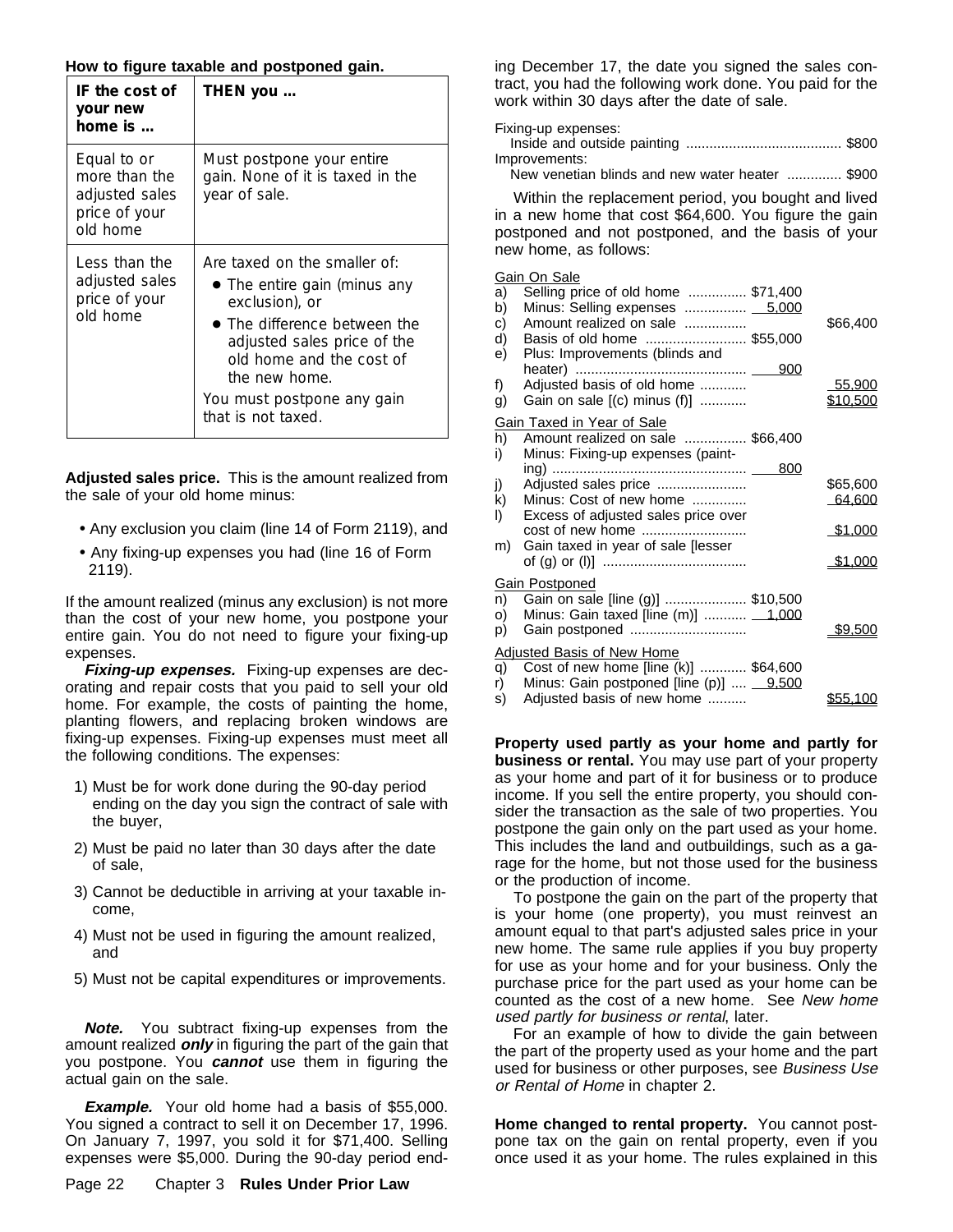chapter generally will not apply to its sale. Gains are taxable and losses are deductible as explained in Publication 544.

**Temporary rental of home before sale.** You have not changed your home to rental property if you temporarily rented out your old home before selling it, or your new home before living in it, as a matter of convenience or for another nonbusiness purpose. You postpone the tax on the gain from the sale if you meet the requirements explained earlier.

For information on how to treat the rental income you receive, see Publication 527.

Failed attempt to rent home. If you placed your home with a real estate agent for rent or sale and it was **not** rented, it is not considered business property or property held for the production of income. The postponement of gain rules explained in this chapter will apply to the sale.

**Rental property last used as main home.** Special rules apply to a gain from the sale of certain rental property. Under these rules, part or all of the gain is treated as ordinary income, up to the amount of "additional depreciation." This is called "depreciation recapture." The part of the gain that is ordinary income cannot qualify for capital gain treatment.

The depreciation recapture rules do **not** apply to property that you changed from rental property to your main home before selling it. Instead, you have one of two options.

- 1) If you postpone gain under the rules described in this chapter, you carry over the depreciation adjustments and the additional depreciation to the new home. If you later change your new home to rental property and then dispose of it, you may have to recapture depreciation on the old home as ordinary income.
- 2) If you do not postpone gain under the rules in this chapter, you treat all of the gain as capital gain.

For more information about depreciation recapture, see chapter 3 of Publication 544.

**Rental property sold by persons age 55 or older.** The depreciation recapture rules just described under Rental property last used as main home do not apply if:

- You were age 55 or older when you sold or otherwise disposed of rental property, and
- You owned and used that property as your main home at least 3 years out of the last 5 years. It does not matter whether, during your use of the property as your main home, you used all or part of it for rental purposes during vacations or seasonal absences.

This exception to the depreciation recapture rules applies even if you do not choose to exclude the gain from your gross income under the rules explained later under One-Time Exclusion of Gain. Instead, if you qualify, all the gain will be treated as capital gain, not ordinary income.

**Condemned property.** If your home was condemned for public use and you had a gain, you can postpone the tax on the gain in one of two ways. You can postpone the tax under:

- The rules explained earlier in this discussion of Postponing Gain, or
- The rules for a forced sale by condemnation explained next.



**TIP** treatment. You should compare them before The replacement periods may differ for each deciding which rules to follow.

**Rules for forced sale by condemnation.** If you treat the transaction as a forced sale, you must buy replacement property that costs at least as much as the amount realized from the forced sale. The replacement period begins on the earlier of:

- 1) The date the condemned property was disposed of, or
- 2) The date condemnation was threatened.

The replacement period generally ends 2 years after the close of the first tax year in which you realize any part of the gain on the condemnation.

**Example.** You are a calendar year taxpayer. You were notified by the city council on March 6, 1995, of its plan to acquire your property, by condemnation if necessary. On May 3, 1997, when your property had an adjusted basis of \$40,000, the city condemned the property and paid you \$50,000. Your replacement period started on March 6, 1995, the date you were notified of the plan to condemn the property. Because you did not dispose of the property until 1997, your replacement period ends on December 31, 1999. This is 2 years after the last day of the year in which you realized the gain.

**More information.** Condemnations are discussed in detail in chapter 1 of Publication 544 under Involuntary Conversions.

**Gain on casualty.** The tax on a gain from a fire, storm, or other casualty cannot be postponed under the rules explained in this chapter, but may be postponed under rules similar to those discussed earlier in Rules for forced sale by condemnation. You can get additional information in Publication 547.

## **New Home**

Your new home must be your main home. See the explanation of "main home" in chapter 1.

You must include in income any gain from the sale of your old home if you replace it with property that is not your main home.

**New home outside the United States.** A new home outside the United States qualifies as a new home for purposes of postponing gain. You must buy or build and live in the new home as your main home within the time allowed for replacement.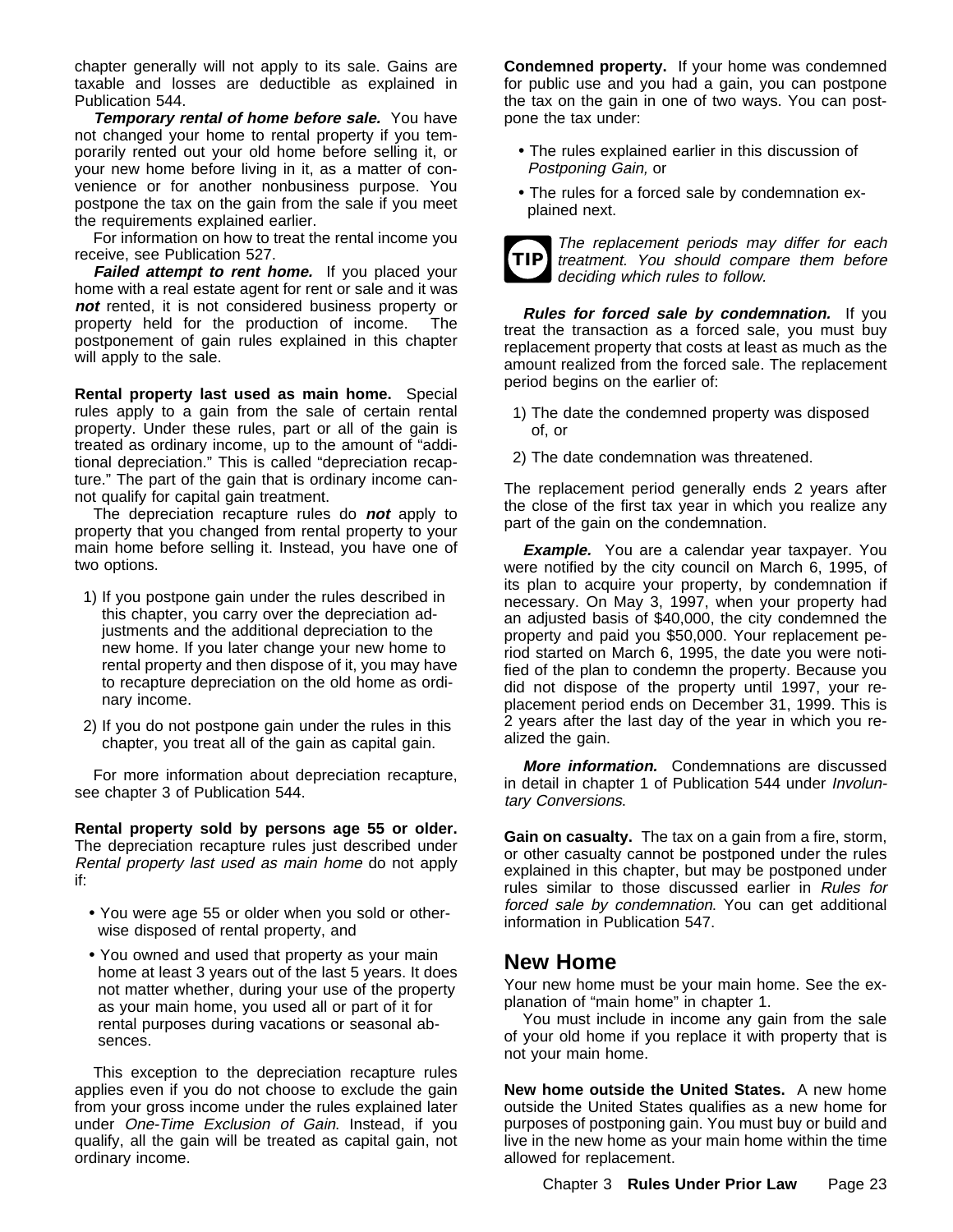**Retirement home.** You have not purchased a new home if you invest in a retirement home project that gives you living quarters and personal care but does not give you any legal interest in the property. Therefore, you must include in income any gain on the sale of your old home. However, if you were age 55 or older on the date of the sale, see One-Time Exclusion of Gain, later.

**Title to new home not held by you or spouse.** You have not purchased a new home if you invest in a home in which neither you nor your spouse holds any legal interest (for example, a house to which someone else, such as your child, holds the title).

**More than one new home bought in 2-year period.** If you buy (or build) and live in more than one main home during the 2-year replacement period, only the last one can be treated as your new main home to determine whether you must postpone the gain from the sale of the old home.

**Work-related move.** The rule just described does not apply if you had to sell one new home and buy another one because of a work-related move. A workrelated move is one for which you are allowed a deduction for moving expenses. To qualify for the deduction, the move must be closely related to the start of work, and you must meet the time and distance requirements explained in Publication 521.

**Example.** You buy two new homes and sell one of them as shown below:

| January 1997  | You sell your house in Chicago at a gain.                                                                                               |
|---------------|-----------------------------------------------------------------------------------------------------------------------------------------|
| February 1997 | You buy and move into a more expensive<br>house in <b>Memphis.</b>                                                                      |
| April 1998    | You sell your house in <b>Memphis</b> due to<br>a transfer required by your employer.                                                   |
| November 1998 | You buy and move into a more expensive<br>house in New York City. The move meets<br>the requirements for a moving expense<br>deduction. |

When you completed the Form 2119 for the sale of your house in Chicago, you compared its adjusted sales price with the cost of the home bought in Memphis. This determined the gain you postponed. You do not need to refigure your postponed gain when you buy the home in New York City because your move to New York was work related.

For the tax treatment of the 1998 sale of the Memphis house, see chapter 2.

**Holding period.** If you postponed tax on any part of the gain from the sale of your old home, you will be considered to have owned your new home for the combined period you owned both the old and the new homes. This may affect how any taxable gain when you sell the new home is reported on Schedule D (Form 1040).

### **How To Figure Cost of New Home**

You need to know the cost of your new home to figure the gain taxed and the gain on which tax is postponed on the sale of your old home. The cost of your new home includes costs incurred within the replacement period (beginning 2 years before and ending 2 years after the date of sale) for the following items:

1) Buying or building the home,

- 2) Rebuilding the home, and
- 3) Capital improvements or additions.

You cannot consider any costs incurred before or after the replacement period. However, if you live outside the United States or you are a member of the Armed Forces, you can include any costs incurred during the suspension period (discussed under Replacement Period, earlier).

**Debts on new home.** The cost of a new home includes the debts it is subject to when you buy it (purchasemoney mortgage or deed of trust) and the face amount of notes or other liabilities you give for it.

**Temporary housing.** If a builder gives you temporary housing while your new home is being finished, you must reduce the contract price to arrive at the cost of the new home. To figure the amount of the reduction, multiply the contract price by a fraction. The numerator is the value of the temporary housing, and the denominator is the sum of the value of the temporary housing plus the value of the new home.

**Seller-paid points.** In figuring the cost of your new home, you must subtract any points paid by the seller from its purchase price.

**Settlement fees or closing costs.** The cost of your new home includes the settlement fees and closing costs that you can include in your basis. See Settlement fees or closing costs under Basis, in chapter 2.

Settlement fees do not include amounts placed in escrow for the future payment of items such as taxes and insurance.

**Deductible costs.** If you itemize your deductions in the year you buy the house, you can deduct some of the costs you paid at closing, such as real estate taxes, mortgage interest, and "points" that are deductible as interest. You may also be able to deduct points paid by the seller at closing. For more information, see Publication 936 and Publication 530.

**Real estate taxes.** If you agree to pay taxes the seller owed on your new home (that is, taxes up to the date of sale), the taxes you pay are treated as part of the cost. You cannot deduct them as taxes paid. If the seller paid taxes for you (that is, taxes beginning with the date of sale), you can still deduct the taxes. If you do not reimburse the seller for your part of the taxes, you must reduce the purchase price of your new home by the amount of those taxes. For more information, see Settlement or closing costs under Basis in Publication 530.

**New home used partly for business or rental.** If you replace your old home with property used partly as your home and partly for business or rental, you consider only the cost of the part used as your home. You must compare the cost of this part to the adjusted sales price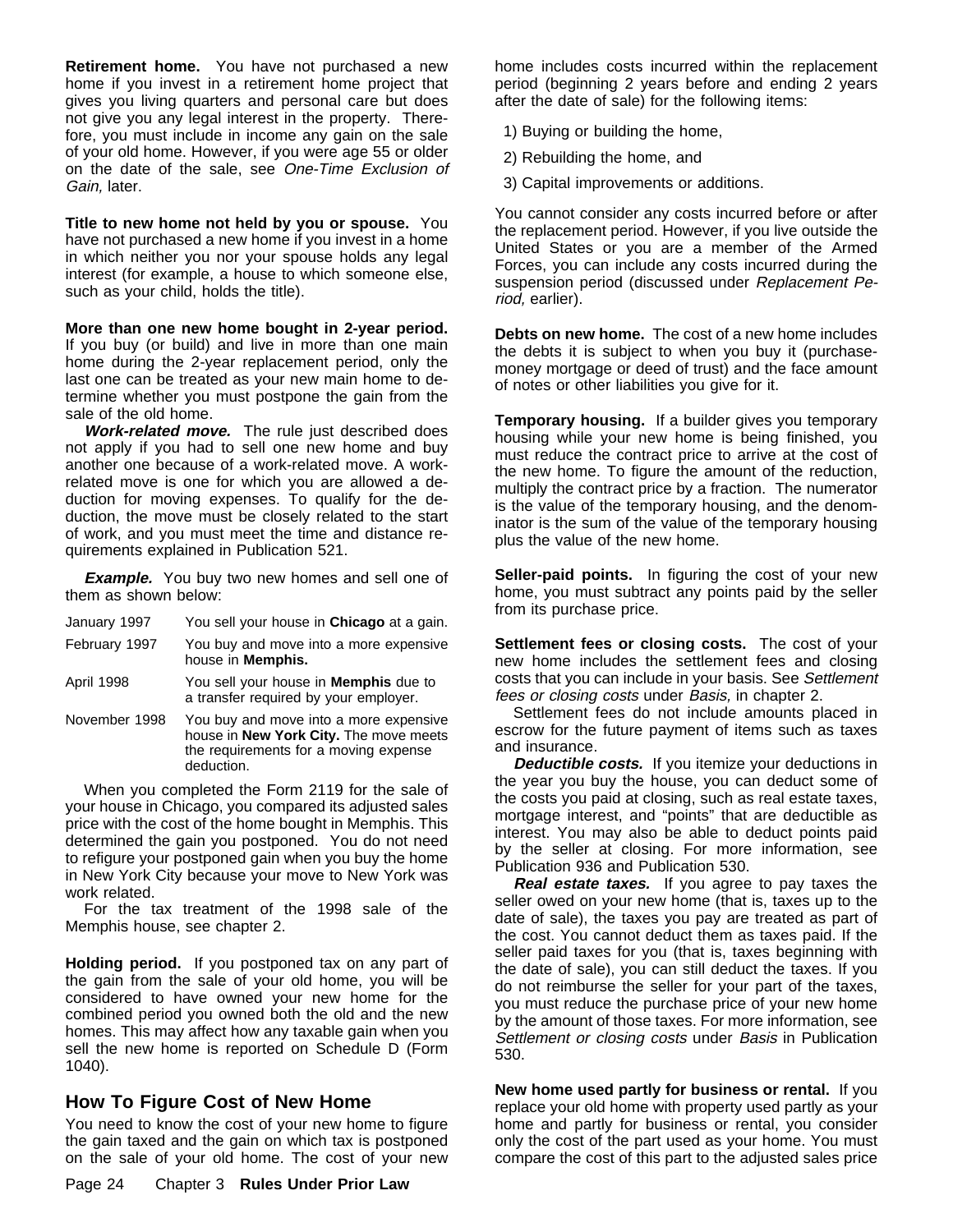of the old home to determine the amount of gain taxed in the year of sale and the amount of gain on which tax is postponed.

**Example.** Your old home had a basis of \$50,000. You sold it in February 1997 for a gain of \$25,000. Your adjusted sales price is \$75,000. In March 1998, you bought a duplex house for \$120,000. You live in half and rent the other half. Because only half of the cost of the duplex (\$60,000) is considered an investment in a new main home, you are taxed on \$15,000 (\$75,000 adjusted sales price − \$60,000 cost) of the \$25,000 gain on the sale. You must postpone tax on \$10,000 of the gain reinvested in your new home. The basis of your new home is \$50,000 (\$60,000 cost - \$10,000 postponed gain). The basis of the rented part of the duplex is \$60,000.

**Inheritance or gift.** If you receive any part of your new home as a gift or an inheritance, you cannot include the value of that part in the cost of the new home when figuring the gain taxed in the year of sale and the gain on which tax is postponed. However, you include the basis of that part in your adjusted basis to determine any gain when you sell the new home.

**Example.** You bought a home in 1992 for \$60,000. You sold that home in March 1997 for \$65,000, at a gain of \$5,000. You had fixing-up expenses of \$200.

Your father died in March 1998 and you inherited his home. Its basis to you is \$62,000. You spent \$14,000 to modernize the home, resulting in an adjusted basis to you of \$76,000. You moved into the home in July 1998.

To find the gain taxed in the year of the sale, you compare the adjusted sales price of the old home, \$64,800 (\$65,000 − \$200), with the \$14,000 you invested in your new home. (For this purpose, you do not include the value of the inherited part of your property, \$62,000, in the cost of your new home.) The \$5,000 gain is fully taxed because the adjusted sales price of the old home is more than the amount you paid to remodel your new home, and the difference between the two amounts is more than \$5,000.

## **Certain Sales by Married Persons**

This section explains how married persons figure their postponed gain in certain situations.

**Home owned separately by one spouse.** You may be able to postpone gain from the sale of your old home even if:

- You or your spouse owned the old home separately, but title to the new one is in both your names as joint tenants, or
- You and your spouse owned the old home as joint tenants, and either you or your spouse owns the new home separately.

You and your spouse can figure the postponed gain, which reduces the basis of the new home, as if the two of you owned both homes jointly. To do this, both of you must meet both of the following requirements.

- You used the old home as your main home and you use the new home as your main home.
- You sign a statement that says: "We agree to reduce the basis of the new home by the gain from selling the old home."

Both of you must sign the statement. You can make the statement in the bottom margin on page 1 of Form 2119 or on an attached sheet. If either of you does not sign the statement, you must report the gain in the regular way, as explained in the following examples.

**Example 1.** In April 1997 you sell a home that you owned separately but that both you and your spouse used as your main home. The adjusted sales price is \$98,000, the adjusted basis is \$86,000, and the gain on the sale is \$12,000. In 1998 you and your spouse buy a new home for \$100,000. You move in immediately. The title is held jointly, and under state law, you each have a one-half interest. If you both sign the statement to reduce the basis of the new home, you postpone the gain on the sale as if you had owned both the old and new homes jointly. You and your spouse will each have an adjusted basis of \$44,000 (\$50,000 cost minus \$6,000 postponed gain) in the new home.

If either of you does not sign the statement, your entire gain of \$12,000 will be currently taxed, not postponed. This is because the adjusted sales price of the old home (\$98,000) is greater than your part of the cost of the new home (\$50,000). You and your spouse will each have a basis of \$50,000 in the new home.

**Example 2.** The facts are the same as in Example 1 except that you and your spouse owned the old home jointly and each had a one-half interest under state law. Your spouse buys the new home with separate funds and takes title individually. If you both sign the statement, you and your spouse postpone the \$12,000 gain from the sale of the old home. Your spouse will have an adjusted basis of \$88,000 (\$100,000 cost − \$12,000 postponed gain) in the new home.

If either of you does not sign the statement, you will be taxed on your share of the gain on the old home, but your spouse will postpone tax on his or her share of the gain. This is because the cost of the new home was more than your spouse's share of the adjusted sales price of the old home. Your spouse's basis in the new home will be \$94,000 (\$100,000 cost − \$6,000 postponed gain).

**Example 3.** The facts are the same as in Example 1 except that you own the old home individually and your spouse owns the new home individually. If you both sign the statement, you postpone the \$12,000 gain from the sale of the old home. Your spouse will have an adjusted basis in the new home of \$88,000.

If either of you does not sign the statement, your entire gain will be taxed, and your spouse's basis in the new home will be \$100,000.

**Deceased spouse.** If your spouse dies after you sell your old home and before you buy and occupy a new home, you can postpone the gain from the sale of the old home if the basic requirements are met, and: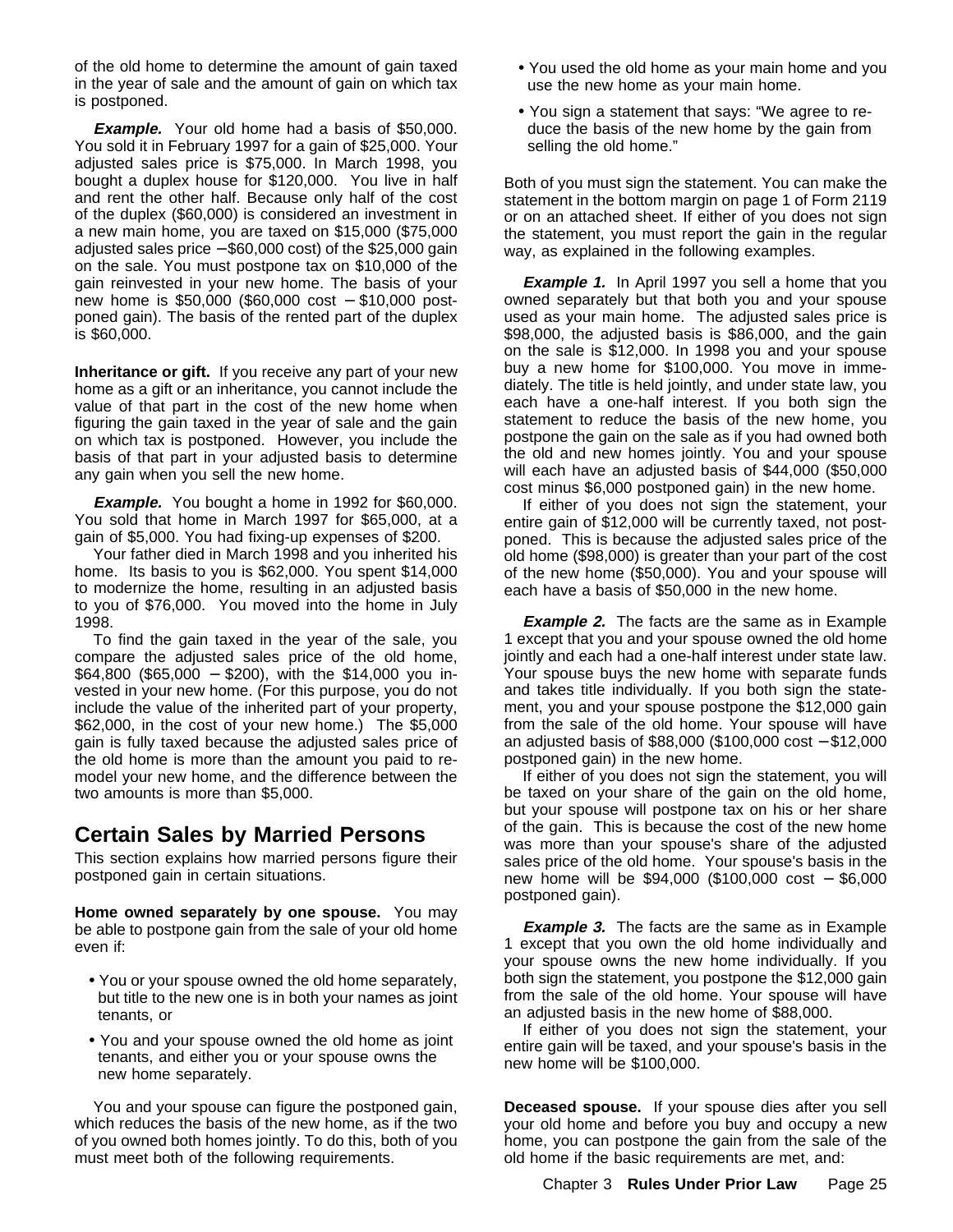- 1) You were married on the date your spouse died, and
- 2) You use the new home as your main home.

This applies whether title to the old home is in one spouse's name or held jointly.

If you sold your home and did not postpone the entire gain on the sale because of the death of your spouse (but otherwise qualified to do so under the rules explained in this chapter), you can file an amended return (Form 1040X) to postpone the entire gain. See Time to exclude gain, later, under One-Time Exclusion of Gain and its discussion How To Make and Revoke a Choice To Exclude Gain for information about the time allowed to file an amended return.

**Separate homes replaced by single home.** If you and your spouse both had gains from the sales of homes that had been your separate main homes before your marriage, you may have to postpone the tax on both gains. This can happen if all of the following are true.

- You jointly purchase a new home.
- Each spouse's share of the cost of the new home is at least as much as the adjusted selling price of that spouse's old home. (Each spouse's share of the cost of the new home is the part equal to his or her interest in the home under state law, generally one-half.)
- Each spouse occupies the new home within the replacement period.

**Example.** Before your marriage in February 1997, you sold your old home for an adjusted sales price of \$90,000, and your spouse sold her old home for an adjusted sales price of \$110,000. You each realized a gain of \$15,000 from your sale. After your marriage, you jointly purchased a new home at a cost of \$200,000 and moved into it within the replacement period. Under state law, you each have a one-half interest in the new home.

You must postpone your gain since you are treated as purchasing a new home for \$100,000 (1 /2 of \$200,000).

For the year of sale, there is tax on \$10,000 of your spouse's gain. This is the amount by which the adjusted sales price of her old home is more than her \$100,000 share of the cost of the new home.

Report the sales of the old homes on separate Forms 2119.

**Home replaced by two homes of spouses living apart.** If you and your spouse each buy and live in separate new homes, the postponement provisions apply separately to your gain and to your spouse's gain.

**Example.** You and your spouse owned your home jointly and used it as your main home. In April 1997, you sold the home for \$98,000. The gain on the sale was \$20,000. Under state law, each of you is entitled to one-half of the proceeds of the sale. Therefore, each of you had a \$10,000 gain from the sale of your home.

In January 1998, you and your spouse also individually bought and lived in separate homes. The cost of each new home, \$71,000 and \$75,000 respectively, was more than your respective shares of the adjusted sales price of the old home. You and your spouse must postpone the tax on the \$20,000 gain on the old home.

Your new home has an adjusted basis of \$61,000 (\$71,000 − <sup>1</sup> /2 of \$20,000 gain postponed). Your spouse's new home has an adjusted basis of \$65,000 (\$75,000 − <sup>1</sup> /2 of \$20,000 gain postponed).

You report the sale of your home on two Forms 2119 as if two separate properties were sold. You each report half of the sales price.

**Only one spouse buys a new home.** Even if your spouse does not buy a new home within the replacement period, you still should report on your Form 2119 only your share of any gain from the sale of the old home. You postpone your share of the gain if you meet all the requirements to do so, even though your spouse cannot postpone his or her share.

If you and your spouse originally filed a joint return for the year of sale, you and your spouse must file an amended joint return to report your spouse's share of the gain, which cannot be postponed. See Divorce after sale under How and When To Report, later.

## **How and When To Report**

If you sold your main home in 1998 and the rules in this chapter apply to you because you made the choice described on page 5, report the sale as explained under Reporting the Gain on page 15.

If you sold your main home before 1998 and the rules in this chapter apply to you (either because you sold the home before May 7, 1997, or because you made the choice described on page 5), the reporting requirements you may have are explained in this section.

**Form 2119.** For sales before 1998, Form 2119 was used to report the sale of an old home and any purchase of a new one within the replacement period. You should have filed Form 2119 with your tax return for the year you sold your old home. If you filed your return for that year before buying a new home, you may also have to file a second Form 2119 when you do buy your new home. If you need Form 2119 for that purpose, you can still order it from the IRS. See chapter 5. A filled in Form 2119 is shown at the end of this chapter.

RECORDS supporting document that shows how your new Keep a copy of Form 2119 with your tax records for the year of the sale. Form 2119 is also a home's basis is decreased by the amount of any postponed gain on the sale of your old home. Therefore, you should also keep a copy of Form 2119 with your records for the basis of your new home.

Loss reported on sale. If you reported a loss on the sale of your home, you do not have to file a second Form 2119 if you later buy a new home. The loss on the sale was not deductible and has no effect on the basis of your new home.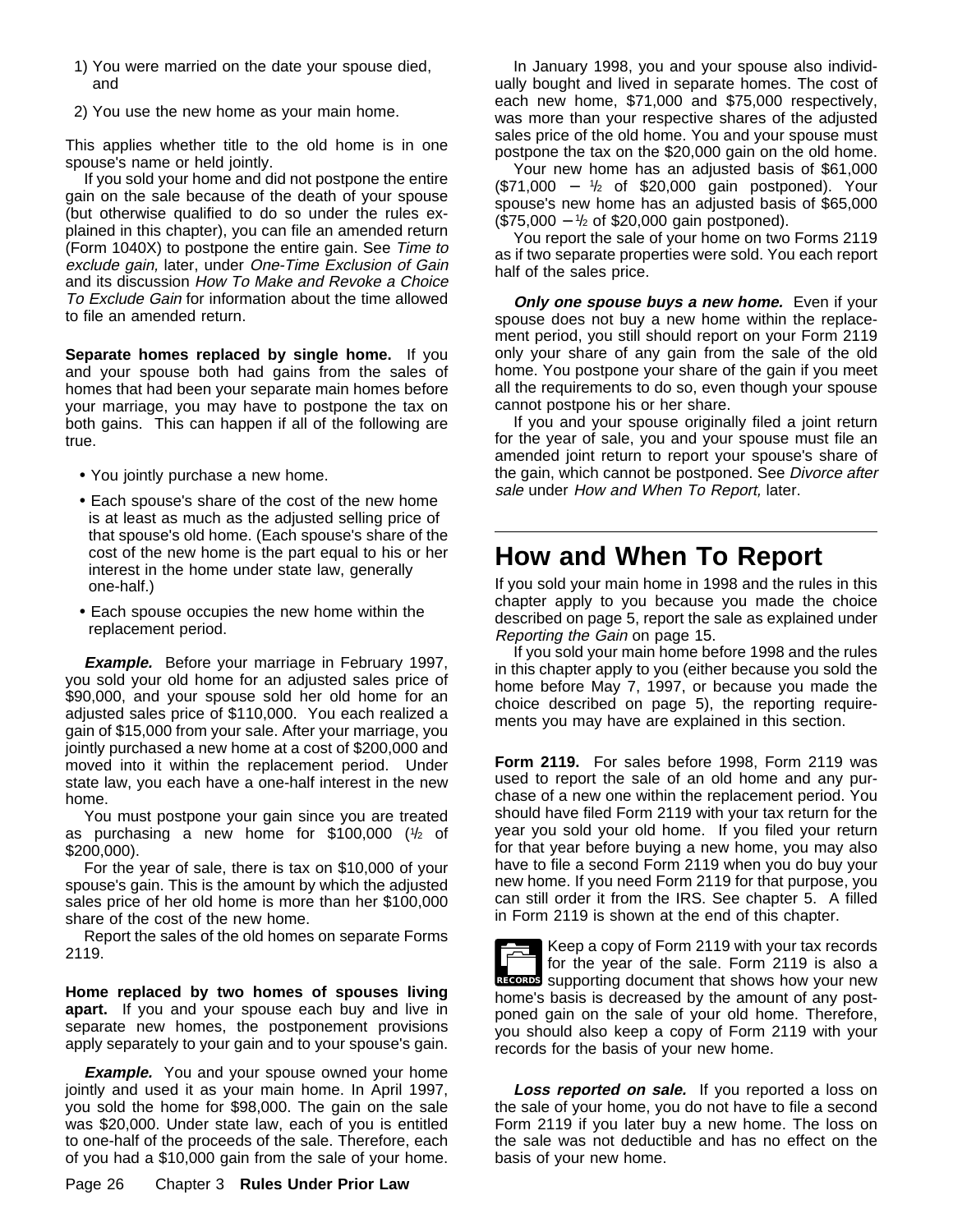**Reporting exclusion of gain.** If you qualify for the one-time exclusion of gain from selling your home, use Form 2119 to claim the exclusion. See One-Time Exclusion of Gain, later, for details.

**Reporting a taxable gain.** Any taxable gain on the sale of your main home is reported on Schedule D (Form 1040).

**Maximum tax rate on capital gains.** Your net capital gain from sales before May 7, 1997, is taxed at a maximum tax rate of 28%. To figure your tax using the maximum capital gains tax rate, use Part IV of Schedule D (Form 1040).

**New home purchased after return filed.** If you postponed gain from the sale of your old home and you buy and live in a new home after you file your return for the year of the sale but within the replacement period, you should notify the IRS as shown in the following chart.

| Missing NSTABLE: 15044W16<br>(1cols x 4.50inches) |  |  |
|---------------------------------------------------|--|--|
|                                                   |  |  |
|                                                   |  |  |
|                                                   |  |  |
|                                                   |  |  |
|                                                   |  |  |
|                                                   |  |  |
|                                                   |  |  |
|                                                   |  |  |
|                                                   |  |  |
|                                                   |  |  |
|                                                   |  |  |
|                                                   |  |  |
|                                                   |  |  |
|                                                   |  |  |
|                                                   |  |  |
|                                                   |  |  |
|                                                   |  |  |

Send the form (or forms) to the Internal Revenue Service Center where you will file your next tax return.

**New home purchased after tax paid on gain.** If you paid tax on the gain from the sale of your old home, and you buy and live in a new home within the replacement period, you must file an amended return (Form 1040X) for the year of sale of your old home. Complete a new Form 2119 and include it with your amended return. Report on Schedule D (Form 1040) any gain on which you cannot postpone the tax, and claim a refund of the rest of the tax.

**Improvements made after tax paid on gain.** If you replaced your old home but still had to pay tax on at least part of the gain from its sale, and you make improvements to your new home within the replacement period, fill out a new Form 2119 to refigure your taxable gain. If your refigured taxable gain is less than the gain you originally reported, file an amended return and include the new Form 2119.

**No new home within replacement period.** If you postponed gain on the sale of your old home because you planned to replace it but you do not replace it within the replacement period, you will have to file a second Form 2119. Attach it to an amended return (Form 1040X) for the year of the sale. Include a Schedule D (Form 1040) to report your gain.

You will have to pay interest on the additional tax due. Interest is generally figured from the due date of the original return.

**Divorce after sale.** If you are divorced after filing a joint return on which you postponed the gain on the sale of your home, but you do not buy or build a new home (and your former spouse does), you must file an amended joint return to report the tax on your share of the gain. If your former spouse refuses to sign the amended joint return, attach a letter explaining why your former spouse's signature is missing.

**Installment sale.** If you finance the buyer's purchase of your home yourself, instead of having the buyer get a loan or mortgage from a bank, you may have an installment sale. If the sale qualifies, you can report any part of the gain you cannot postpone or exclude on the installment basis. For information on reporting income from this type of sale, see Installment Sale under Reporting the Gain in chapter 2.

**Statute of limitations.** The 3-year limit for assessing tax on the gain from the sale of your home begins when you give the IRS information that shows that:

- 1) You replaced your old home, and how much the new home cost,
- 2) You do not plan to buy and occupy a new home within the replacement period, **or**
- 3) You did not buy and occupy a new home within the replacement period.

This information may be on the Form 2119 attached to your tax return for the year of the sale, or on a second Form 2119 filed later. File the second Form 2119 with the Service Center where you will file your next tax return. If needed, send an amended return for the year of the sale to include in income the gain that you cannot postpone.

## **Example**

Frank and Evelyn Smith sold their home on May 1, 1997, for \$87,000. They spent \$500 on fixing-up expenses and paid a commission on the sale of \$5,200. Neither Frank nor Evelyn was 55 or older on the date of the sale. They planned to buy a replacement home, but had not bought one before they filed their 1997 tax return.

Frank and Evelyn completed Part 1 of Form 2119 and attached it to their 1997 return. Because they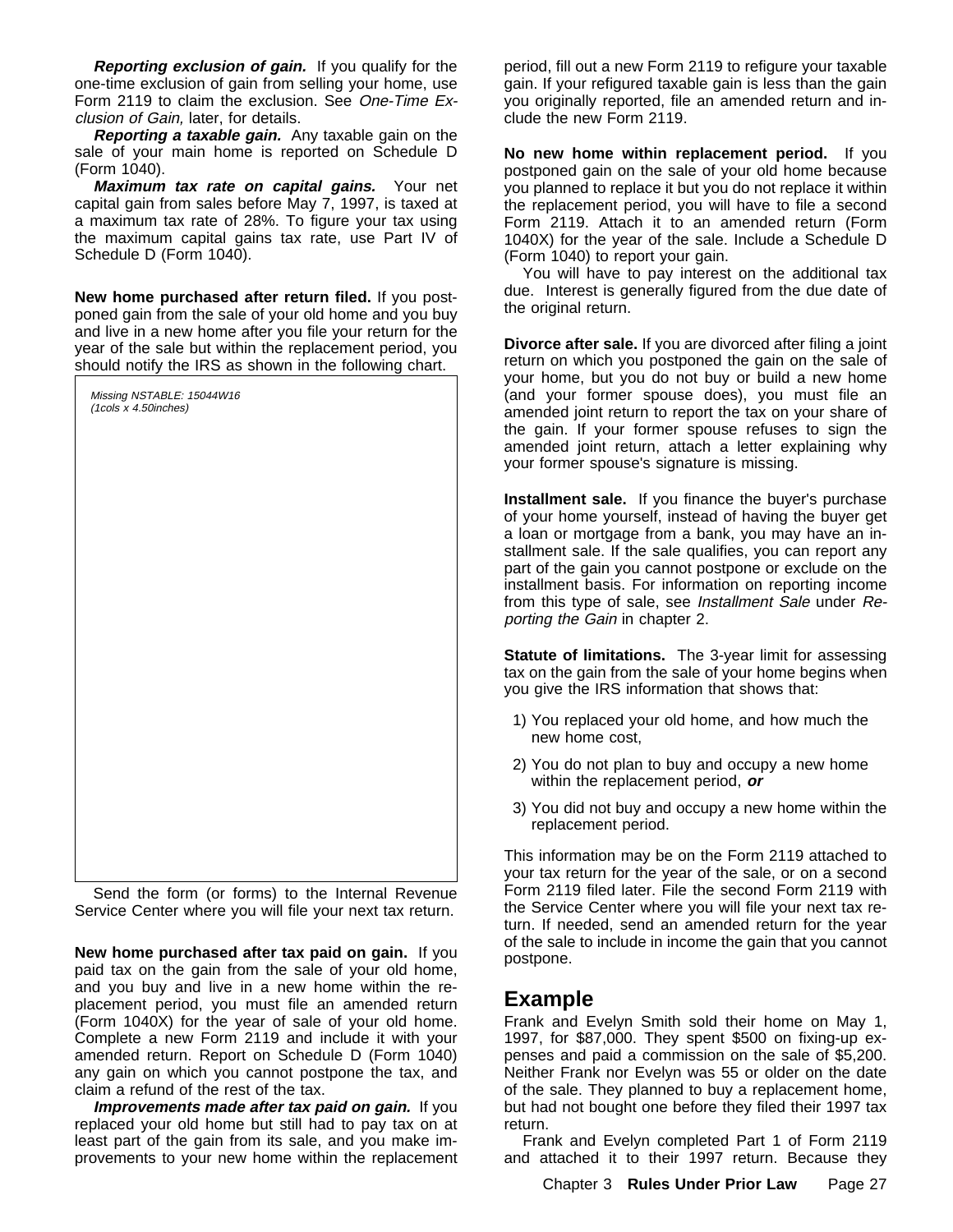planned to buy a replacement home, they did not include the gain on the sale in the income reported on their return.

On April 20, 1998, within the replacement period, Frank and Evelyn bought a new home for \$77,200. The price of the new home was less than the adjusted sales price of the old home. They figure the gain, the part of the gain on which tax is postponed and the part on which it is not, and the adjusted basis of their new home in the following way:

#### Gain On Sale

| a) Selling price of old home  \$87,000<br>d) Minus: Adjusted basis of old home                                                                                                         | \$81,800<br>\$63,000<br>\$18,800         |
|----------------------------------------------------------------------------------------------------------------------------------------------------------------------------------------|------------------------------------------|
| Gain Taxed in 1997<br>f) Amount realized on sale \$81,800<br>i) Minus: Cost of new home<br>j) Excess of adjusted sales price over cost<br>k) Gain taxed in 1997 [lesser of (e) or (j)] | \$81,300<br>Z7,200<br>\$4.100<br>\$4.100 |
| Gain Not Taxed in 1997<br>I) Gain on sale [line (e)] \$18,800<br>m) Minus: Gain taxed in 1997                                                                                          |                                          |
| Adjusted Basis of New Home<br>o) Cost of new home [line (i)]  \$77,200<br>p) Minus: Gain not taxed in 1997 [line (n)] . 14,700<br>q) Adjusted basis of new home                        |                                          |

The Smiths file Form 1040X to amend their 1997 return to include in income the part of their gain on which tax is not postponed. They attach a second Form 2119 and a Schedule D (Form 1040) that includes the taxable part of the gain. The filled-in Form 2119 they filed with their amended return appears at the end of this chapter.

## **One-Time Exclusion of Gain**

This section discusses how to exclude from gross income all or part of your gain from the sale of your main home if you meet certain age, ownership, and use tests at the time of the sale. This is a one-time exclusion of gain for sales after July 26, 1978, and before May 7, 1997. However, for sales after May 6, 1997, you may qualify for the exclusion described in chapter 2.

(For certain sales after May 6, 1997, you may choose instead to claim the one-time exclusion and use the other rules described in this chapter. See page 5 for details on this choice.)

If you meet the requirements discussed in this section and you make the choice to exclude gain on the sale of your main home, the excluded gain is not taxed.

If you change your mind after you file the return for the year of sale, you may be able to make or revoke the choice later. You would have to file an amended return for the year of sale within certain time limits. See How To Make and Revoke a Choice To Exclude Gain, later.

## **Exclusion Amount**

If you meet the age, ownership, and use tests, you can choose to exclude \$125,000 of your gain on the sale of your home. If you were married on the date of the sale and file a separate return, you can only choose to exclude \$62,500. Your gain is the amount realized on the sale minus the adjusted basis of the home. If there is gain remaining after the exclusion, you may have to postpone tax on the rest of the gain if, as explained earlier, you buy and live in another home.

## **Age, Ownership, and Use Tests for Sales Before May 7, 1997**

You can claim the exclusion if you meet **all** the following tests.

- 1) You were age **55 or older** on the date of the sale.
- 2) During the **5-year period** ending on the date of the sale, you:
	- a) **Owned** your main home for at least **3 years,** and
	- b) **Lived in** your main home for at least **3 years**.
- 3) Neither you nor your spouse have ever excluded gain on the sale of a home after July 26, 1978. However, see Effect of Marital Status, later, for more details.

**Age 55 at time of sale.** You must be 55 by the date you sell the home to qualify for the exclusion. You do not meet the age 55 test if you sell the property during the year in which you will be 55 but before you actually become 55. The earliest date on which you can sell your home and still qualify for the exclusion is your 55th birthday.

**Ownership and use tests.** The required 3 years of ownership and use (during the 5-year period ending on the date of the sale) do not have to be continuous. You meet the tests if you can show that you owned and lived in the property as your main home for either 36 full months or 1,095 days (365  $\times$  3) during the 5-year period. Short temporary absences for vacations or other seasonal absences, even if you rent out the property during the absences, are counted as periods of use. See Ownership and use tests met at different times, later.

**Example 1.** From 1990 through 1994 Joseph Mooney lived with his son and daughter-in-law in a house owned by his son. On January 5, 1995, he bought this house from his son. He continued to live there until January 29, 1997, when he sold it. Although Joseph **lived in** the property as his main home for more than 3 years, he cannot exclude his gain on the sale. This is because he did not **own** the property for the required 3 years.

**Example 2.** Professor John Thomas bought and moved into a house on January 4, 1994. He lived in it as his main home continuously until February 1, 1996, when he went abroad for a 1-year sabbatical leave. During part of the period of leave, the property was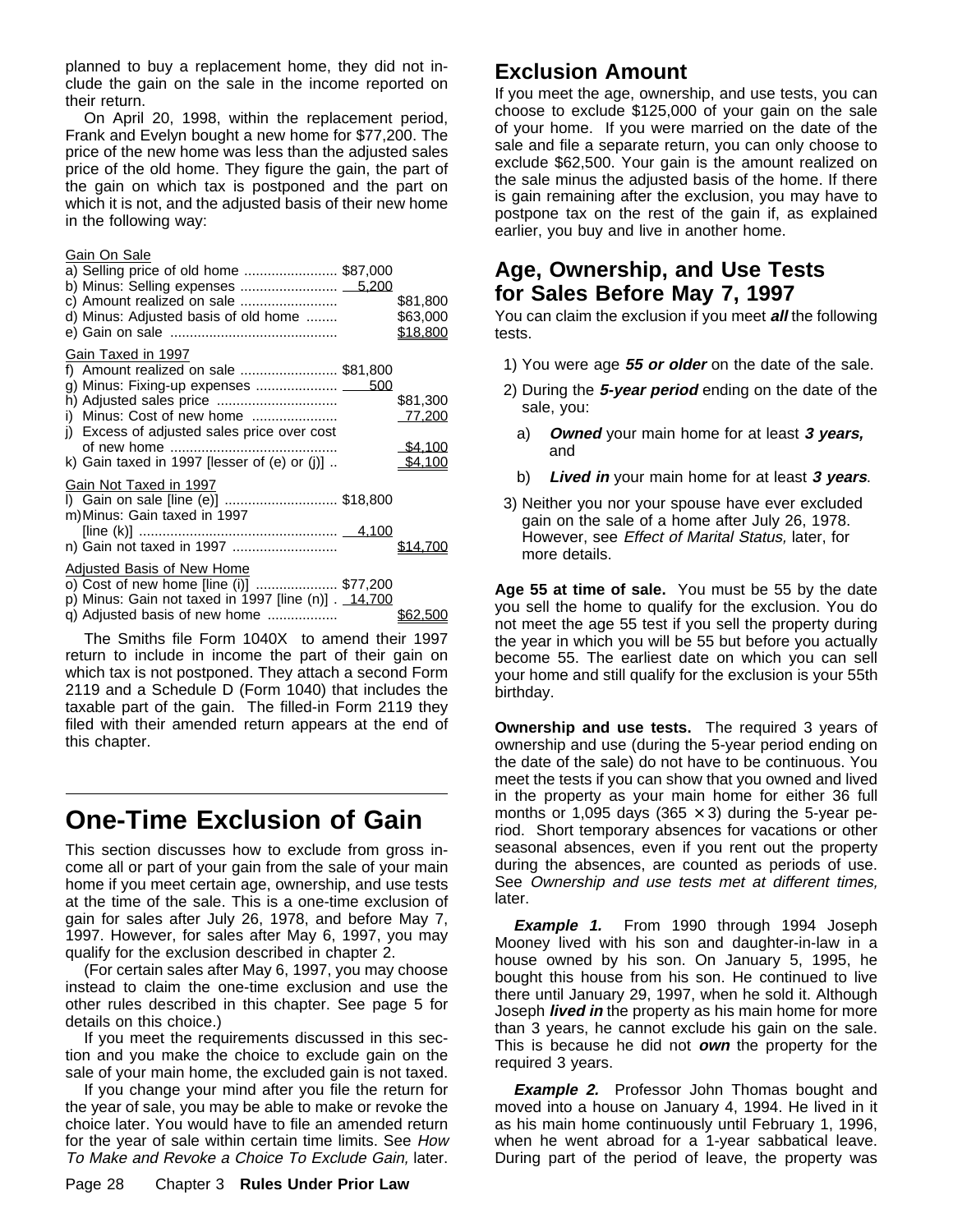unoccupied, and during the rest of the period, he rented it out. On March 4, 1997, he sold the house. Because his leave was not a short temporary absence, he cannot include the period of leave to meet the test of living in the house as his main home for 3 years or more. He cannot exclude his gain from income because he did not live in the house for the required period.

**Ownership and use tests met at different times.** You can meet the ownership and use tests during different 3-year periods. However, you must meet both tests during the 5-year period ending on the date of the sale.

**Example.** In 1990, Grace Jones was 50 years old and lived in a rented apartment. The apartment building was later changed to a condominium and she bought her apartment on December 1, 1993. In 1995, Grace became ill and on April 14 of that year she moved to her daughter's home. On February 14, 1997, while still living in her daughter's home, she sold her apartment.

Grace can exclude gain on the sale of her apartment because she met the age, ownership, and use tests. Grace was over 55 at the time of the sale. Her 5-year period is from February 15, 1992, to February 14, 1997, the date she sold the apartment. She owned her apartment from December 1, 1993, to February 14, 1997 (over 3 years). Grace lived in the apartment from February 15, 1992, to April 14, 1995 (over 3 years).

**Joint owners who are married.** Both you and your spouse will meet the age, ownership, and use tests if you meet **all** of the following requirements.

- 1) You hold the home either as joint tenants, tenants by the entirety, or community property on the date of the sale.
- 2) You file a joint return for the tax year in which you sell the home.
- 3) **Either** you or your spouse has met the age, ownership, and use tests.

**Joint owners who are not married.** If the joint owners of a home were not husband and wife, each owner who chooses to exclude gain from income must meet the age, ownership, and use tests. If one owner meets the tests, that does not automatically qualify the other owners to exclude their gain from income.

Each owner excludes gain on an individual basis. If one owner chooses to exclude gain, the other owners do not have to exclude their gain. They can choose to exclude gain when they sell a different home in the future.

**Example.** Frank Smith and his sister, Mary, each own a one-half interest in their jointly owned home. Frank meets the age, ownership, and use tests, but Mary does not. The adjusted basis of the home is \$28,000, or \$14,000 each. They sell the home in February 1997 for \$180,000. Frank's interest in the amount realized is \$90,000 ( $\frac{1}{2} \times $180,000$ ). He can choose to exclude from gross income his entire gain of \$76,000 (\$90,000 − \$14,000). Mary's gain is also \$76,000, but she cannot exclude it. Mary must postpone tax on her gain if she meets the requirements explained earlier under Postponing Gain. If not, she must include her gain in income for the year of sale.

**Previous home destroyed or condemned.** For the ownership and use tests, you add the time you owned and lived in a previous home that was destroyed or condemned to the time you owned and lived in the home on which you wish to exclude gain. This rule applies if any part of the basis of the home you sold depended on the basis of the destroyed or condemned home. Otherwise, you must have owned and lived in the **same** home for 3 of the 5 years before the sale to qualify for the exclusion.

**Exception for individuals with a disability.** There is an exception to the 3-out-of-5-year use test if you become physically or mentally unable to care for yourself at any time during the 5-year period.

You qualify for this exception to the use test if, during the 5-year period before the sale of your home:

- 1) You became physically or mentally unable to care for yourself, and
- 2) You owned and lived in your home as your main home for a total of at least 1 year.

Under this exception, you are considered to live in your home during any time that you own the home and reside in a facility (including a nursing home) that is licensed by a state or political subdivision to care for persons in your condition.

If you meet this exception to the use test, you still have to meet the 3-out-of-5-year ownership test to claim the exclusion.

**Home of spouse who died.** You will meet the ownership and use tests if your spouse is deceased on the date you sell your main home, and:

- 1) You have not remarried,
- 2) Your deceased spouse had met the ownership and use tests for that main home, and
- 3) Your deceased spouse had not previously chosen or joined in choosing to exclude gain on the sale of another main home after July 26, 1978.

You must still meet the age test (be at least age 55 on the date of sale) to qualify for the exclusion.

**Example.** Ellen and Doug Smith were married January 6, 1995. After their marriage, their main home was property Doug had owned and lived in as his main home since January 2, 1985. Doug died on January 2, 1997. He had never chosen or joined in choosing to exclude gain on the sale of any home.

Ellen inherited the property and continued to live in it as her main home until April 10, 1997, when she sold it. At the date of sale she was 56 years old, had not remarried, and had never chosen or joined in choosing to exclude gain on the sale of any home. Ellen can choose to exclude up to \$125,000 of the gain from the sale of her home. This is because she meets the age test and Doug met the 3-out-of-5-year ownership and use tests for the property.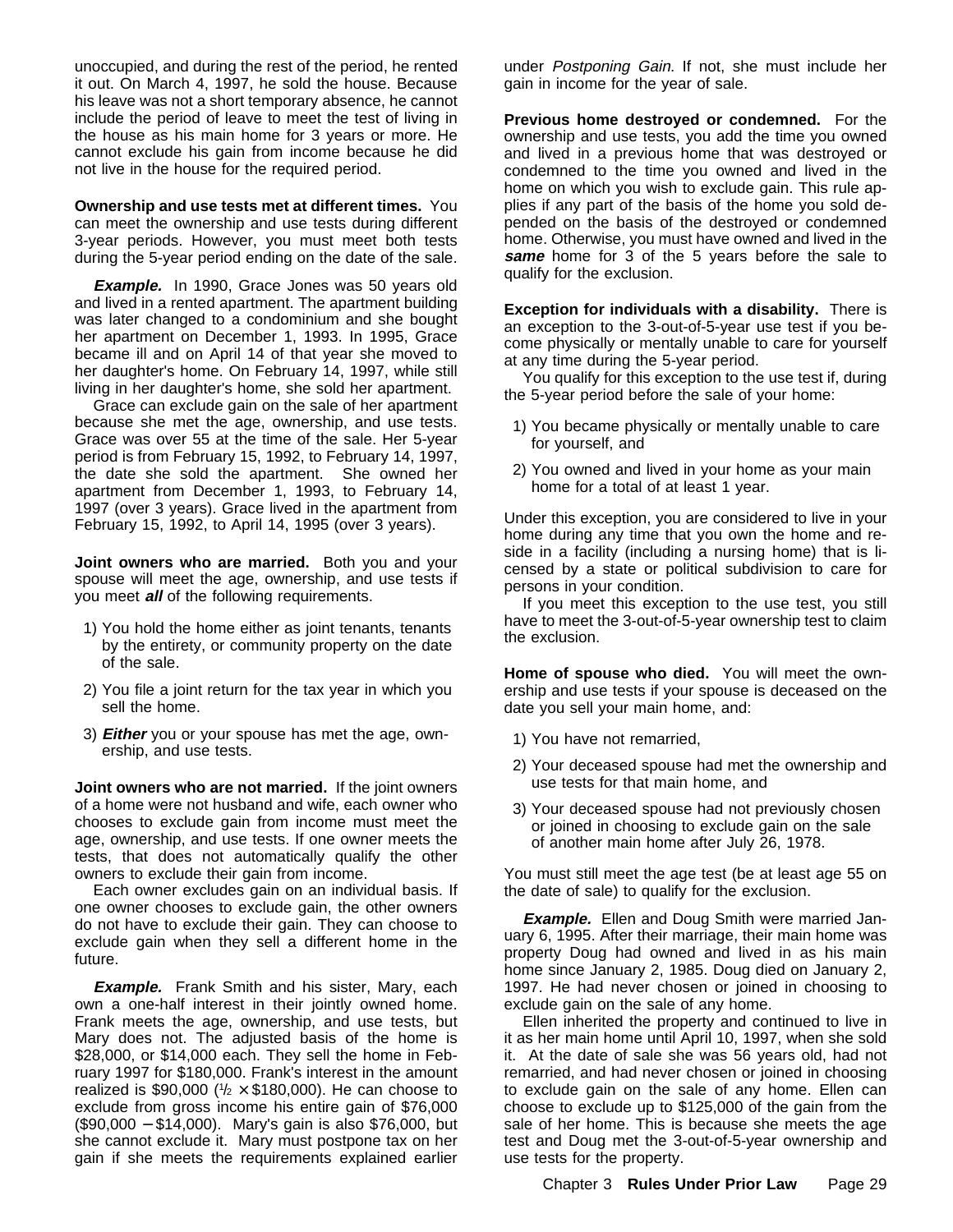**Sale by executor.** Gain from the sale of a home by the executor of an estate may qualify for this exclusion. To qualify, the sale must be made under a contract entered into before death by a taxpayer who met the age, ownership, and use tests.

**Rent-controlled apartment.** If you receive a payment to give up your rights in a rent-controlled apartment, this gain does not qualify for the exclusion. You do not meet the ownership test when you rent an apartment.

**Part of property used as main home.** You may use only part of the property as your main home, as explained in chapter 2 under Property used partly as your home and partly for business or rental. In this case, you can claim an exclusion only for the gain on the part of the property used as your main home.

**Example.** Dr. Martin Russell met the age, ownership, and use tests when he sold his main home. However, for the whole time he owned the home, he used half of it exclusively as an office for treating his patients. Only the half of the property used as his home qualifies for the exclusion.

For an example of how to divide the gain between the part of the property used as your home and the part used for business or other purposes, see Property used partly as your home and partly for business or rental in chapter 2.

**Note:** If the business use of your old home was not more than 2 years of the 5-year period ending on the date of the sale, you do not have to divide the gain. However, you must decrease your basis in the old home by the depreciation allowed or allowable for the business use of it.

## **Gain From Casualty or Condemnation**

You can exclude gain if your home was destroyed by a casualty or condemned.

**Home destroyed.** If your home was destroyed by fire, storm, or other casualty, you can choose to exclude gain from insurance proceeds or other compensation. You must follow the rules explained earlier in this section. However, if you have any gain remaining after the exclusion, you cannot postpone the tax on the rest of the gain by using the rules explained earlier under Postponing Gain. The rest may qualify, however, under the postponement-of-gain rules explained in Publication

**Home condemned.** If your home was condemned for public use, you can treat the transaction as a sale of the home. If you choose to exclude gain from the condemnation, you must follow the rules explained earlier in this section. If you have any gain remaining after the exclusion, you may have to postpone the tax on the rest of the gain as explained earlier under Postponing Gain.

547.

Or, you can postpone it under the rules for a condemnation, as explained under Involuntary Conversions in chapter 1 of Publication 544.

## **Effect of Marital Status**

For purposes of the exclusion, your marital status is determined as of the date of sale of your home. If you are legally separated under a decree of divorce or of separate maintenance, you are not considered married.

Your marital status on the date of the sale determines:

- The amount you can exclude,
- Whether your spouse must join you in the choice to exclude gain, and
- Whether each spouse can choose to exclude gain later.

**Married persons must choose exclusion jointly.** If you are married when you sell your main home, you cannot choose to exclude the gain unless your spouse joins you in making the choice. Your spouse must join you in the choice even if:

- 1) You or your spouse owned the home separately,
- 2) You and your spouse file separate returns, or
- 3) The spouse not owning an interest in the home had not lived in it for the required period before the sale.

**Death of spouse after sale.** If your spouse died after the sale, but before making the choice to exclude the gain, his or her personal representative (administrator or executor, for example) must join with you in making the choice. You, as the surviving spouse, are considered the personal representative of your deceased spouse if no one else has been appointed.

**Home not jointly owned.** If the home was not jointly owned, the spouse who owns it must meet the age, ownership, and use tests. The other spouse must join in making the choice.

**Separate return.** If you are married on the date of sale, file a separate return, and meet the age, ownership, and use tests, you can exclude no more than \$62,500 of gain on the sale of your main home. Your spouse must show agreement to your choice by writing in the bottom margin on page 1 of Form 2119, or on an attached statement, "I agree to the Part II election." Your spouse must also sign his or her name.

**You or your spouse can exclude gain only once.** If you or your spouse chooses to exclude gain from a sale after July 26, 1978, neither of you can choose to exclude gain again under the rules described in this chapter. (You may be able to exclude gain on a sale after May 6, 1997, under the rules in chapter 2.) The chart below shows how this rule applies in certain specific situations.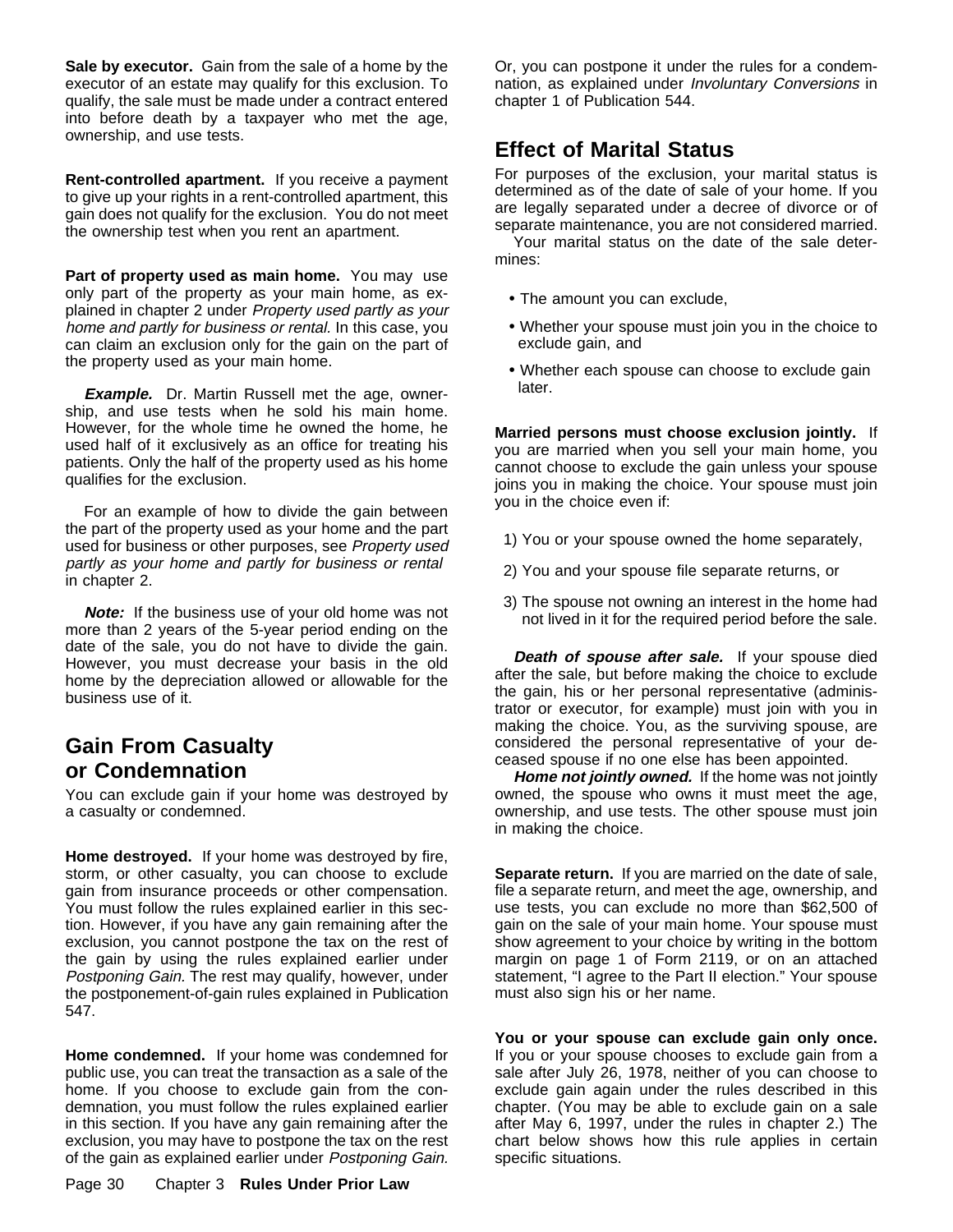| IF                                                                                                                   | THEN                                                                                                                                                                                   |
|----------------------------------------------------------------------------------------------------------------------|----------------------------------------------------------------------------------------------------------------------------------------------------------------------------------------|
| You and your spouse<br>owned separate<br>homes before your<br>marriage and sold<br>both homes after your<br>marriage | You can exclude the<br>gain on one of them,<br>but not on both.                                                                                                                        |
| You or your spouse<br>excluded gain from a<br>home sold before the<br>marriage (and after<br>July 26, 1978)          | The spouse who<br>excluded gain cannot<br>join in another choice<br>to exclude gain. If the<br>couple sells a home<br>during their marriage,<br>neither can exclude<br>any gain.       |
| You or your spouse<br>chooses to exclude<br>gain from a sale made                                                    | Neither of you can<br>choose to exclude<br>gain again.                                                                                                                                 |
| after July 26, 1978,<br>and you later divorce                                                                        | If you remarry, you and<br>your new spouse<br>cannot exclude gain<br>on sales after your<br>marriage. (But you<br>may be able to revoke<br>the earlier choice, as<br>explained later.) |

**Sale before marriage.** If you meet the age, ownership, and use tests when you sell your separately owned home during the year, you can exclude gain up to \$125,000. If you marry before the end of the year, you can take the exclusion whether you file a joint return or a separate return. This is because you were single on the date of the sale.

Joint exclusion not required. If one spouse sells a home before the marriage, the other spouse does not have to join in the choice to exclude gain. The spouse who did not join in that choice is eligible to exclude gain if he or she later sells a house, meets the age, ownership, and use tests, and at the time of sale is single or married to a different spouse who has never excluded gain or joined in a choice to do so.

You can exclude gain only once. If one spouse excludes gain from a house sold before marriage, that spouse cannot join in another choice to exclude gain. If this couple then sells a home during their marriage, neither can exclude any gain under the rules in this chapter. This is because both spouses have to join in the choice, and one spouse has already excluded gain. However, see chapter 2 for sales after May 6, 1997.

**Example 1 – sale before marriage.** Joe Johnson and Betty Smith were single and each owned a home. In January 1997, they sold their homes and each had a gain of \$125,000, for a total gain of \$250,000. Each met the age, ownership, and use tests at the time of sale.

Later that year, Joe and Betty married. Because Joe and Betty were single when they sold their homes, they each can choose to exclude \$125,000 of gain (\$250,000 total). This is true whether they file a joint return or separate returns.

**Example 2 – sales before marriage and after marriage ends.** Tom Oak sold his main home in 1996. He met the age, ownership, and use tests to exclude gain on the sale. Later in the year of sale, he married Susan Green. They filed a joint return for that year and Tom chose to exclude the gain on the sale of his house. Susan did not have to join in Tom's choice since they were not married on the date of the sale.

While married, Tom and Susan lived in Susan's separately owned house. Tom died in January 1997, and Susan sold her house in February 1997. She met the age, ownership, and use tests to exclude gain on the sale. She can exclude up to \$125,000 of the gain. This is because she was single on the date of sale and she has never made a choice to exclude gain before. She did not have to join in Tom's choice.

**Example 3 – separate returns.** David and Beth Pine sold their jointly owned home in March 1997. They both met the ownership and use tests at the time of sale, but David was 62 and Beth was 50. They decide to file separate returns for 1997. Because Beth did not meet the age test, she cannot choose to exclude gain on her separate return. David can choose to exclude up to \$62,500 of the gain on his separate return only if Beth joins him in making his choice.

**Example 4 – sale after divorce and remarriage.** In 1996, Bill and Sally White were divorced. At that time they had their jointly owned home up for sale. Sally married Ken Brown in January 1997. In April 1997, Bill and Sally sold their home at a gain. Because Bill and Sally were not married to each other at the time they sold their home and they each met the tests to exclude gain, each can choose to exclude up to \$125,000 gain based on the part of the home each owned. (See the Example under Joint owners who are not married, on page 29.)

Sally files a joint return with Ken and chooses to exclude up to \$125,000 of her part of the gain. Ken must join Sally in her choice because he was her spouse at the time of sale. Bill files a single return and chooses to exclude up to \$125,000 of his gain.

**Example 5 – divorce after sale.** Frank and Sheila Brown were married in 1990. In 1995, they sold their jointly owned home. Frank and Sheila met the age, ownership, and use tests, so they chose to exclude their gain of \$70,000 on their joint return for that year. The Browns divorced in 1996.

In July 1997, Sheila married Mike Jones. Mike had sold his home in January 1997 when he was single. He met the age, ownership, and use tests at the time of sale. Mike can choose to exclude up to \$125,000 gain on a separate or joint return. He can do this because Sheila (who already excluded gain) does not have to join in Mike's choice since he was single at the time he sold his home. In contrast, Sheila had to join Frank in choosing to exclude gain because they were married when they sold their home.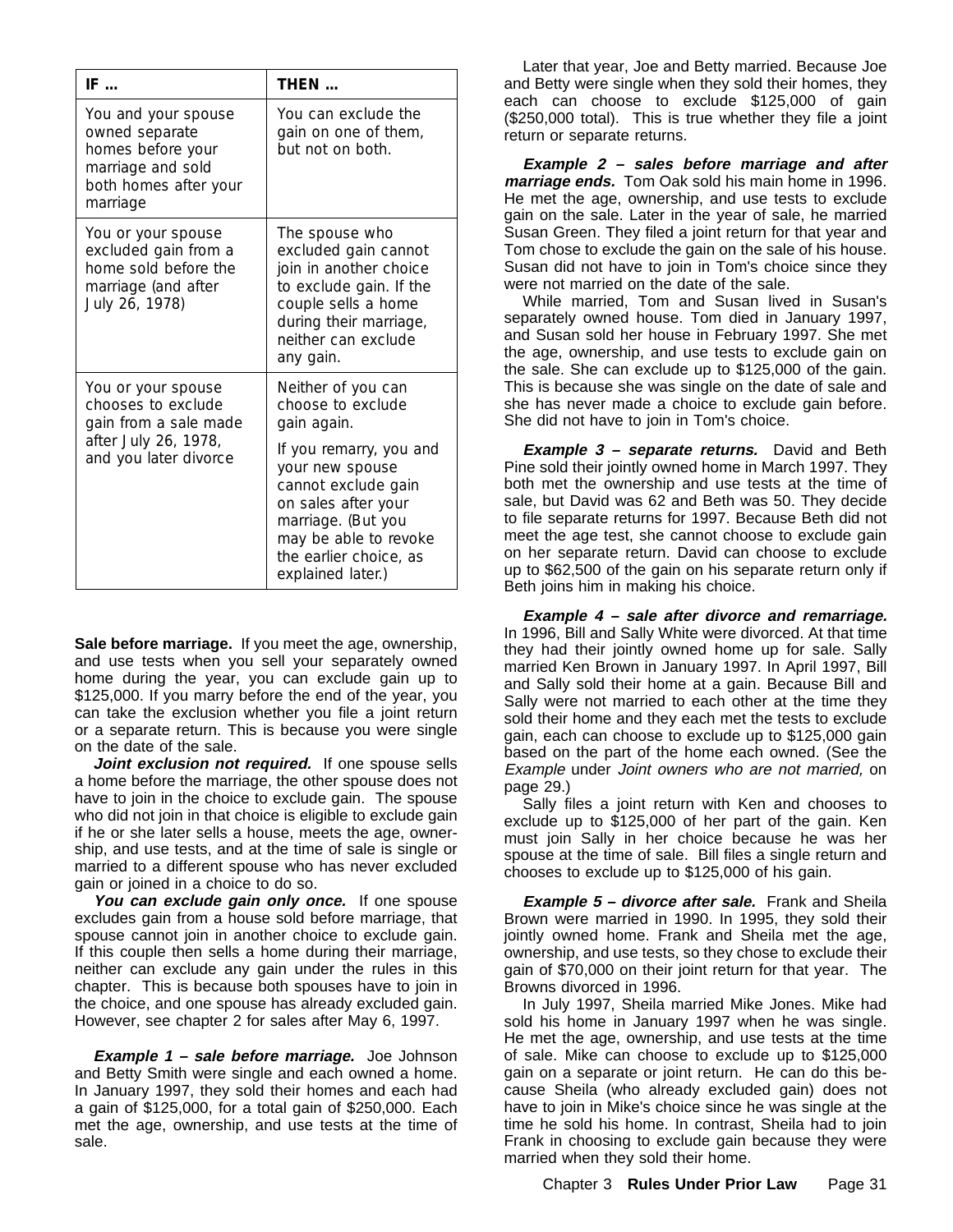## **How To Make and Revoke a Choice To Exclude Gain**

Under the rules explained in this chapter, you can exclude gain on the sale of your main home **only once** for sales after July 26, 1978.

For sales after May 6, 1997, you may be able to exclude gain under the rules explained in chapter 2.

**Time to exclude gain.** You can make or revoke a choice to exclude gain from a particular sale at any time before the **latest** of the following dates.

- 1) Three years from the due date of the return for the year of the sale.
- 2) Three years from the date you filed the return.
- 3) Two years from the date you paid the tax.

Period of disability. You may have longer to make or revoke your choice in some cases. This is because the 3–year and 2–year periods just described are suspended during any period when you cannot manage your finances due to a medically determinable physical or mental impairment expected to last for a continuous period of at least 12 months or to result in death. But there is no suspension for any period when your spouse or someone else was authorized to act for you.

**How to make the choice.** You can choose to exclude the gain even if you originally included it on your tax return for the year of the sale. You do so by filing an amended return (Form 1040X) for that year. You must send a filled-in Form 2119 or a statement with your amended return. The statement must say you choose to exclude from income the gain on the sale. It must also include the following information.

- 1) Your name, age, social security number, and marital status on the date of the sale. If the home was jointly owned, give this information for each owner.
- 2) The dates you bought and sold the home.
- 3) The amount realized and the adjusted basis of the property on the date of sale.
- 4) How long you were away from the home during the 5 years before the sale. Do not include vacation and other seasonal absences, even if you rented out the home during those absences.
- 5) Whether you or a joint owner ever chose to exclude gain on the sale of a home, and if you did, when and where you did so. If you revoked the choice, give the date you revoked it.

**How to revoke the choice.** You can revoke your choice to exclude gain by filing an amended return for the year of sale using Form 1040X. Attach a new completed Form 2119 and, if needed, a Schedule D (Form 1040). Send the forms to the Internal Revenue Service Center for the place where you live.

If you were married when you sold your home, your spouse who joined you in making the choice must join you in revoking it. If your spouse is deceased, his or her personal representative must join you in revoking the choice.

**Example.** On April 2, 1997, Joe Brown sold his separately owned home. Two months later his wife Joyce died, leaving a will that appointed the First National Bank of Hometown as her executor. When preparing his 1997 tax return, Joe had the bank join him in making the choice. If later he wants to revoke the choice, the bank must join him in revoking it.

**Extension of assessment period.** If you revoke your choice to exclude gain when less than a year is left in the assessment period (time for determining your correct tax) for the return on which the choice was made, you must agree to extend the assessment period. Before the end of the period, you must file a statement that the assessment period will not end until 1 year after the date the statement is filed. The assessment period normally ends on the latest of the dates shown earlier under Time to exclude gain.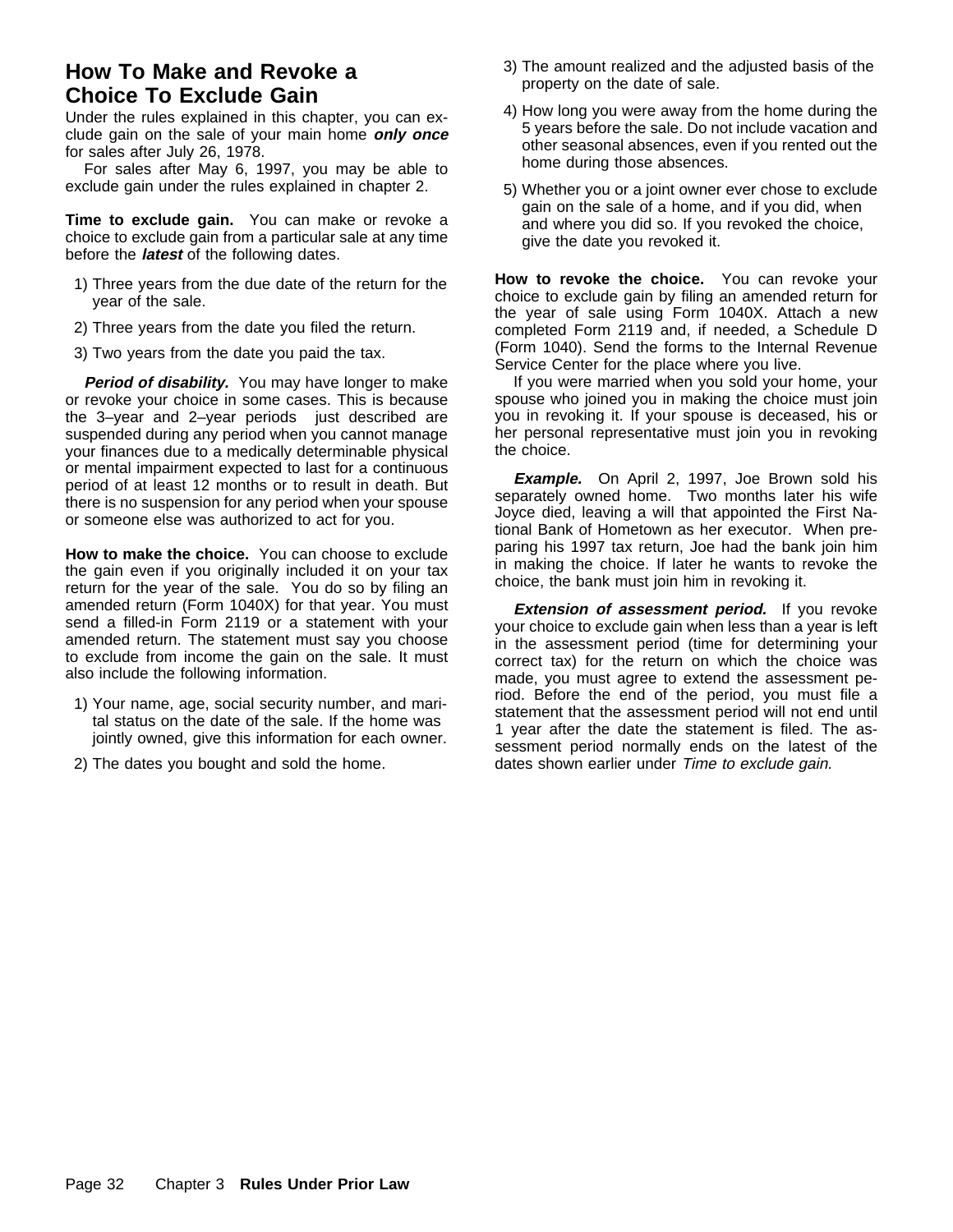## Worksheet 4. **1998 Sales for Which You Choose To Use the Rules in Chapter 3**



(See *Choosing To Use Rules in Chapter 3* on page 5.)

|     | Part 1-Gain on Sale                                                                                                                                                                                                            |
|-----|--------------------------------------------------------------------------------------------------------------------------------------------------------------------------------------------------------------------------------|
| 1.  |                                                                                                                                                                                                                                |
| 2.  | Selling expenses<br>the contract of the contract of the contract of the contract of                                                                                                                                            |
| 3.  | Subtract line 2 from line 1 and 1 and 1 and 1 and 1 and 1 and 1 and 1 and 1 and 1 and 1 and 1 and 1 and 1 and 1 and 1 and 1 and 1 and 1 and 1 and 1 and 1 and 1 and 1 and 1 and 1 and 1 and 1 and 1 and 1 and 1 and 1 and 1 an |
| 4.  | Adjusted basis of home sold (from Worksheet 1, line 15)                                                                                                                                                                        |
| 5.  |                                                                                                                                                                                                                                |
|     | Part 2-One-Time Exclusion of Gain for People Age 55 or Older                                                                                                                                                                   |
| 6.  | If you choose to exclude gain, and you meet the age, ownership and use tests (see page 28),<br>enter smaller of line 5 or \$125,000 (\$62,500 if married filing separate return). This is your exclusion                       |
|     | Part 3-Taxable Gain and Adjusted Basis of New Home                                                                                                                                                                             |
| 7.  |                                                                                                                                                                                                                                |
|     | • If line 7 is zero, stop. You do not have a taxable gain and will not report the sale on your return.                                                                                                                         |
|     | • If line 7 is more than zero and you have bought or built a new home, go to line 8.                                                                                                                                           |
|     | • If neither of the above situations apply and you are reporting this sale on the installment method,<br>stop here. The amount on line 7 is your taxable gain. See the instructions below.                                     |
|     | • All others stop here and enter amount from line 7 on Schedule D (Form 1040).                                                                                                                                                 |
| 8.  | Fixing-up expenses                                                                                                                                                                                                             |
| 9.  | If line 6 is blank, enter amount from line 8. Otherwise, add lines 6 and 8.                                                                                                                                                    |
| 10. | Subtract line 9 from line 3. This is your adjusted sales price                                                                                                                                                                 |
| 11. |                                                                                                                                                                                                                                |
| 12. | Subtract line 11 from line 10. If zero or less, enter -0-                                                                                                                                                                      |
| 13. | Enter the smaller of line 7 or line 12. This is your taxable gain                                                                                                                                                              |
|     | • If line 13 is zero, go to line 14.                                                                                                                                                                                           |
|     | • If reporting on the installment method, see below, then go to line 14.                                                                                                                                                       |
|     | • All others report the amount from line 13 on Schedule D (Form 1040) and go to line 14.                                                                                                                                       |
| 14. | Subtract line 13 from line 7. This is your postponed gain and a contract line is a control of the substitution                                                                                                                 |
| 15. |                                                                                                                                                                                                                                |
|     | Installment Method-If you report the gain on Form 6252 using the installment method:                                                                                                                                           |
|     | • Do not enter the gain from this worksheet on Schedule D. Your gain is reported on Form 6252.                                                                                                                                 |
|     | If you completed line 6 or line 14 of this worksheet, enter the total of those lines on line 15 of<br>Form 6252.                                                                                                               |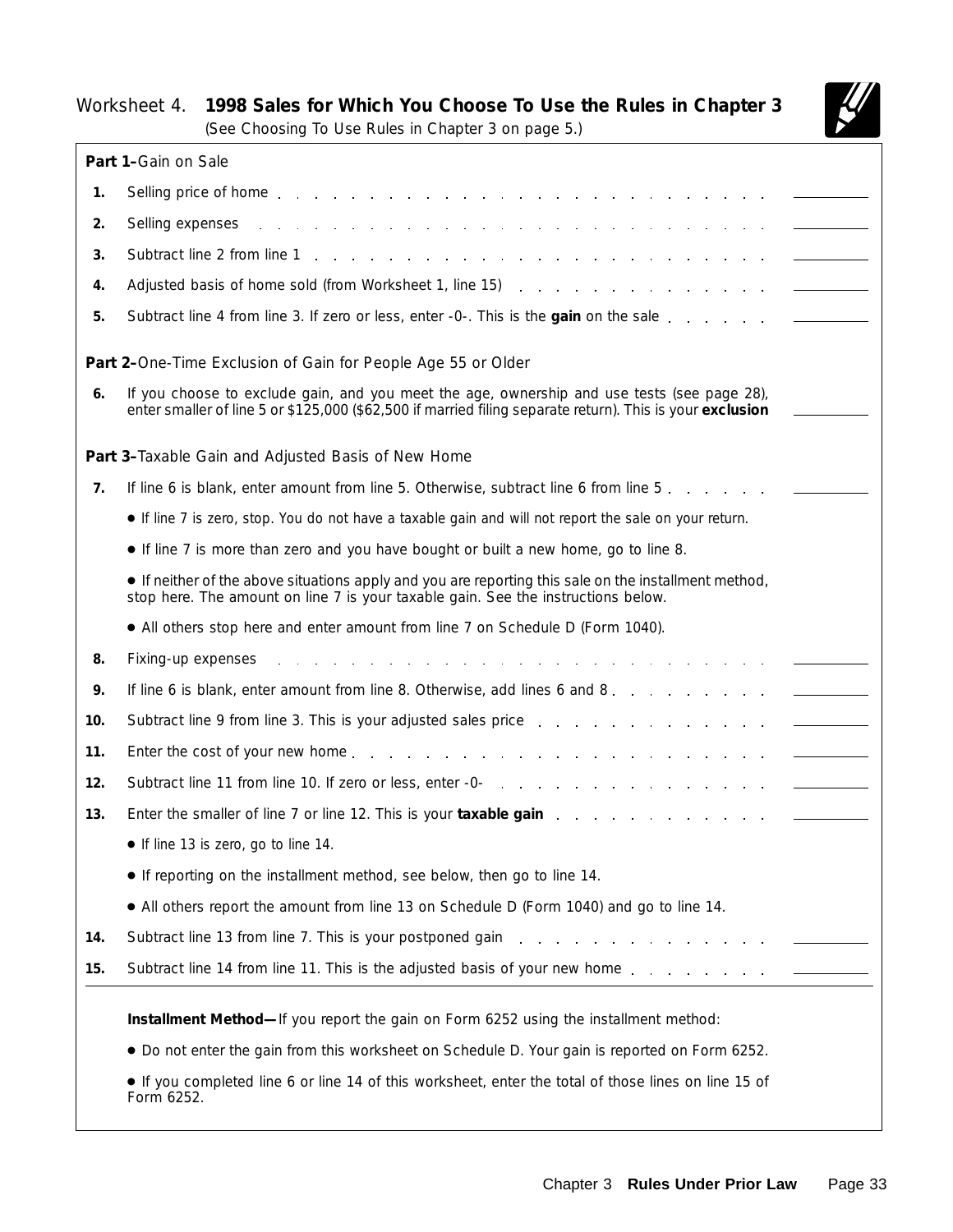**Chapter 3-1997 Sale of Main Home-Frank G. and Evelyn M. Smith Amended Form 2119** Sale of Your Home Sale of Your Home Form **2119 1997** © **Attach to Form 1040 for year of sale.** Department of the Treasury Attachment<br>Sequence No. 20 ▶ See separate instructions. ▶ Please print or type. Internal Revenue Service Your first name and initial. If a joint return, also give spouse's name and initial. Last name **Your social security number Your social security number** Frank G. and Evelyn M. **Smith** 222 | 00 | 2222 222 | 222 | 200 | 2222 Present address (no., street, and apt. no., rural route, or P.O. box no. if mail is not delivered to street address) **Spouse's social security number If you are filing this form by itself and not** 444 00 4444 **with your tax return,** City, town or post office, state, and ZIP code **see instructions on page 3. Gain on Sale Part I 1** Date your former main home was sold. If sold after May 6, 1997, see page 3 © / / **1** <u>5 / 1 / 97</u> mo. day yr. **2** Have you bought or built a new main home? Yes No  $\overrightarrow{u}$  Yes  $\Box$  No **3** If any part of either main home was ever rented out or used for business, check here  $\blacktriangleright \Box$  and see page 3. 87,000 **4** Selling price of home. Do not include personal property items you sold with your home  $\begin{array}{|l|l|} \hline 4 & 5 \\ \hline \end{array}$ 5,200 **5** Expense of sale (see page 4) **5** 81,800 **6** Subtract line 5 from line 4 **6**<br>**7** Adjusted basis of borro sold (see page 4) 63,000 **7** Adjusted basis of home sold (see page 4) **7** 18,800 **8 Gain on sale.** Subtract line 7 from line 6. If zero or less, stop and attach this form to your return  $8$ ● For sales **before May 7, 1997,** you must go to Part II or Part III, whichever applies. **But** if line 2 is "No," go to line 9. ● For sales **after May 6, 1997,** you must go to Part IV on the back to figure any exclusion. **But** if you qualify and elect to use the rules for sales before May 7, 1997, go to Part II or Part III, whichever applies. If you haven't replaced your home, do you plan to do so within the **replacement period** (see page 1)?  $\Box$  Yes  $\Box$  No **9** ● If line 9 is "Yes," stop here, attach this form to your return, and see **Additional filing requirements** on page 1. ● If line 9 is "No," you **must** go to Part II or Part III, whichever applies. **One-Time Exclusion of Gain for People Age 55 or Older—**By completing this part, you are electing to take **Part II** the one-time exclusion (see page 2). If you are not electing to take the exclusion, go to Part III now. **10** Who was age 55 or older on the date of sale?  $\; \dots \; \dots \; \dots \; \dots \; \square$  You  $\;\square$  Your spouse  $\;\square$  Both of you Did the person who was 55 or older own and use the property as his or her main home for a total of at least 3 **11** years of the 5-year period before the sale? See page 2 for exceptions. If "No," go to Part III now  $\Box$   $\Box$  Yes  $\Box$  No **12** At the time of sale, who owned the home?  $\ldots$ ,  $\ldots$ ,  $\ldots$ ,  $\Box$  You  $\Box$  Your spouse  $\Box$  Both of you Social security number of spouse at the time of sale if you had a different spouse from the **13** one above. If you were not married at the time of sale, enter "None" (and according out of ▶ **13 14 Exclusion.** Enter the **smaller** of line 8 or \$125,000 (\$62,500 if married filing separate return). Then, go to line 15 (a) is a set of the set of the set of the set of the set of the set of the set of the set of the set of the set of the set of the set of the set of the set of the set of the set of the set of the set of **14 Adjusted Sales Price, Taxable Gain, and Adjusted Basis of New Home Part III 15** 18,800 **15** If line 14 is blank, enter the amount from line 8. Otherwise, subtract line 14 from line 8 ● If line 15 is zero, stop and attach this form to your return. ● If line 15 is more than zero and line 2 is "Yes," go to line 16 now. ● If you are reporting this sale on the installment method, stop and see page 4. ● All others, stop and **enter the amount from line 15 on Schedule D, line 4 or line 11.** 500 Fixing-up expenses (see page 4 for time limits) . . . . . . . . . . . . . . . **16 16 17** 500 **17** If line 14 is blank, enter amount from line 16. Otherwise, add lines 14 and 16 **18** 81,300 **18 Adjusted sales price.** Subtract line 17 from line 6 77,200 Date you moved into new home  $\blacktriangleright$   $\begin{array}{|c|c|c|c|c|c|}\n 4 & 7 & 20 & 7 & 98 \\
\hline\n & 9 & 9 & 9 & 9 \\
\hline\n\end{array}$  b Cost of new home (see page 5). **19a** <u>4 / 20 / 98</u> **20** 4,100 **20** Subtract line 19b from line 18. If zero or less, enter -0- **21** 4,100 **Taxable gain.** Enter the **smaller** of line 15 or line 20 **21** ● If line 21 is zero, go to line 22 and attach this form to your return. ● If you are reporting this sale on the installment method, see the line 15 instructions and go to line 22. ● All others, **enter the amount from line 21 on Schedule D, line 4 or line 11,** and go to line 22. 14,700 **22** Postponed gain. Subtract line 21 from line 15 and the company **22 Adjusted basis of new home.** Subtract line 22 from line 19b 62,500 **23 23**

For Paperwork Reduction Act Notice, see page 6 of instructions. Cat. No. 11710J Form 2119 (1997)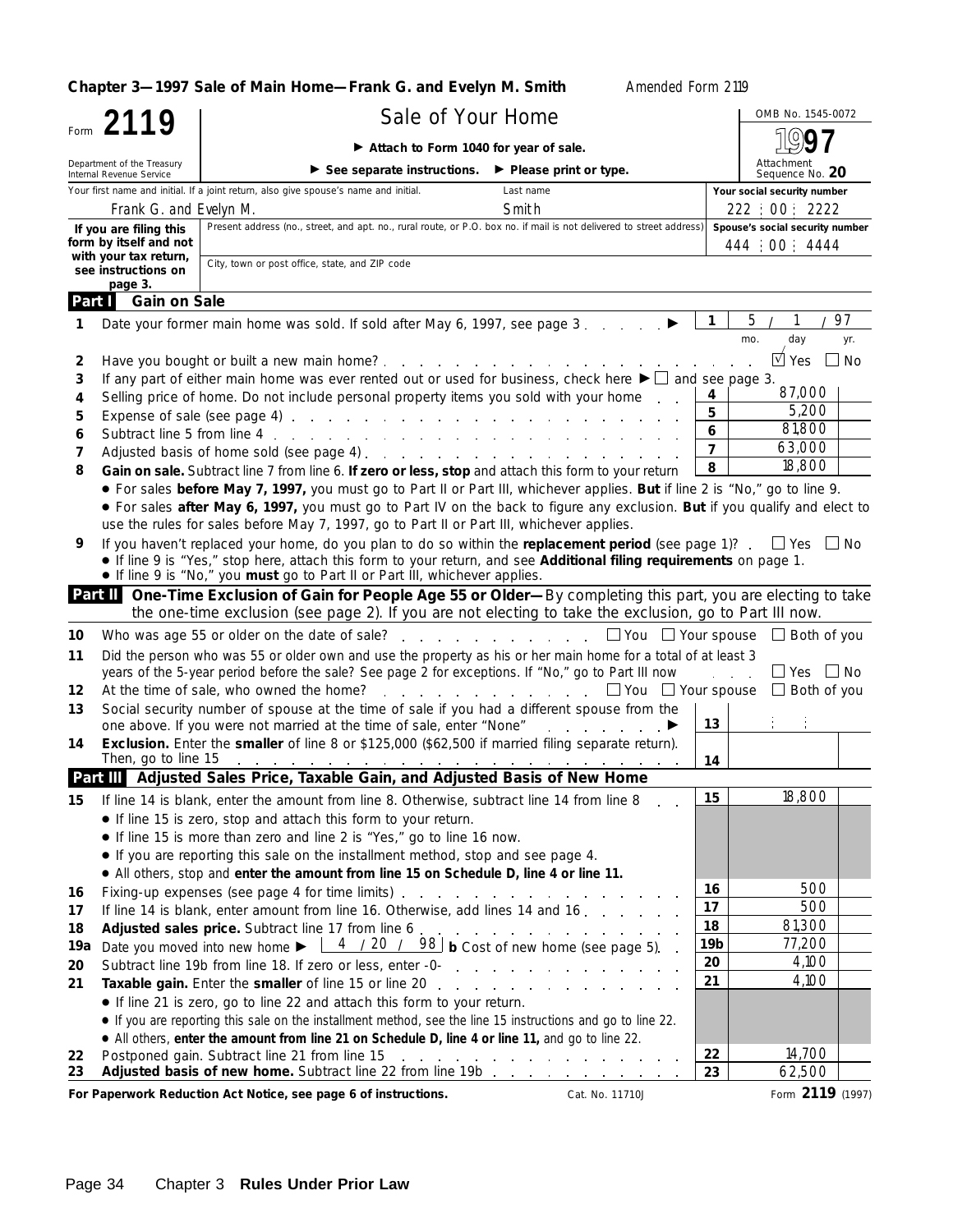**4.**

## **Recapture of Federal Subsidy**

If you financed your home under a federally subsidized program (loans from tax-exempt qualified mortgage bonds or loans with mortgage credit certificates), you may have to recapture all or part of the benefit you received from that program when you sell or otherwise dispose of your home. You recapture the benefit by increasing your federal income tax for the year of the sale. The postponement and exclusion of gain provisions discussed earlier in this publication do not apply to this recapture tax.

The recapture tax is figured on **Form 8828.** If you sell your home and your mortgage loan is subject to the recapture rules, you must file Form 8828 even if you do not owe a recapture tax.

**Loans subject to recapture rules.** The recapture of the subsidy applies to loans provided after 1990 that:

- 1) Came from the proceeds of qualified mortgage bonds issued after August 15, 1986, or
- 2) Were based on mortgage credit certificates issued after 1990.

The recapture also applies to assumptions of these loans.

**Federal subsidy benefit.** If you received a mortgage loan from the proceeds of a tax-exempt bond, you received the benefit of a lower interest rate than was customarily charged on other mortgage loans. If you received a mortgage credit certificate with your mortgage loan, you were able to reduce your federal income taxes by a mortgage interest tax credit. Both of these benefits are federal mortgage subsidies.

**Sale or other disposition.** The sale or other disposition of your home includes an exchange, involuntary conversion, or any other disposition.

For example, if you **give away** your home (other than to your spouse or ex-spouse incident to divorce), you are considered to have "sold" it. You figure your recapture tax as if you had sold your home for its fair market value on the date you gave it away.

**When the recapture applies.** The recapture of the federal mortgage subsidy applies only if you meet **both** of the following conditions.

1) You sell or otherwise dispose of your home:

- a) At a gain, and
- b) During the first 9 years after the date you closed your mortgage loan.
- 2) Your income for the year of disposition is more than that year's adjusted qualifying income for your

family size for that year (related to the income requirements a person must meet to qualify for the federally subsidized program).

**When recapture does not apply.** The recapture does **not** apply if any of the following situations apply to you:

- Your mortgage loan was a qualified home improvement loan of not more than \$15,000,
- The home is disposed of as a result of your death,
- You dispose of the home more than 9 years after the date you closed your mortgage loan,
- You transfer the home to your spouse, or to your former spouse incident to a divorce, where no gain is included in your income,
- You dispose of the home at a loss,
- Your home is destroyed by a casualty, and you repair it or replace it on its original site within 2 years after the end of the tax year when the destruction happened, or
- You refinance your mortgage loan (unless you later meet the conditions listed previously under When the recapture applies).

**Notice of amounts.** At or near the time of settlement of your mortgage loan, you should receive a notice that provides the federally subsidized amount and other information you will need to figure your recapture tax.

**How to figure and report the recapture.** See Form 8828 and its instructions for information on how to figure the recapture. Attach Form 8828 to your Form 1040.

## **5.**

## **How To Get More Information**

You can order free publications and forms, ask tax questions, and get more information from the IRS in several ways. By selecting the method that is best for you, you will have quick and easy access to tax help.

**Free tax services.** To find out what services are available, get Publication 910, Guide to Free Tax Services. It contains a list of free tax publications and an index of tax topics. It also describes other free tax information services, including tax education and assistance programs and a list of TeleTax topics.



• Frequently Asked Tax Questions to find answers to questions you may have.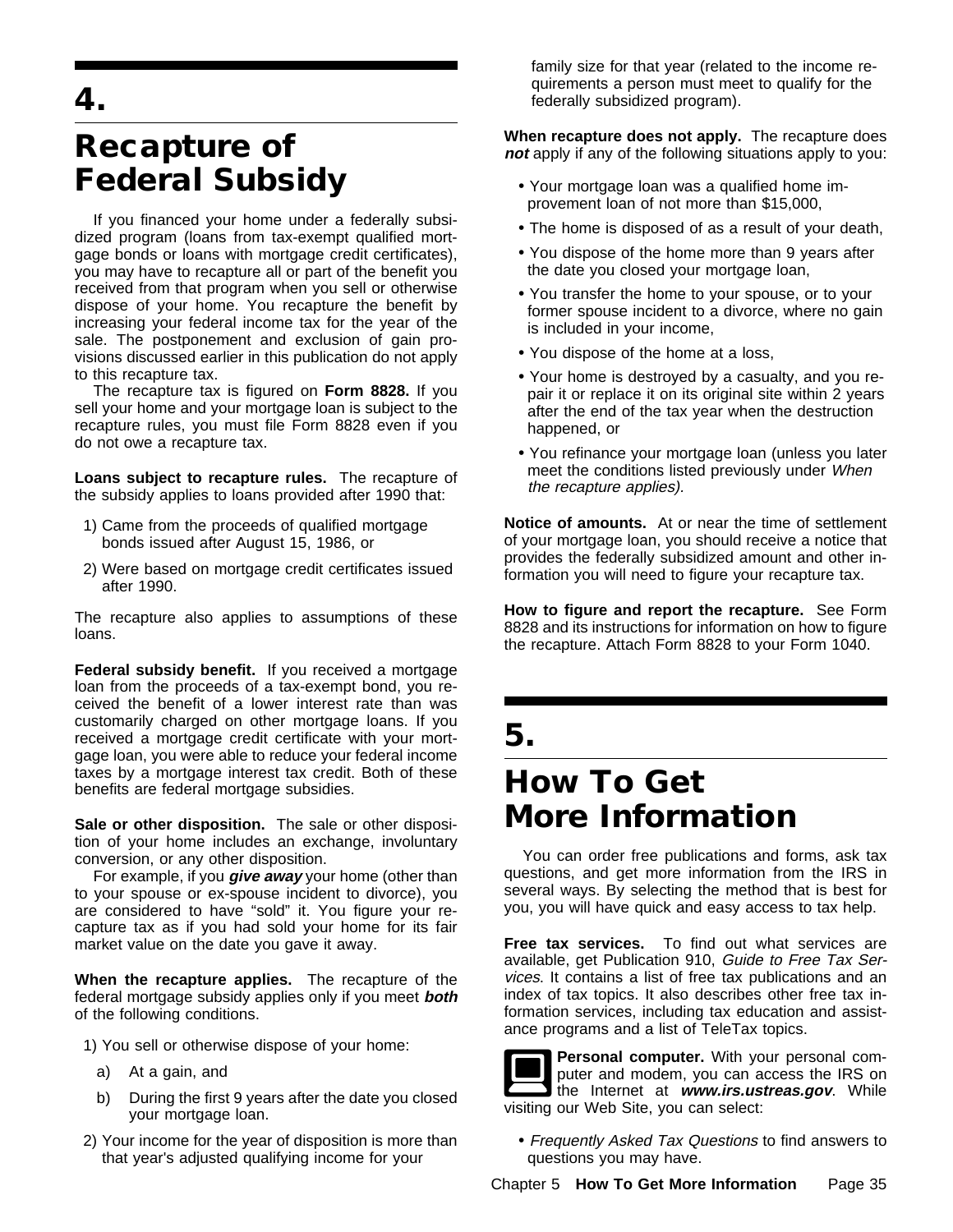- Fill-in Forms to complete tax forms on-line.
- Forms and Publications to download forms and publications or search publications by topic or keyword.
- Comments & Help to E-mail us with comments about the site or with tax questions.
- Digital Dispatch and IRS Local News Net to receive our electronic newsletters on hot tax issues and news.

You can also reach us with your computer using any of the following.

- Telnet at **iris.irs.ustreas.gov**
- File Transfer Protocol at **ftp.irs.ustreas.gov**
- Direct dial (by modem) **703–321–8020**

**TaxFax Service.** Using the phone attached to your fax machine, you can receive forms, instructions, and tax information by calling **703–368–9694.** Follow the directions from the prompts. When you order forms, enter the catalog number for the form you need. The items you request will be faxed to you.



**Phone.** Many services are available by phone.

- Ordering forms, instructions, and publications. Call **1–800–829–3676** to order current and prior year forms, instructions, and publications.
- Asking tax questions. Call the IRS with your tax questions at **1–800–829–1040**.
- TTY/TDD equipment. If you have access to TTY/TDD equipment, call **1–800– 829–4059** to ask tax questions or to order forms and publications.
- TeleTax topics. Call **1–800–829–4477** to listen to pre-recorded messages covering various tax topics.

**Evaluating the quality of our telephone services.** To ensure that IRS representatives give accurate, courteous, and professional answers, we evaluate the quality of our telephone services in several ways.

- A second IRS representative sometimes monitors live telephone calls. That person only evaluates the IRS assistor and does not keep a record of any taxpayer's name or tax identification number.
- We sometimes record telephone calls to evaluate IRS assistors objectively. We hold these recordings

no longer than one week and use them only to measure the quality of assistance.

• We value our customers' opinions. Throughout this year, we will be surveying our customers for their opinions on our service.

**Walk-in.** You can pick up certain forms, instructions, and publications at many post offices, libraries, and IRS offices. Some libraries and IRS offices have an extensive collection of products available to print from a CD-ROM or photocopy from reproducible proofs.

**Mail.** You can send your order for forms, instructions, and publications to the Distribution Center nearest to you and receive a response 7 to 15 workdays after your request is received. Find the address that applies to your part of the country.

- **Western part of U.S.:**  Western Area Distribution Center Rancho Cordova, CA 95743–0001
- **Central part of U.S.:**  Central Area Distribution Center P.O. Box 8903 Bloomington, IL 61702–8903
- **Eastern part of U.S. and foreign addresses:** Eastern Area Distribution Center P.O. Box 85074 Richmond, VA 23261–5074



**CD-ROM.** You can order IRS Publication 1796, Federal Tax Products on CD-ROM, and obtain:

- Current tax forms, instructions, and publications.
- Prior-year tax forms, instructions, and publications.
- Popular tax forms which may be filled-in electronically, printed out for submission, and saved for recordkeeping.
- Internal Revenue Bulletins.

The CD-ROM can be purchased from National Technical Information Service (NTIS) for \$25.00 by calling 1–877–233–6767 or for \$18.00 on the Internet at **www.irs.ustreas.gov/cdorders**. The first release is available in mid-December and the final release is available in late January.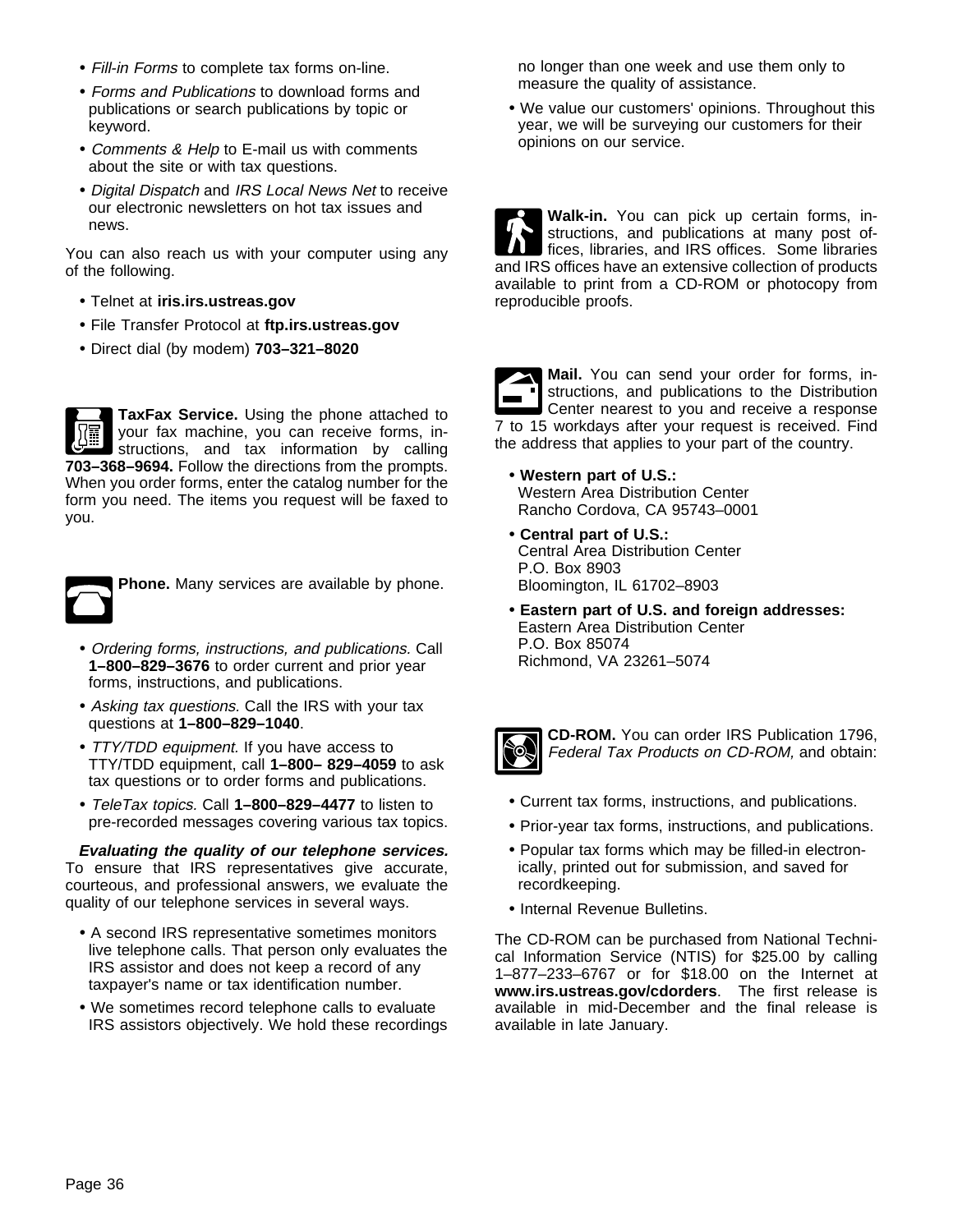## **Index**

### **A**

| Abandonment              |  |
|--------------------------|--|
| Address:                 |  |
|                          |  |
| Adjusted basis           |  |
| Adjusted sales price  22 |  |
| Amended return           |  |
| Amount realized          |  |
| Armed Forces  19, 20     |  |

### **B**

| Business use of       |  |  |    |
|-----------------------|--|--|----|
| home  14, 15, 22, 24, |  |  |    |
|                       |  |  | 30 |

### **C**

| Capital gains, tax rate  15  |
|------------------------------|
| Capital gains, tax rates  27 |
| Casualties  13, 15, 23, 29,  |
| 30                           |
|                              |
| Changed to rental            |
| property  22, 23             |
|                              |
| Combat zone service  19, 20  |
| Community property  8        |
| Condemned prop-              |
| erty  13, 15, 23, 29,        |
| 30                           |
| Cooperative apartment  7, 13 |
|                              |
| Cost of new home  24         |
|                              |

## **D**

| Deceased spouse  25, 29, 30<br>Depreciation                                                                                                                                                                                                          | 15 |
|------------------------------------------------------------------------------------------------------------------------------------------------------------------------------------------------------------------------------------------------------|----|
| Divorced individuals:                                                                                                                                                                                                                                |    |
| Divorce after sale<br>and a construction of the second service of the service of the service of the service of the service of the service of the service of the service of the service of the service of the service of the service of the service o | 27 |
| Home received from spouse                                                                                                                                                                                                                            |    |
| Home replaced by separate                                                                                                                                                                                                                            |    |
| new homes<br>.                                                                                                                                                                                                                                       | 26 |
| Home transferred to spouse                                                                                                                                                                                                                           |    |
| Main home                                                                                                                                                                                                                                            | 14 |
|                                                                                                                                                                                                                                                      |    |

## **E**

| Examples, illustrated<br>…… 16. 28 |    |
|------------------------------------|----|
| Exclusion of gain:                 |    |
| Sales before May 7, 1997 . 28      |    |
| Sales in 1998                      | 10 |
| Expatriates                        | 15 |

### **F**

| Fair market value      |  |
|------------------------|--|
|                        |  |
| Fixing-up expenses  22 |  |
|                        |  |

### Form:

| $1099 - A$                   |  |
|------------------------------|--|
| $1099 - C$                   |  |
| $1099-S$                     |  |
|                              |  |
|                              |  |
| Forms (See More information) |  |
| Free tax services  35        |  |
|                              |  |

## **G**

| Exclusion of  10, 28 |  |
|----------------------|--|
|                      |  |
|                      |  |
|                      |  |

### **H**

| Help (See More information) |     |
|-----------------------------|-----|
| Holding period              | -24 |
| Home owned by one spouse    | -25 |
| How to report  15, 26       |     |

### **I**

| Improvements  8                      |  |
|--------------------------------------|--|
| Individual taxpayer identification   |  |
|                                      |  |
| Individuals with disability . 13, 29 |  |
| Inheritance  7, 25                   |  |
| Installment sale  15, 27             |  |
|                                      |  |

### **L**

Loss on sale .................. 4, 5, 26

### **M**

| Main home:                  |  |
|-----------------------------|--|
| Changed to rental prop-     |  |
| erty  22, 23                |  |
|                             |  |
| More than one  3, 24        |  |
| Married individuals:        |  |
| Basis of home received from |  |
|                             |  |
| Community property  8       |  |
| Deceased                    |  |
| spouse  14, 25, 29, 30      |  |
| Divorce after sale  27      |  |
| Home not jointly owned  30  |  |
| Home owned by one           |  |
|                             |  |
| Jointly owned home  4, 29   |  |
| Main home after divorce  14 |  |
| Outside U.S.  19            |  |
| Sales after May 6, 1997  13 |  |
| Separate homes  26          |  |
| Separate returns  30        |  |
| Spouse in Armed             |  |
| Forces  20, 21              |  |

#### Surviving spouse, basis of home ................................ 7 Title not held by either spouse ............................ 24 Transfer of home to spouse 4 More information ................... 35 Mail .................................... 35 Personal computer .............. 35 Phone ................................. 35 Walk-in ............................... 35 More than one home ......... 3, 24 Mortgage, seller-financed ...... 15 Move, work related ................ 24

### **N**

New home ................... 3, 23, 27

## **O**

| Old home:                  |        |     |
|----------------------------|--------|-----|
| Business use of            |        | -22 |
| Casualties  23, 29         |        |     |
| Changed to rental prop-    |        |     |
| erty                       | 22, 23 |     |
| Condemned  23, 29          |        |     |
| Not replaced               |        | 27  |
| Partly rental property  22 |        |     |
| Ownership and use tests    | 12.28  |     |
|                            |        |     |

### **P**

| Partly used as            |    |
|---------------------------|----|
| home  14, 22, 24, 30      |    |
| Payment by employer  3, 5 |    |
| People outside the U.S.   | 19 |
| Points                    |    |
| Postponing gain           |    |
| Protective claim<br>21    |    |
| Publications (See More    |    |
| information)              |    |
|                           |    |

## **R**

| . .                             |    |
|---------------------------------|----|
| Received from spouse  7, 14     |    |
| Recordkeeping                   | 10 |
| Rental property  14, 22, 23, 24 |    |
| Repairs                         | 10 |
| Replacement period              | 18 |
| Reporting the sale<br>15, 26    |    |
| Repossession                    |    |
| Retirement home<br>24           |    |
|                                 |    |

### **S**

| Sales to related persons, ex-      |    |
|------------------------------------|----|
| ception                            | 15 |
| Second sale in replacement         |    |
|                                    | 24 |
| Seller-financed mortgage<br>$\sim$ | 15 |
| Selling expenses                   |    |
| Selling price                      | 3  |
|                                    |    |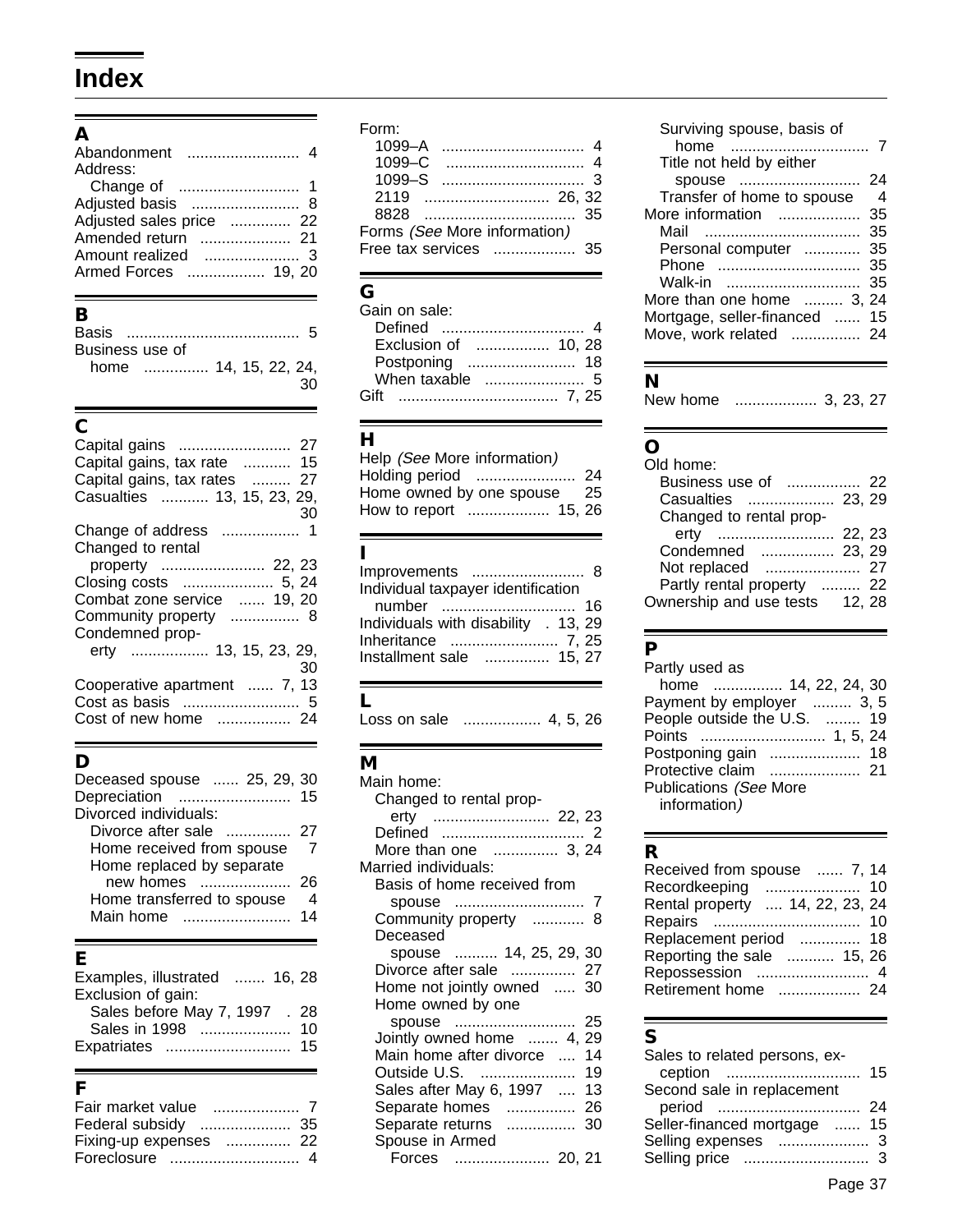| Separate homes replaced by    |    |
|-------------------------------|----|
| single home                   | 26 |
| Separate returns              | 4  |
| Settlement fees<br>. 5. 24    |    |
| Single home replaced by sepa- |    |
| rate homes                    | 26 |
| Statute of limitations        | 27 |

| т                               |    |
|---------------------------------|----|
| Tax help (See More information) |    |
| Tax home                        | 10 |
| Taxes:                          |    |
| Real estate  6, 16, 24          |    |
| Transfer                        | 16 |

| Title not held by you or         |  |
|----------------------------------|--|
|                                  |  |
|                                  |  |
| Transfer to/from spouse 4, 7, 14 |  |
| TTY/TDD information  35          |  |
|                                  |  |